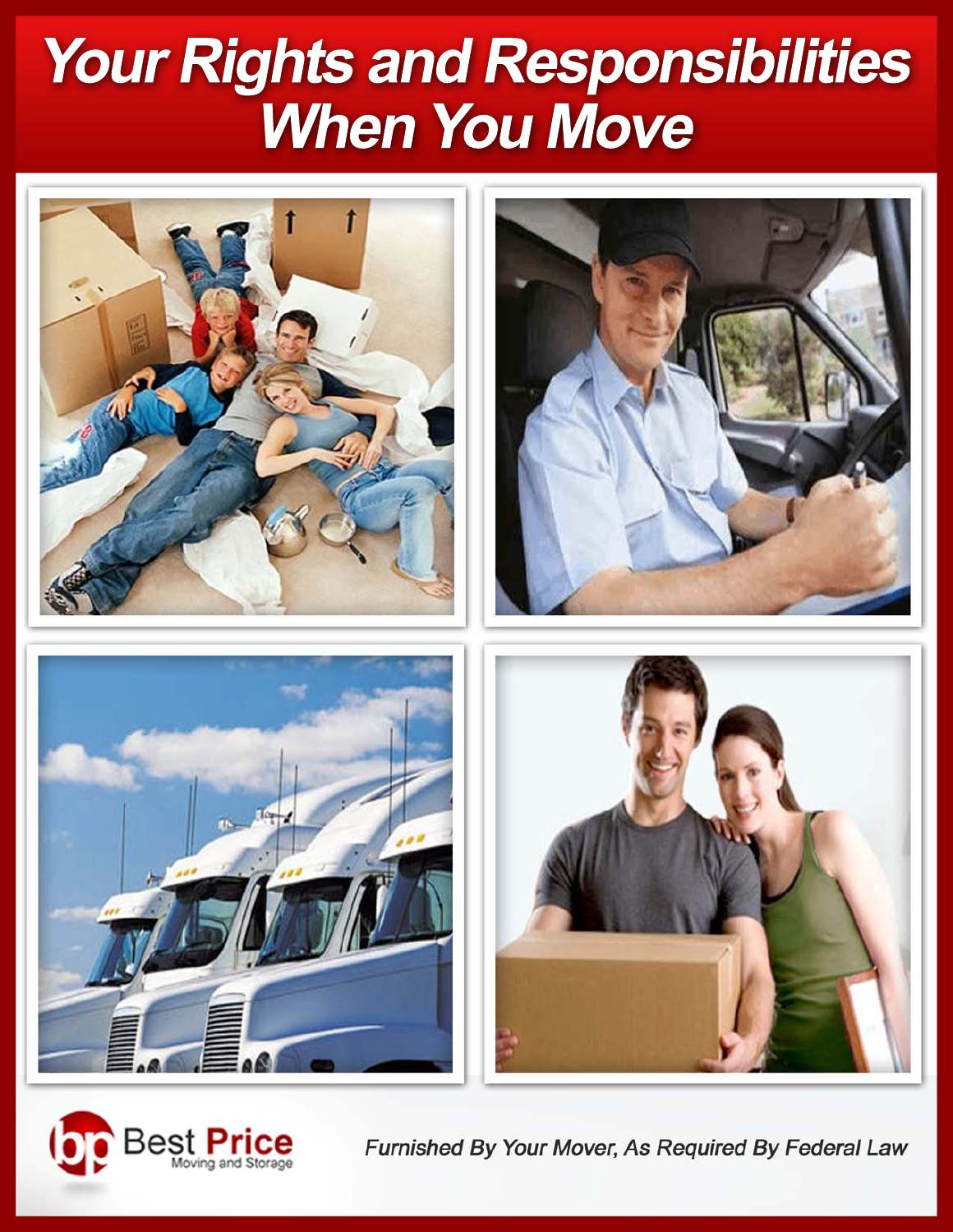#### **Appendix A to Part 375—Your Rights and Responsibilities When You Move**

You must furnish this document to prospective individual shippers as required by 49 CFR 375.213. The text as it appears in this appendix may be reprinted in a form and manner chosen by you, provided it complies with § 375.213(b)(2) and (b)(3). You are not required to italicize titles of sections.

#### **YOUR RIGHTS AND RESPONSIBILITIES WHEN YOU MOVE**

OMB No. 2126–0025 Furnished by Your Mover, as Required by Federal Law Authority: 49 U.S.C. 13301, 13704, 13707, and 14104; 49 CFR 1.73.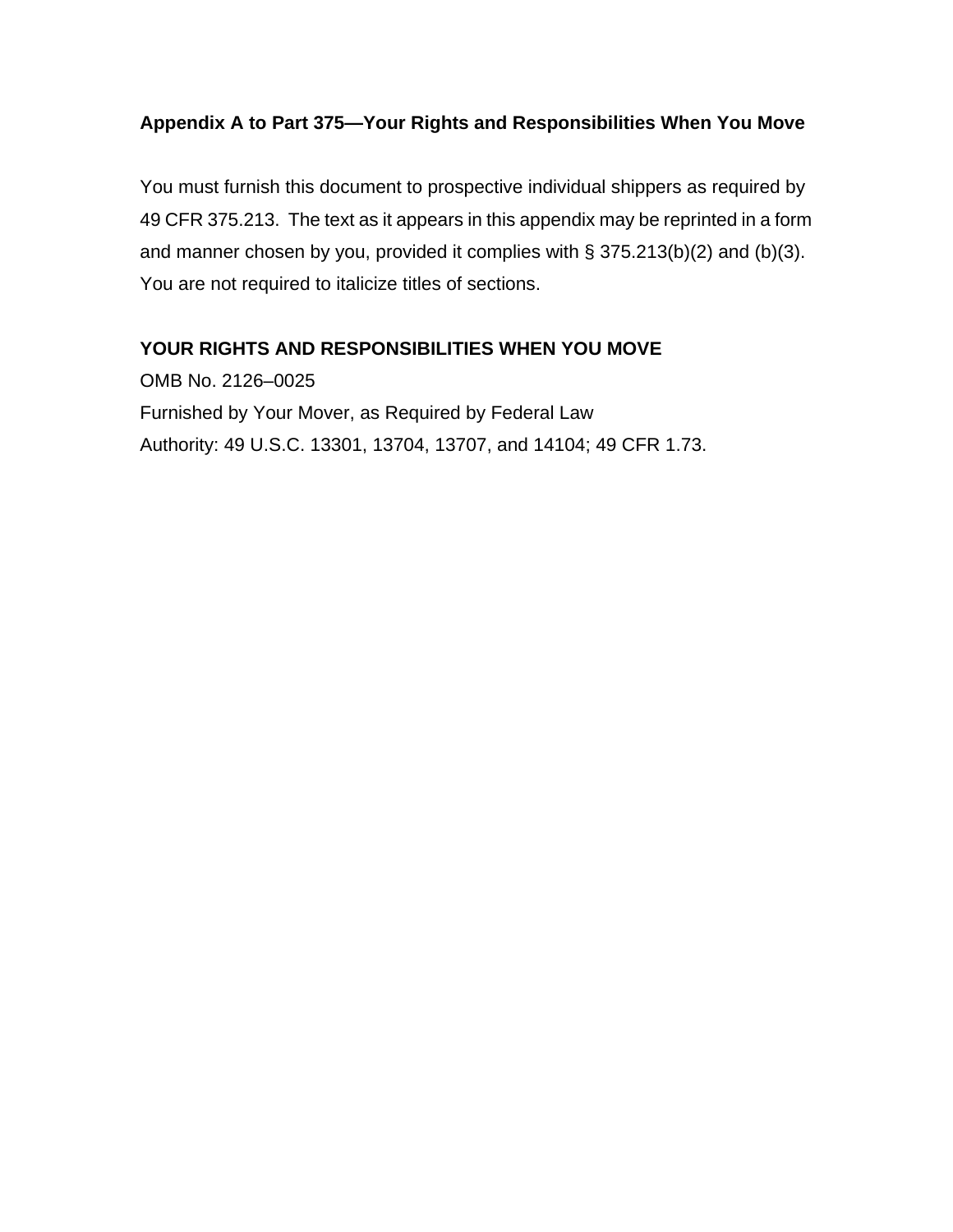# *Table of Contents*

| What Are the Most Important Points I Should Remember From This Booklet?  4 |
|----------------------------------------------------------------------------|
|                                                                            |
|                                                                            |
|                                                                            |
|                                                                            |
|                                                                            |
|                                                                            |
|                                                                            |
|                                                                            |
|                                                                            |
|                                                                            |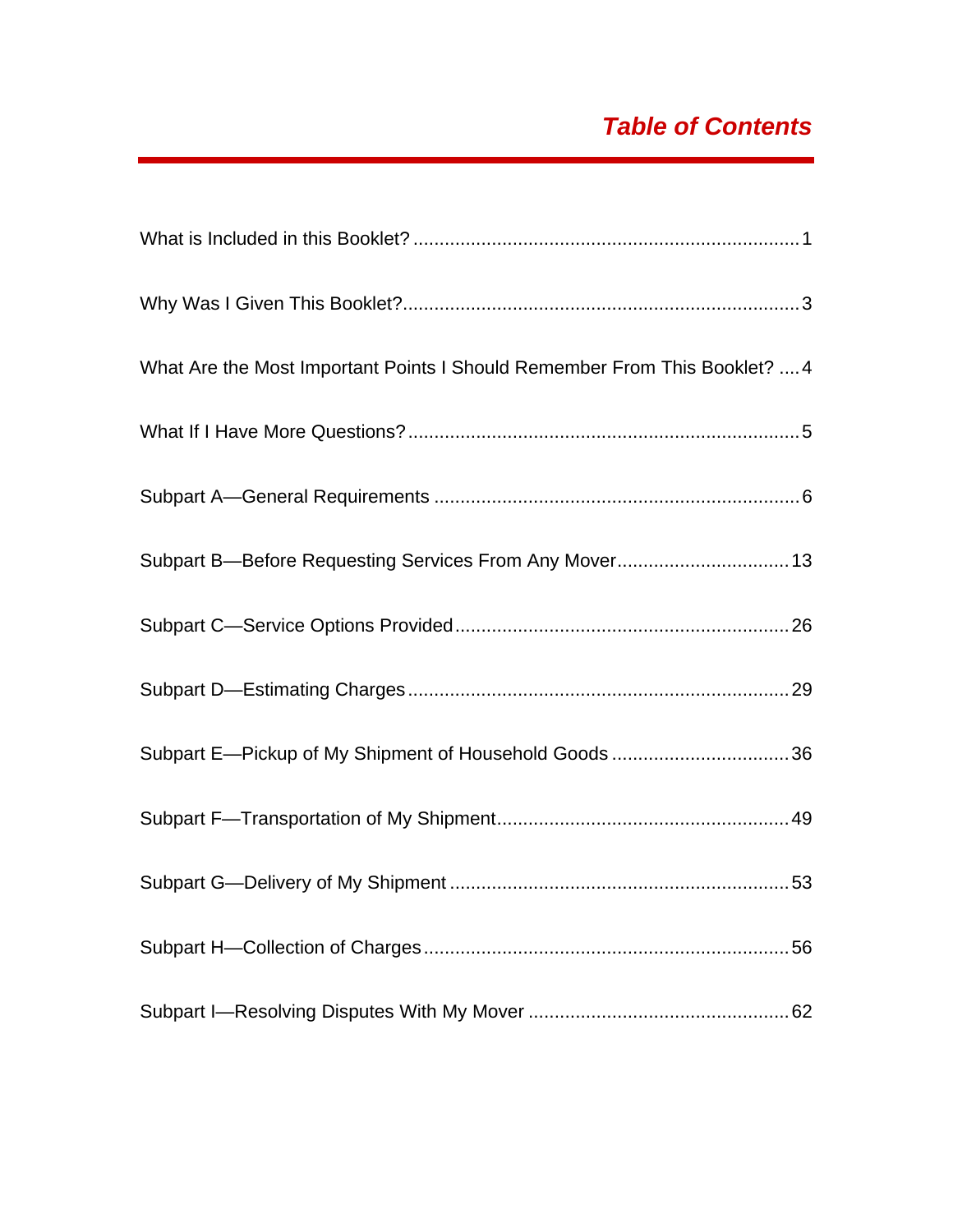In this booklet, you will find a discussion of each of these topics:

#### *Why Was I Given This Booklet***?**

#### *What Are the Most Important Points I Should Remember From This Booklet?*

#### *What If I Have More Questions?*

#### *Subpart A—General Requirements*

- Who must follow the regulations?
- What definitions are used in this booklet?
- Where may other terms used in this booklet be defined?

#### *Subpart B—Before Requesting Services From Any Mover*

- What is my mover's normal liability for loss or damage when my mover accepts goods from me?
- What actions by me limit or reduce my mover's normal liability?
- What are dangerous or hazardous materials that may limit or reduce my mover's normal liability?
- May my mover have agents?
- What items must be in my mover's advertisements?
- **How must my mover handle complaints and inquiries?**
- Do I have the right to inspect my mover's tariffs (schedules of rates or charges) applicable to my move?
- **Must my mover have an arbitration program?**
- Must my mover inform me about my rights and responsibilities under Federal law?
- What other information must my mover provide to me?
- **How must my mover collect charges?**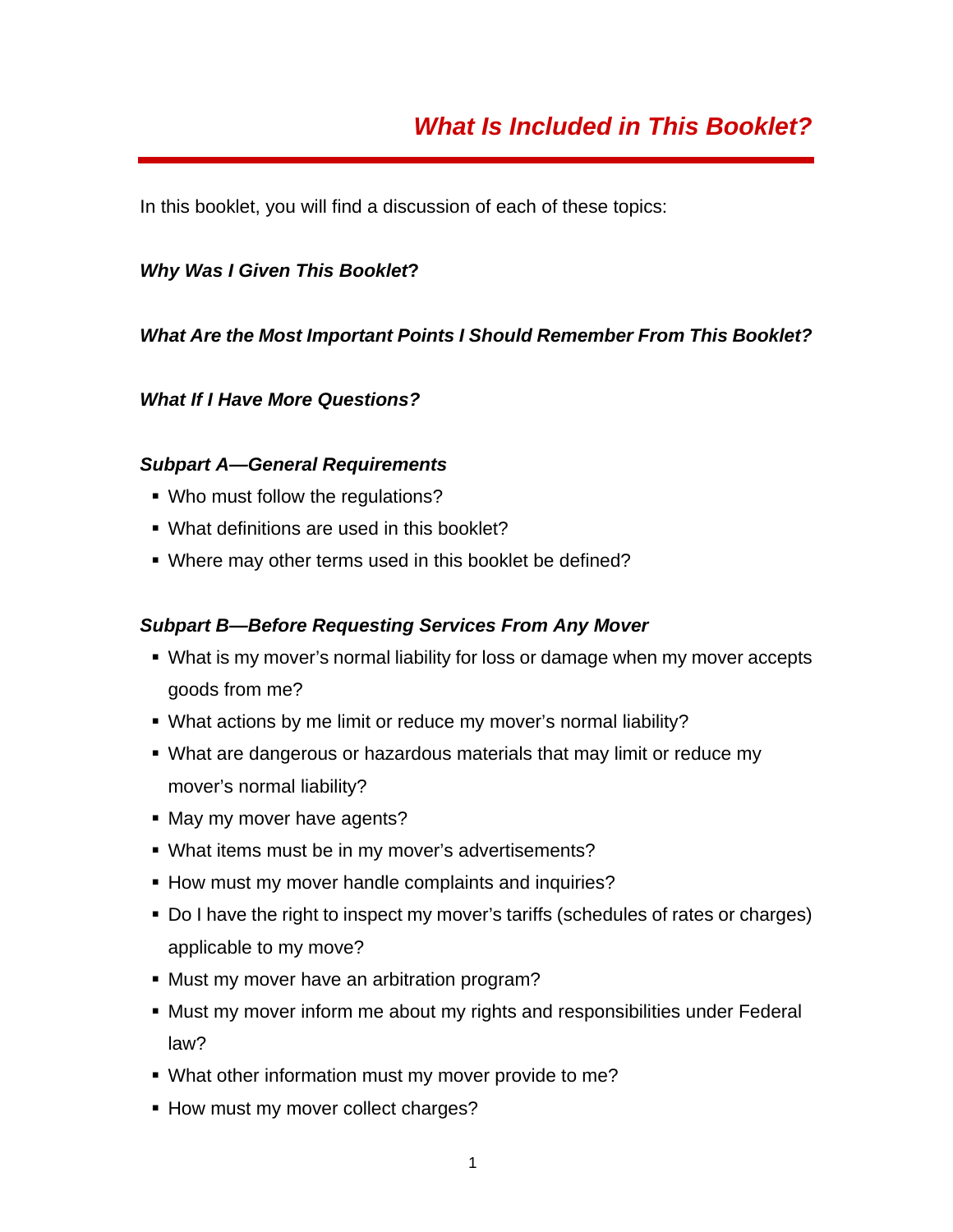- May my mover collect charges upon delivery?
- May my mover extend credit to me?
- May my mover accept charge or credit cards for my payments?

#### *Subpart C—Service Options Provided*

- What service options may my mover provide?
- If my mover sells liability insurance coverage, what must my mover do?

#### *Subpart D—Estimating Charges*

- Must my mover estimate the transportation and accessorial charges for my move?
- How must my mover estimate charges under the regulations?
- What payment arrangements must my mover have in place to secure delivery of my household goods shipment?

## *Subpart E—Pickup of My Shipment of Household Goods*

- **Must my mover write up an order for service?**
- Must my mover write up an inventory of the shipment?
- Must my mover write up a bill of lading?
- Should I reach an agreement with my mover about pickup and delivery times?
- Must my mover determine the weight of my shipment?
- **How must my mover determine the weight of my shipment?**
- What must my mover do if I want to know the actual weight or charges for my shipment before delivery?

## *Subpart F—Transportation of My Shipment*

- Must my mover transport the shipment in a timely manner?
- What must my mover do if it is able to deliver my shipment more than 24 hours before I am able to accept delivery?
- What must my mover do for me when I store household goods in transit?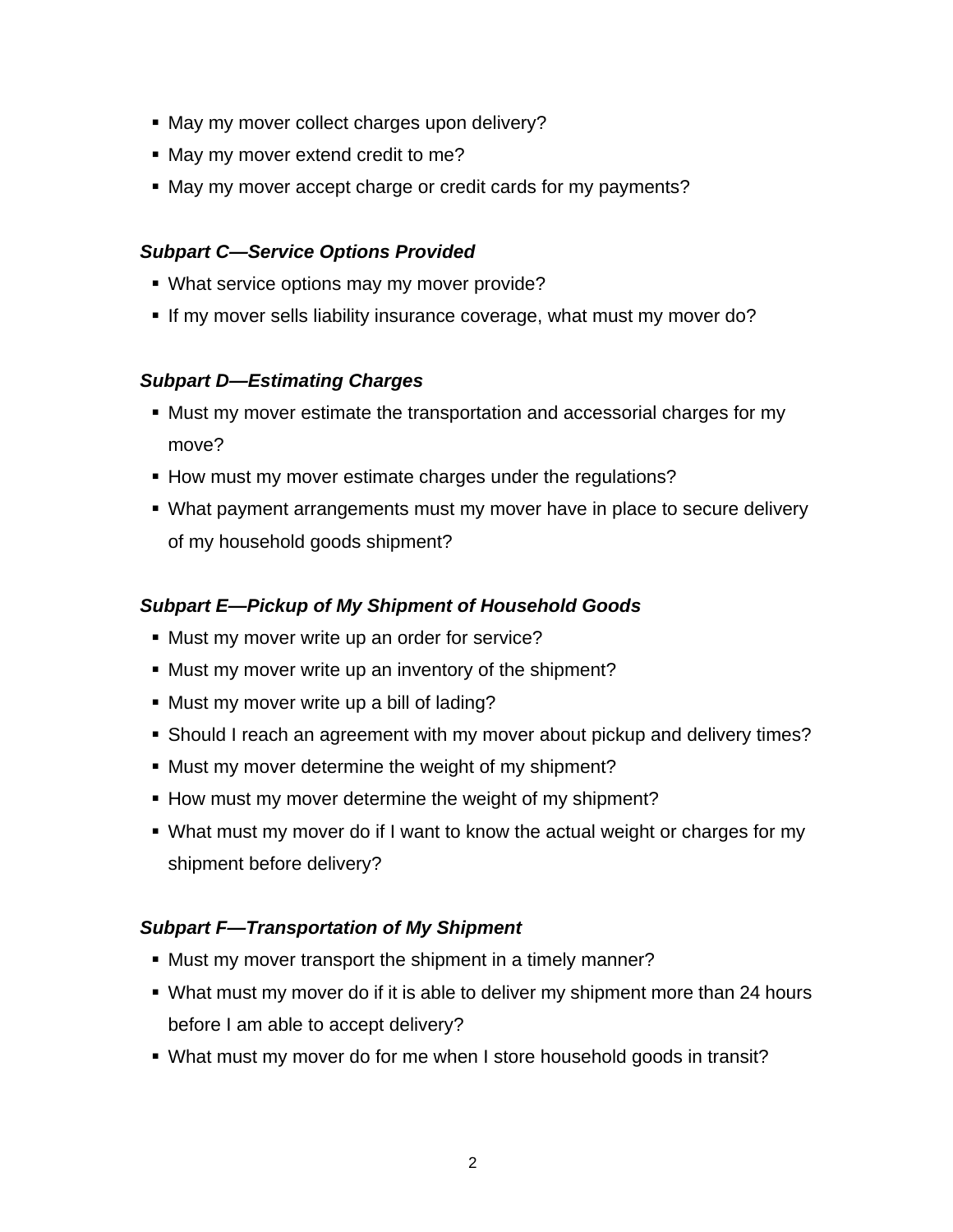#### *Subpart G—Delivery of My Shipment*

- May my mover ask me to sign a delivery receipt purporting to release it from liability?
- What is the maximum collect-on-delivery amount my mover may demand I pay at the time of delivery?
- If my shipment is transported on more than one vehicle, what charges may my mover collect at delivery?
- If my shipment is partially or totally lost or destroyed, what charges may my mover collect at delivery?
- How must my mover calculate the charges applicable to the shipment as delivered?

#### *Subpart H—Collection of Charges*

- Does this subpart apply to most shipments?
- **How must my mover present its freight or expense bill to me?**
- If I forced my mover to relinquish a collect-on-delivery shipment before the payment of ALL charges, how must my mover collect the balance?
- What actions may my mover take to collect from me the charges upon its freight bill?
- Do I have a right to file a claim to recover money for property my mover lost or damaged?

#### *Subpart I—Resolving Disputes With My Mover*

What may I do to resolve disputes with my mover?

# *Why Was I Given This Booklet?*

The Federal Motor Carrier Safety Administration's (FMCSA) regulations protect consumers on interstate moves and define the rights and responsibilities of consumers and household goods carriers.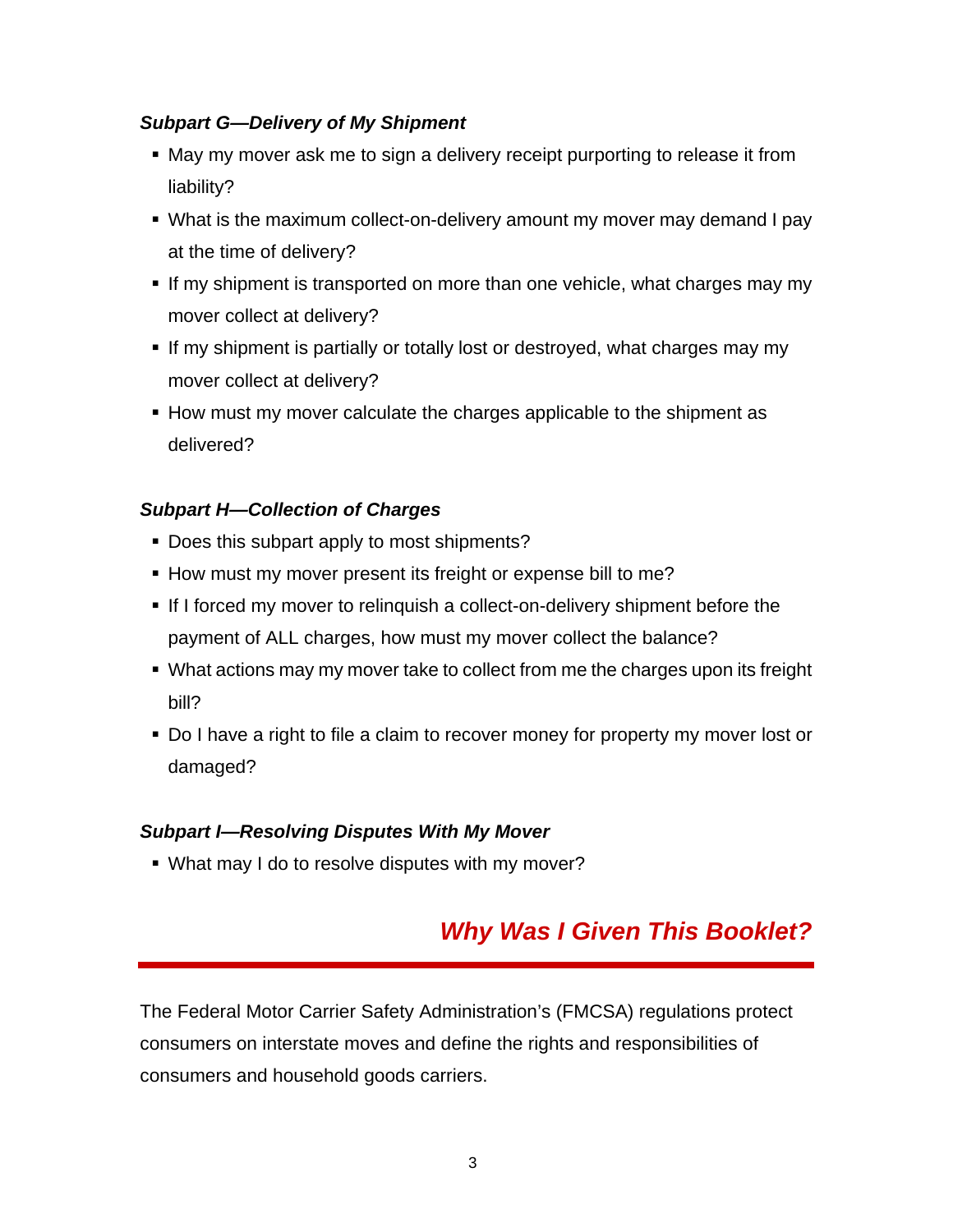The household goods carrier (mover) gave you this booklet to provide information about your rights and responsibilities as an individual shipper of household goods. Your primary responsibility is to select a reputable household goods carrier, ensure that you understand the terms and conditions of the contract, and understand and pursue the remedies that are available to you in case problems arise. You should talk to your mover if you have further questions. The mover will also furnish you with additional written information describing its procedure for handling your questions and complaints and a telephone number you can call to obtain additional information about your move.

# *What Are the Most Important Points I Should Remember From This Booklet?*

- 1. Movers must give written estimates.
- 2. Movers may give binding estimates.
- 3. Non-binding estimates are not always accurate; actual charges may exceed the estimate.
- 4. If your mover provides you (or someone representing you) with any partially complete document for your signature, you should verify the document is as complete as possible before signing it. Make sure the document contains all relevant shipping information, except the actual shipment weight and any other information necessary to determine the final charges for all services performed.
- 5. You may request from your mover the availability of guaranteed pickup and delivery dates.
- 6. Be sure you understand the mover's responsibility for loss or damage, and request an explanation of the difference between valuation and actual insurance.
- 7. You have the right to be present each time your shipment is weighed.
- 8. You may request a re-weigh of your shipment.
- 9. If you agree to move under a non-binding estimate, you should confirm with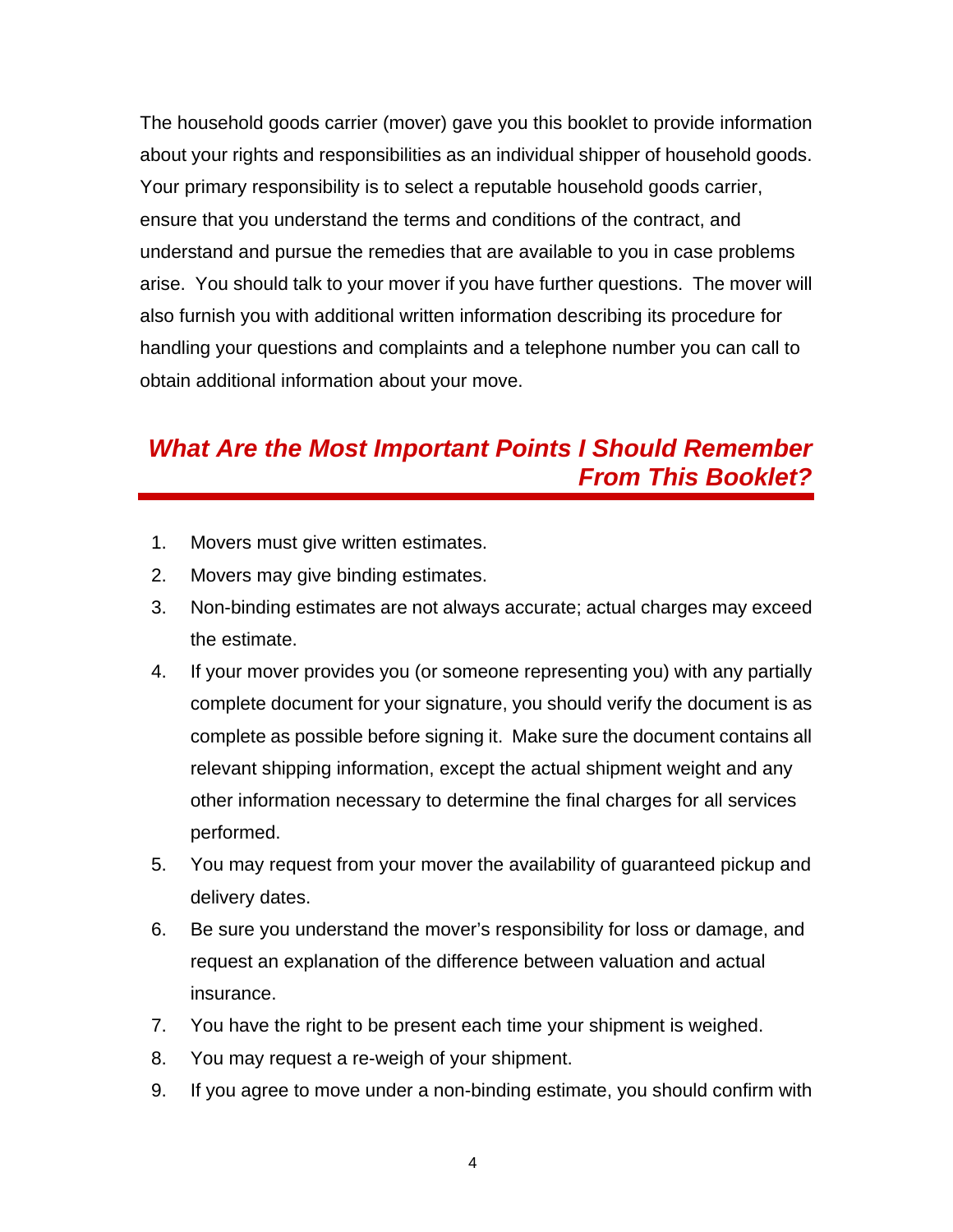your mover—in writing—the method of payment at delivery as cash, certified check, money order, cashier's check, or credit card.

- 10. Movers must offer a dispute settlement program as an alternative means of settling loss or damage claims. Ask your mover for details.
- 11. You should ask the person you speak to whether he or she works for the actual mover or a household goods broker. A household goods broker only arranges for the transportation. A household goods broker must not represent itself as a mover. A household goods broker does not own trucks of its own. The broker is required to find an authorized mover to provide the transportation. You should know that a household goods broker generally has no authority to provide you an estimate on behalf of a specific mover. If a household goods broker provides you an estimate, it may not be binding on the actual mover and you may have to pay the actual charges the mover assesses. A household goods broker is not responsible for loss or damage.
- 12. You may request complaint information about movers from FMCSA under the Freedom of Information Act (FOIA). You may be assessed a fee to obtain this information. See 49 CFR Part 7 for the schedule of fees.
- 13. You should seek estimates from at least three different movers. You should not disclose any information to the different movers about their competitors, as it may affect the accuracy of their estimates.

# *What If I Have More Questions?*

If this booklet does not answer all of your questions about your move, do not hesitate to ask your mover's representative who handled the arrangements for your move, the driver who transports your shipment, or the mover's main office for additional information.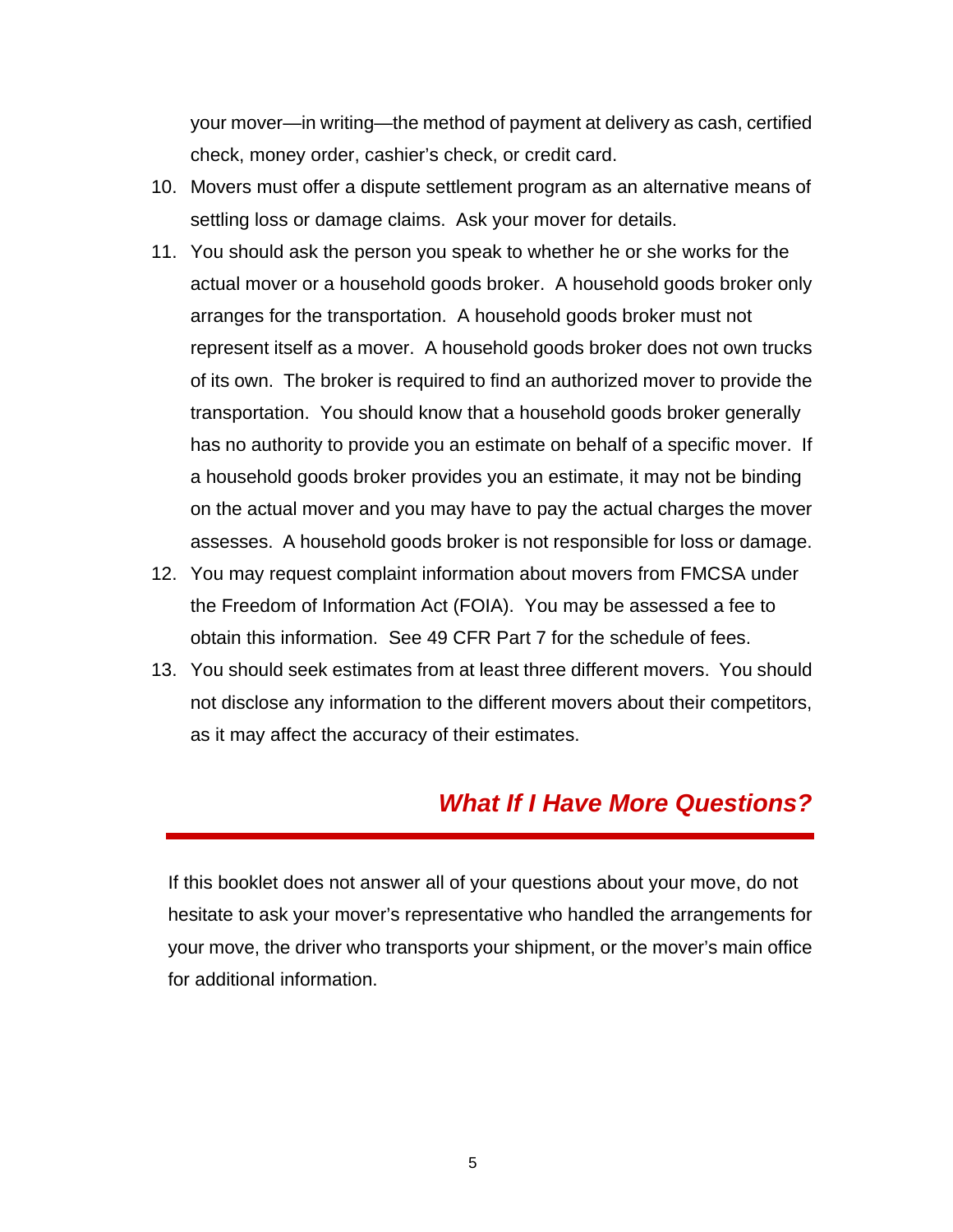# *Subpart A—General Requirements*

The primary responsibility for your protection lies with you in selecting a reputable household goods carrier, ensuring you understand the terms and conditions of your contract with your mover, and understanding and pursuing the remedies that are available to you in case problems arise.

#### **Who Must Follow the Regulations?**

The regulations inform motor carriers engaged in the interstate transportation of household goods (movers) what standards they must follow when offering services to you. You, an individual shipper, are not directly subject to the regulations. However, your mover may be required by the regulations to force you to pay on time. The regulations only apply to your mover when the mover transports your household goods by motor vehicle in interstate commerce - that is, when you are moving from one State to another. The regulations do not apply when your interstate move takes place within a single commercial zone. A commercial zone is roughly equivalent to the local metropolitan area of a city or town. For example, a move between Brooklyn, New York, and Hackensack, New Jersey, would be considered to be within the New York City commercial zone and would not be subject to these regulations. Commercial zones are defined in 49 CFR Part 372.

#### **What Definitions Are Used in This Booklet?**

*Accessorial (Additional) Services*—These are services such as packing, appliance servicing, unpacking, or piano stair carries that you request to be performed (or that are necessary because of landlord requirements or other special circumstances). Charges for these services may be in addition to the line-haul charges.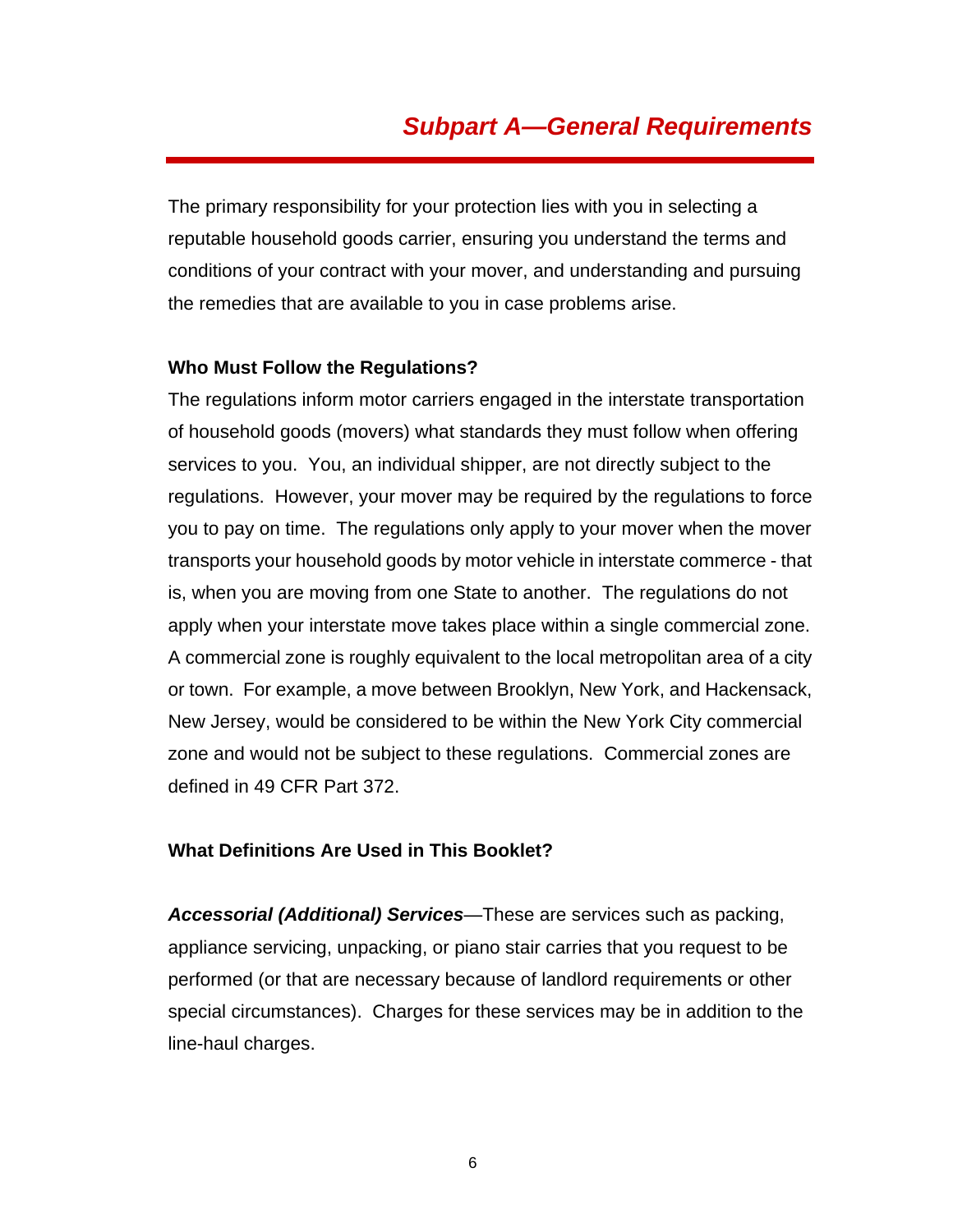*Advanced Charges*—These are charges for services performed by someone other than the mover. A professional, craftsman, or other third party may perform these services at your request. The mover pays for these services and adds the charges to your bill of lading charges.

*Advertisement*—This is any communication to the public in connection with an offer or sale of any interstate household goods transportation service. This will include written or electronic database listings of your mover's name, address, and telephone number in an on-line database. This excludes listings of your mover's name, address, and telephone number in a telephone directory or similar publication. However, the Yellow Pages advertising is included within the definition.

*Agent*—A local moving company authorized to act on behalf of a larger, national company.

*Appliance Service by Third Party*—The preparation of major electrical appliances to make them safe for shipment. Charges for these services may be in addition to the line-haul charges.

*Bill of Lading***—The receipt for your goods and the contract for their** transportation.

*Carrier***—The mover transporting your household goods.** 

*Cash on Delivery (COD)* —This means payment is required at the time of delivery at the destination residence (or warehouse).

*Certified Scale*—Any scale designed for weighing motor vehicles, including trailers or semitrailers not attached to a tractor, and certified by an authorized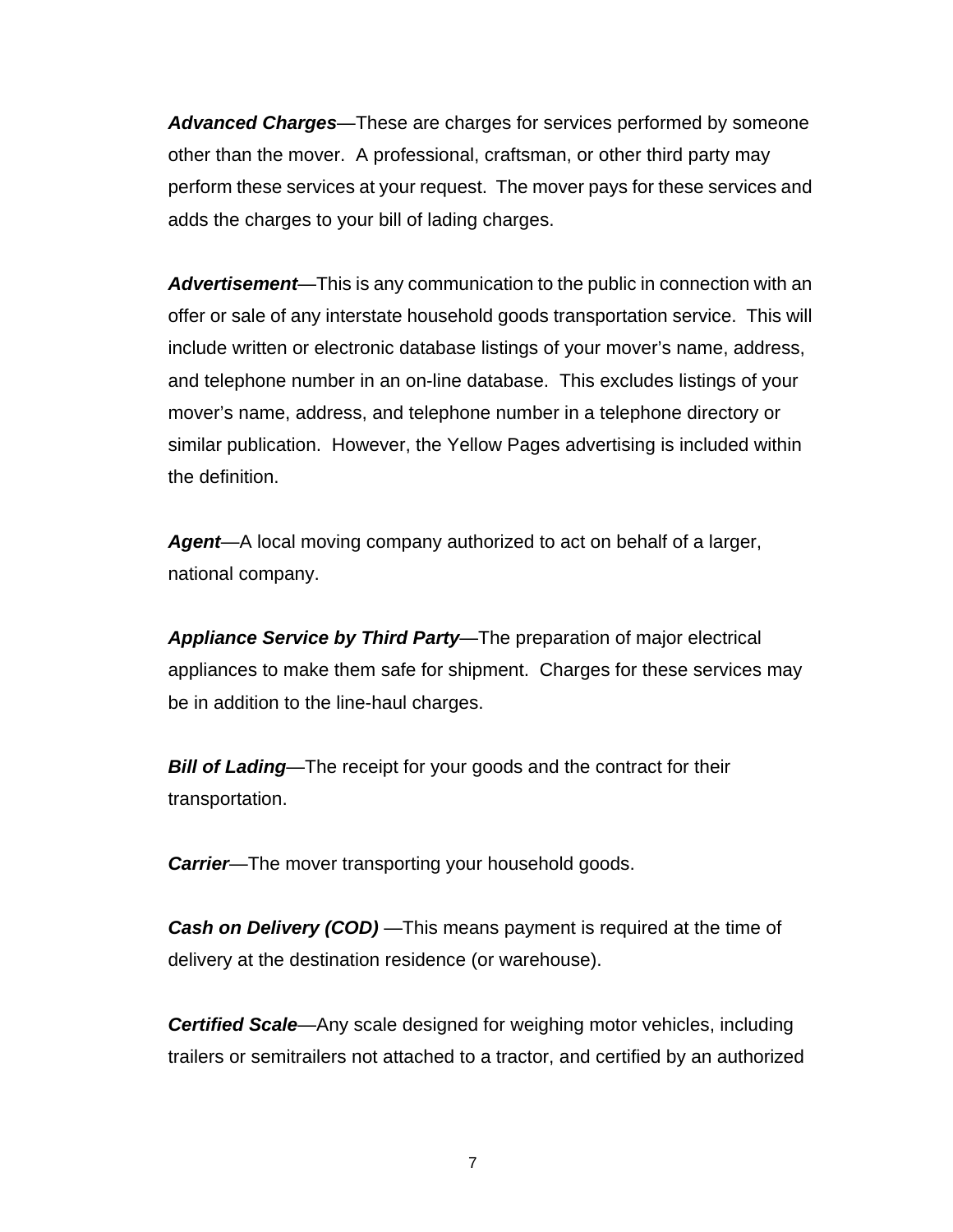scale inspection and licensing authority. A certified scale may also be a platform or warehouse type scale that is properly inspected and certified.

*Estimate, Binding*—This is a written agreement made in advance with your mover. It guarantees the total cost of the move based upon the quantities and services shown on the estimate.

*Estimate, Non-Binding*—This is what your mover believes the cost will be, based upon the estimated weight of the shipment and the accessorial services requested. A non-binding estimate is not binding on the mover. The final charges will be based upon the actual weight of your shipment, the services provided, and the tariff provisions in effect.

*Expedited Service*—This is an agreement with the mover to perform transportation by a set date in exchange for charges based upon a higher minimum weight.

*Flight Charge*—A charge for carrying items up or down flights of stairs. Charges for these services may be in addition to the line-haul charges.

*Guaranteed Pickup and Delivery Service*— An additional level of service featuring guaranteed dates of service. Your mover will provide reimbursement to you for delays. This premium service is often subject to minimum weight requirements.

*High-Value Article*—These are items included in a shipment valued at more than \$100 per pound (\$220 per kilogram).

*Household Goods,* as used in connection with transportation, means the personal effects or property used, or to be used, in a dwelling, when part of the equipment or supplies of the dwelling. Transporting of the household goods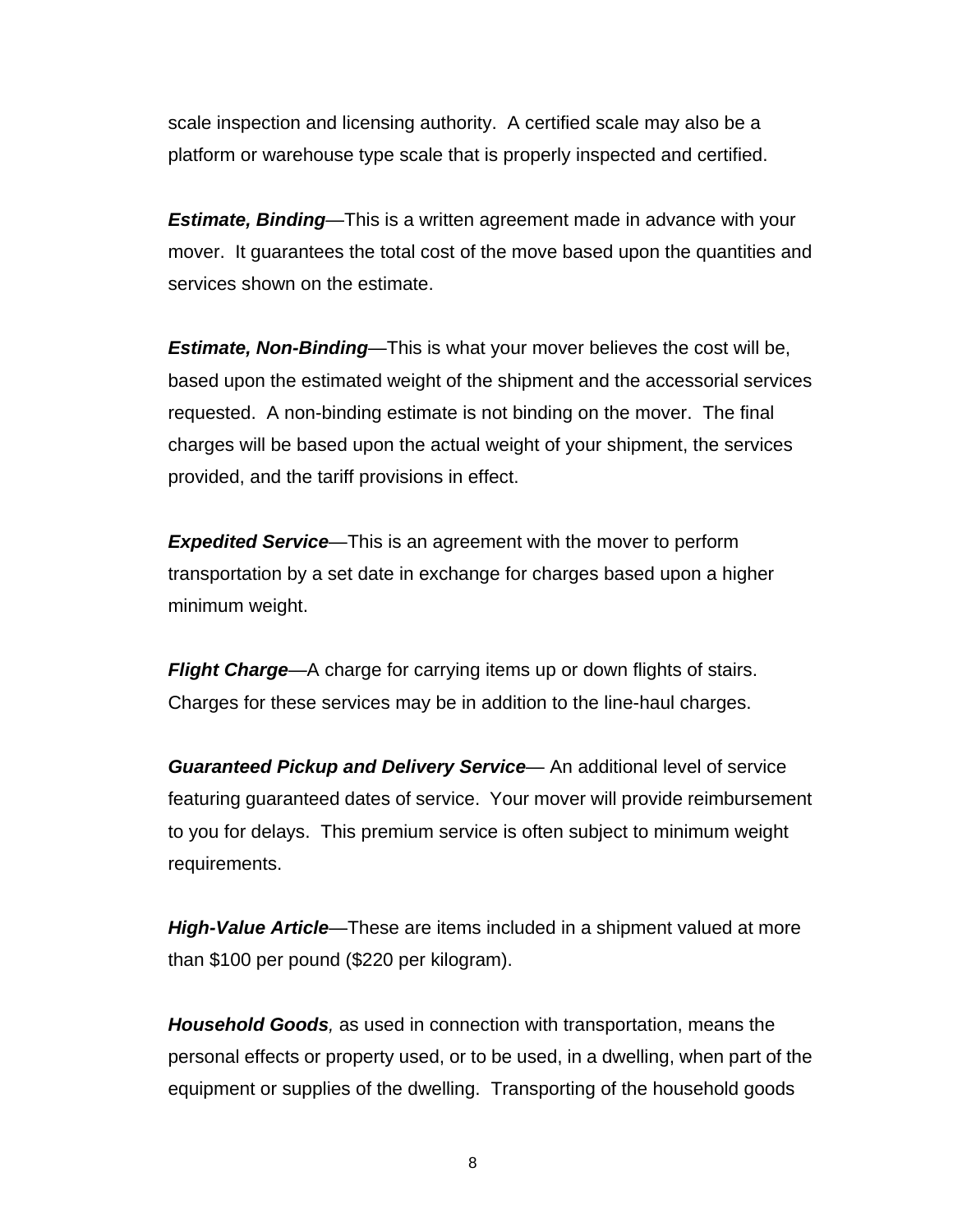must be arranged for and paid by you or another individual on your behalf. This may include items moving from a factory or store when you purchase them to use in your dwelling. You must request that these items be transported, and you (or another individual on your behalf) must pay the transportation charges to the mover.

*Household Goods Motor Carrier* means a motor carrier that, in the ordinary course of its business of providing transportation of household goods, offers some or all of the following additional services: (1) Binding and non-binding estimates, (2) Inventory, (3) Protective packing and unpacking of individual items at personal residences, and (4) Loading and unloading at personal residences. The term does not include a motor carrier when the motor carrier provides transportation of household goods in containers or trailers that are entirely loaded and unloaded by an individual (other than an employee or agent of the motor carrier).

#### *Individual Shipper*—Any person who:

- 1. is the shipper, consignor, or consignee of a household goods shipment;
- 2. is identified as the shipper, consignor, or consignee on the face of the bill of lading;
- 3. owns the goods being transported; and
- 4. pays his or her own tariff transportation charges.

*Impracticable Operations* generally *refer to services* required when operating conditions make it physically impossible for the carrier to perform pickup or delivery with its normally assigned road-haul equipment; requires the use of smaller equipment and/or additional labor to complete pickup or delivery of a shipment. A mover may require payment of additional charges for impracticable operations, even if you do not request these services. The specific services considered to be impracticable operations by your mover are defined in your mover's tariff.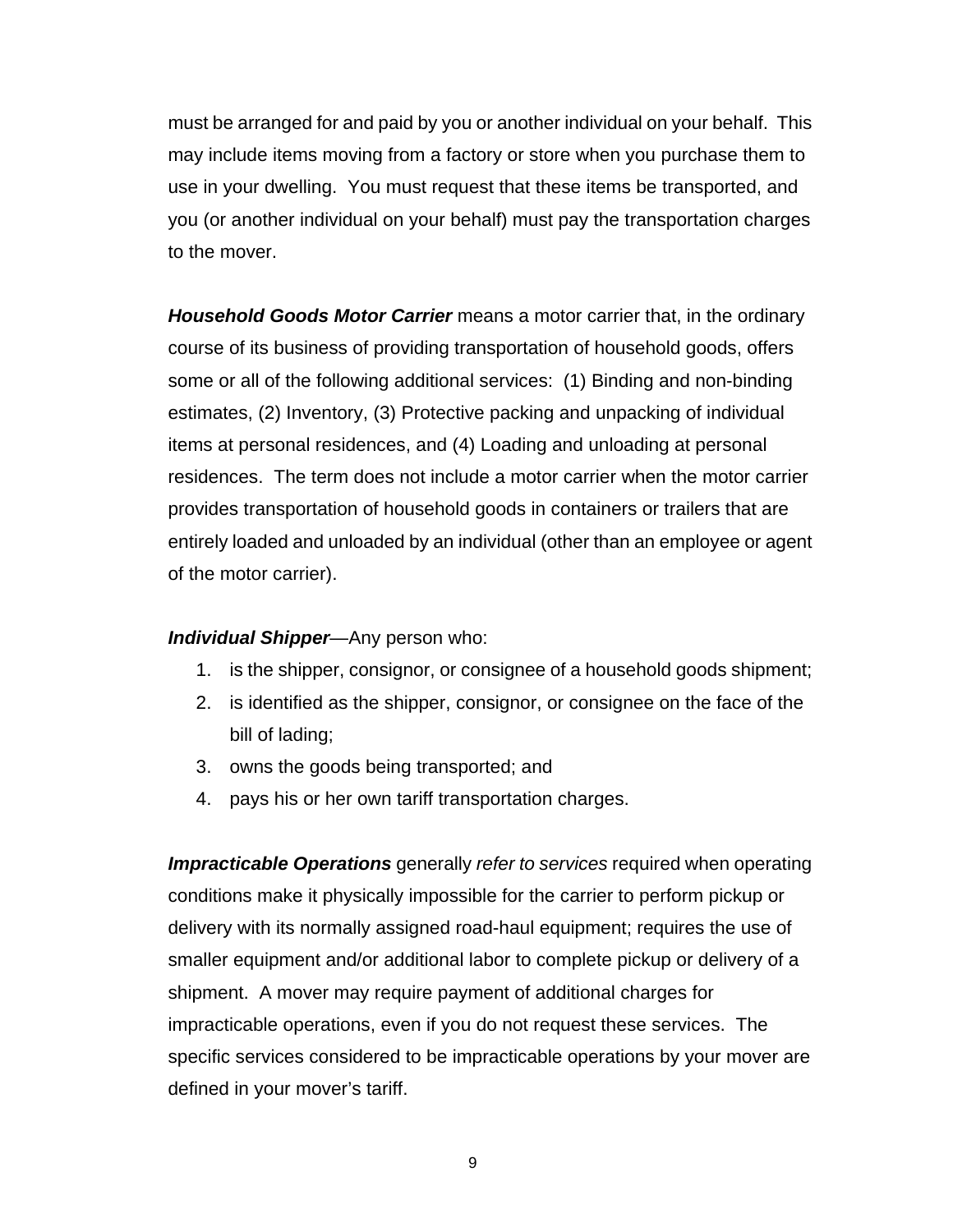*Inventory*—The detailed descriptive list of your household goods showing the number and condition of each item.

*Line-Haul Charges*—The charges for the vehicle transportation portion of your move. These charges, if separately stated, apply in addition to the accessorial service charges.

*Long Carry*—A charge for carrying articles excessive distances between the mover's vehicle and your residence. Charges for these services may be in addition to the line-haul charges.

*May*—An option. You or your mover may do something, but it is not a requirement.

*Mover*—A motor carrier engaged in the transportation of household goods and its household goods agents.

*Must*—A legal obligation. You or your mover must do something.

**Order for Service**—The document authorizing the mover to transport your household goods.

*Order (Bill of Lading) Number*—The number used to identify and track your shipment.

*Peak Season Rates*—Higher line-haul charges applicable during the summer months.

*Pickup and Delivery Charges*—Separate transportation charges applicable for transporting your shipment between the storage-in-transit warehouse and your residence.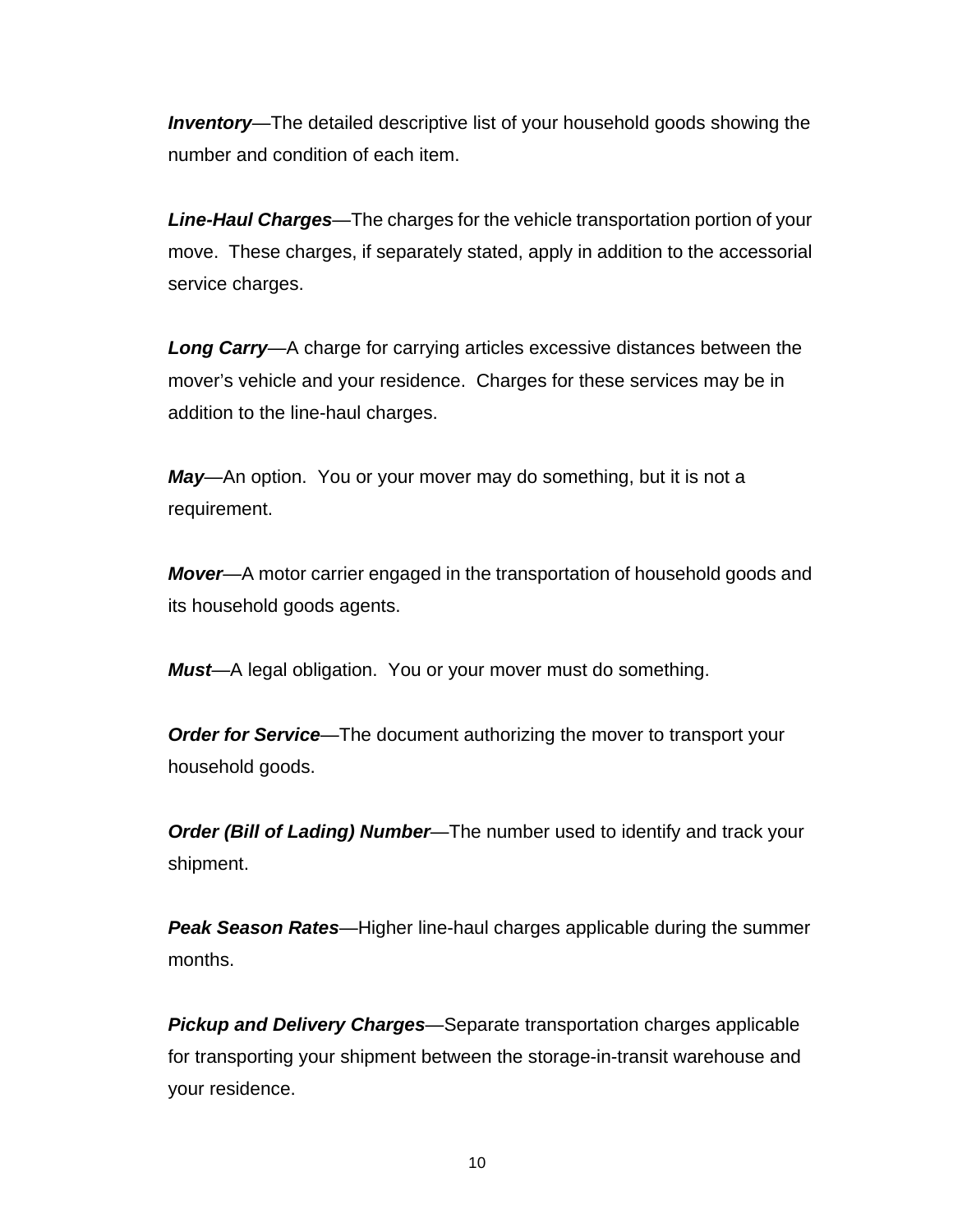*Reasonable Dispatch*—The performance of transportation on the dates, or during the period of time, agreed upon by you and your mover and shown on the Order for Service/Bill of Lading. For example, if your mover deliberately withholds any shipment from delivery after you offer to pay the binding estimate, or 110 percent of a non-binding estimate, plus any charges for additional services you requested, or permissible charges for impracticable operations that were not included in the estimate, your mover has not transported the goods with reasonable dispatch. The term ''reasonable dispatch'' excludes transportation provided under your mover's tariff provisions requiring guaranteed service dates. Your mover will have the defense of force majeure, *i.e.*, the contract cannot be performed owing to causes that are outside the control of the parties and that could not be avoided by exercise of due care.

*Should*—A recommendation. We recommend you or your mover do something, but it is not a requirement.

*Shuttle Service*—The use of a smaller vehicle to provide service to residences not accessible to the mover's normal line-haul vehicles.

*Storage-In-Transit (SIT)* —The temporary warehouse storage of your shipment, pending further transportation, with or without notification to you. If you (or someone representing you) cannot accept delivery on the agreed-upon date or within the agreed-upon time period (for example, because your home is not quite ready to occupy), your mover may place your shipment into SIT without notifying you. In those circumstances, you will be responsible for the added charges for SIT service, as well as the warehouse handling and final delivery charges. However, your mover also may place your shipment into SIT if your mover was able to make delivery before the agreed-upon date (or before the first day of the agreed-upon delivery period), but you did not concur with early delivery. In those circumstances, your mover must notify you immediately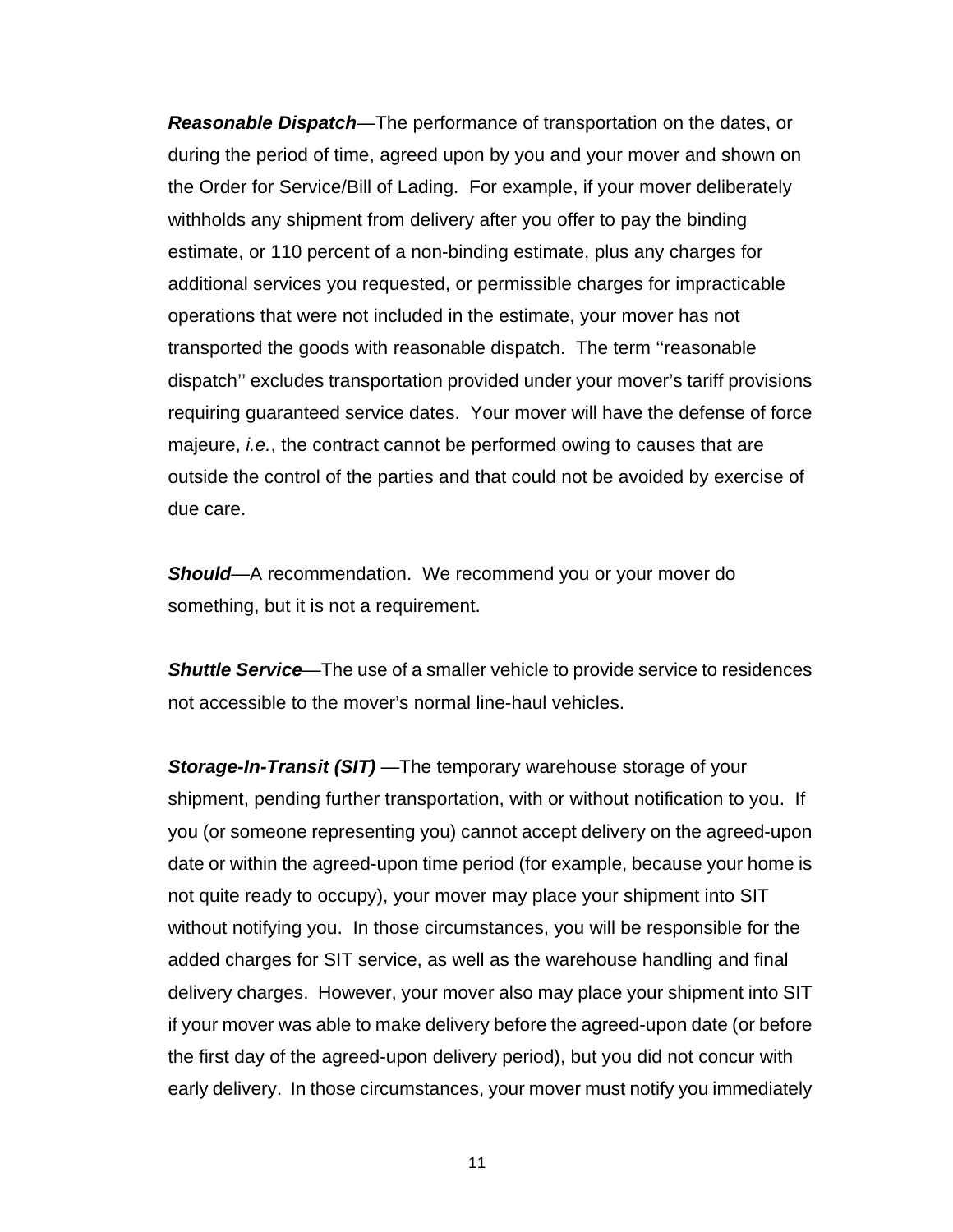of the SIT, and your mover is fully responsible for redelivery charges, handling charges, and storage charges.

*Surface Transportation Board*—An agency within the U.S. Department of Transportation that regulates household goods carrier tariffs, among other responsibilities. The Surface Transportation Board's address is 1925 K Street, NW, Washington, DC 20423–0001, Telephone 202–565–1674.

*Tariff***—**An issuance (in whole or in part) containing rates, rules, regulations, classifications, or other provisions. The Surface Transportation Board requires that a tariff contain three specific items. First, an accurate description of the services the mover offers to the public. Second, the specific applicable rates (or the basis for calculating the specific applicable rates) and service terms for services offered to the public. Third, the mover's tariff must be arranged in a way that allows you to determine the exact rate(s) and service terms applicable to your shipment.

*Valuation*—The degree of worth of the shipment. The valuation charge compensates the mover for assuming a greater degree of liability than is provided for in its base transportation charges.

*Warehouse Handling*—A charge may be applicable each time SIT service is provided.Charges for these services may be in addition to the line-haul charges. This charge compensates the mover for the physical placement and removal of items within the warehouse.

*We, Us,* **and** *Our*—The Federal Motor Carrier Safety Administration (FMCSA).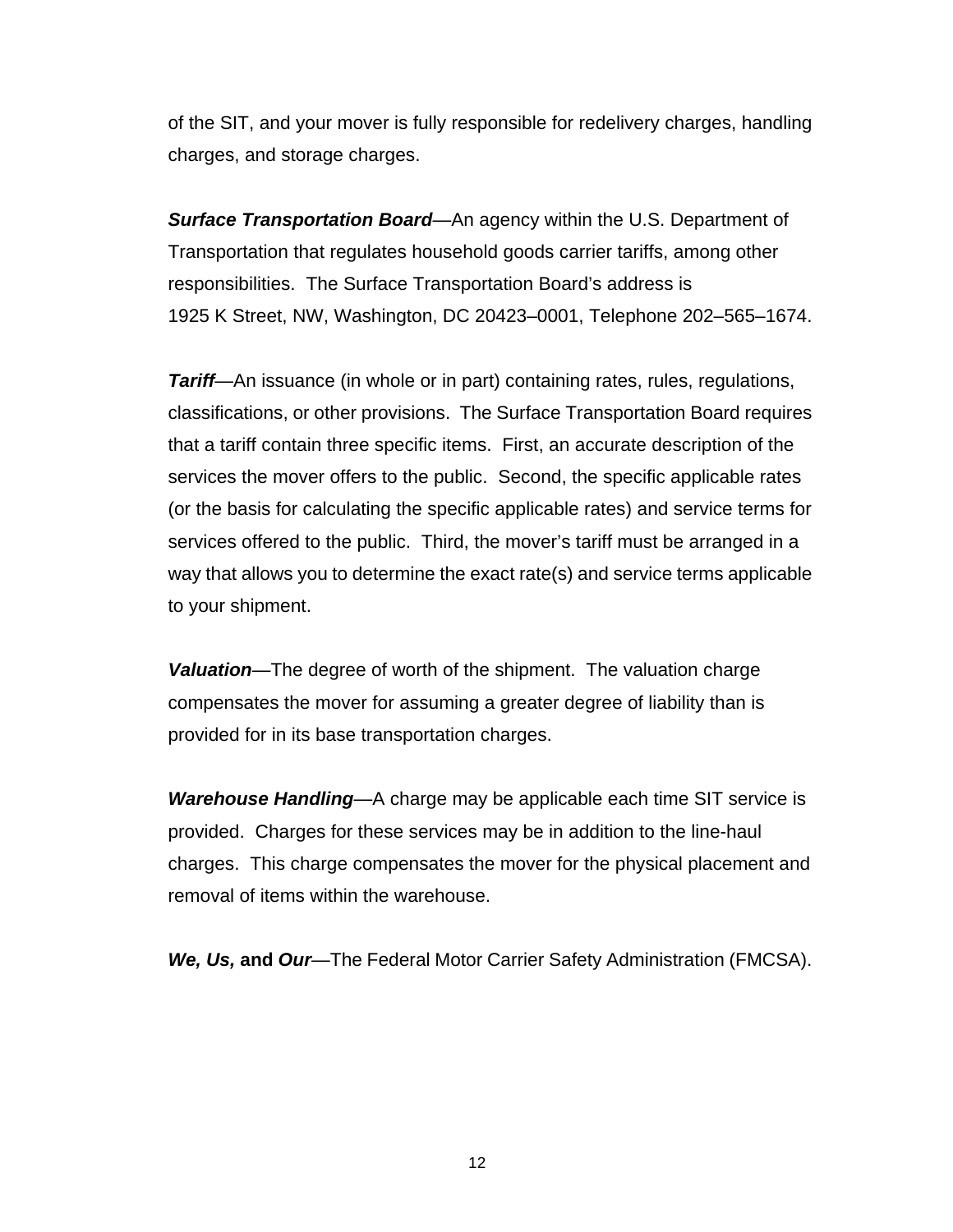*You* **and** *Your*—You are an individual shipper of household goods. You are a consignor or consignee of a household goods shipment and your mover identifies you as such in the bill of lading contract. You own the goods being transported and pay the transportation charges to the mover.

#### **Where May Other Terms Used In This Booklet Be Defined?**

You may find other terms used in this booklet defined in 49 U.S.C. 13102. The statute controls the definitions in this booklet. If terms are used in this booklet and the terms are defined neither here nor in 49 U.S.C. 13102, the terms will have the ordinary practical meaning of such terms.

# *Subpart B—Before Requesting Services From Any Mover*

## **What Is My Mover's Normal Liability for Loss or Damage When My Mover Accepts Goods From Me?**

In general, your mover is legally liable for loss or damage that occurs during performance of any transportation of household goods and of all related services identified on your mover's lawful bill of lading.

Your mover is liable for loss of, or damage to, any household goods to the extent provided in the current Surface Transportation Board's Released Rates Order. You may obtain a copy of the current Released Rates Order by contacting the Surface Transportation Board at the address provided under the definition of the Surface Transportation Board. The rate may be increased annually by your mover based on the U.S. Department of Commerce's Cost of Living Adjustment. Your mover may have additional liability if your mover sells liability insurance to you.

All moving companies are required to assume liability for the value of the goods transported. However, there are different levels of liability, and you should be aware of the amount of protection provided and the charges for each option.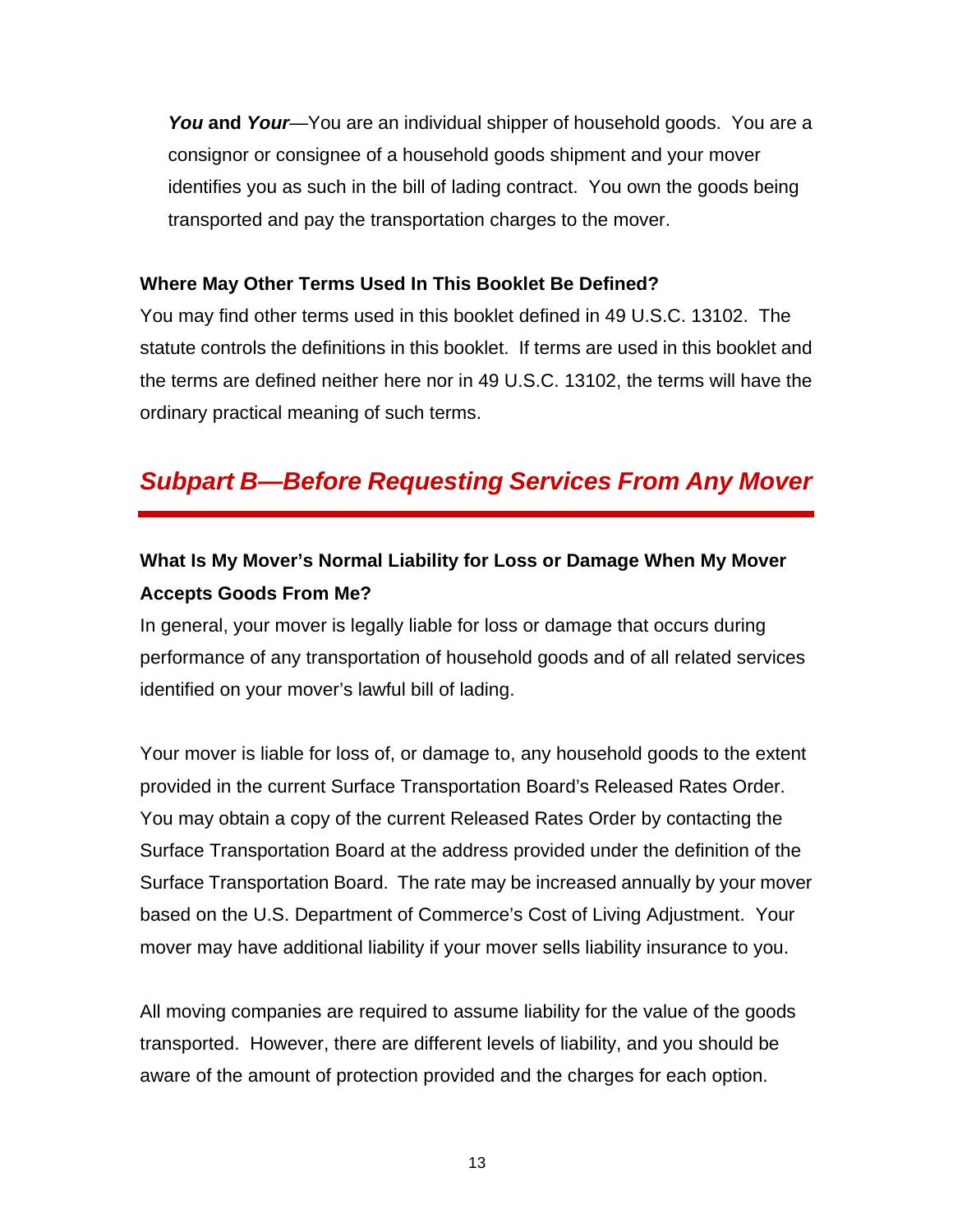Basically, most movers offer two different levels of liability under the terms of their tariffs and the Surface Transportation Board's Released Rates Orders. These orders govern the moving industry.

*Full-Value Protection (FVP)* —This is the most comprehensive option available for the protection of your goods. **Unless you waive full-value protection in writing and agree to Released Value Protection as described below, your shipment will be transported under your mover's FULL (REPLACEMENT) VALUE level of liability.** If any article is lost, destroyed, or damaged while in your mover's custody, your mover will, at its option, either: 1) repair the article to the extent necessary to restore it to the same condition as when it was received by your mover, or pay you for the cost of such repairs; 2) replace the article with an article of like kind; or 3) pay you for the cost of a replacement article at the current market replacement value, regardless of the age of the lost or damaged article. Your mover will charge you for this level of protection, or you may select the alternative level of liability described below.

The cost for FVP is based on the value that you place on your shipment; for example, the valuation charge for a shipment valued at \$25,000 would be about \$250.00. However, the exact cost for full-value protection may vary by mover and may be further subject to various deductible levels of liability that may reduce your cost. Ask your mover for the details and cost of its specific plan.

Under the FVP level of liability, movers are permitted to limit their liability for loss or damage to articles of extraordinary value, unless you specifically list these articles on the shipping documents. An article of extraordinary value is any item whose value exceeds \$100 per pound (for example, jewelry, silverware, china, furs, antiques, oriental rugs, and computer software). Ask your mover for a complete explanation of this limitation before your move. It is your responsibility to study this provision carefully and to make the necessary declaration.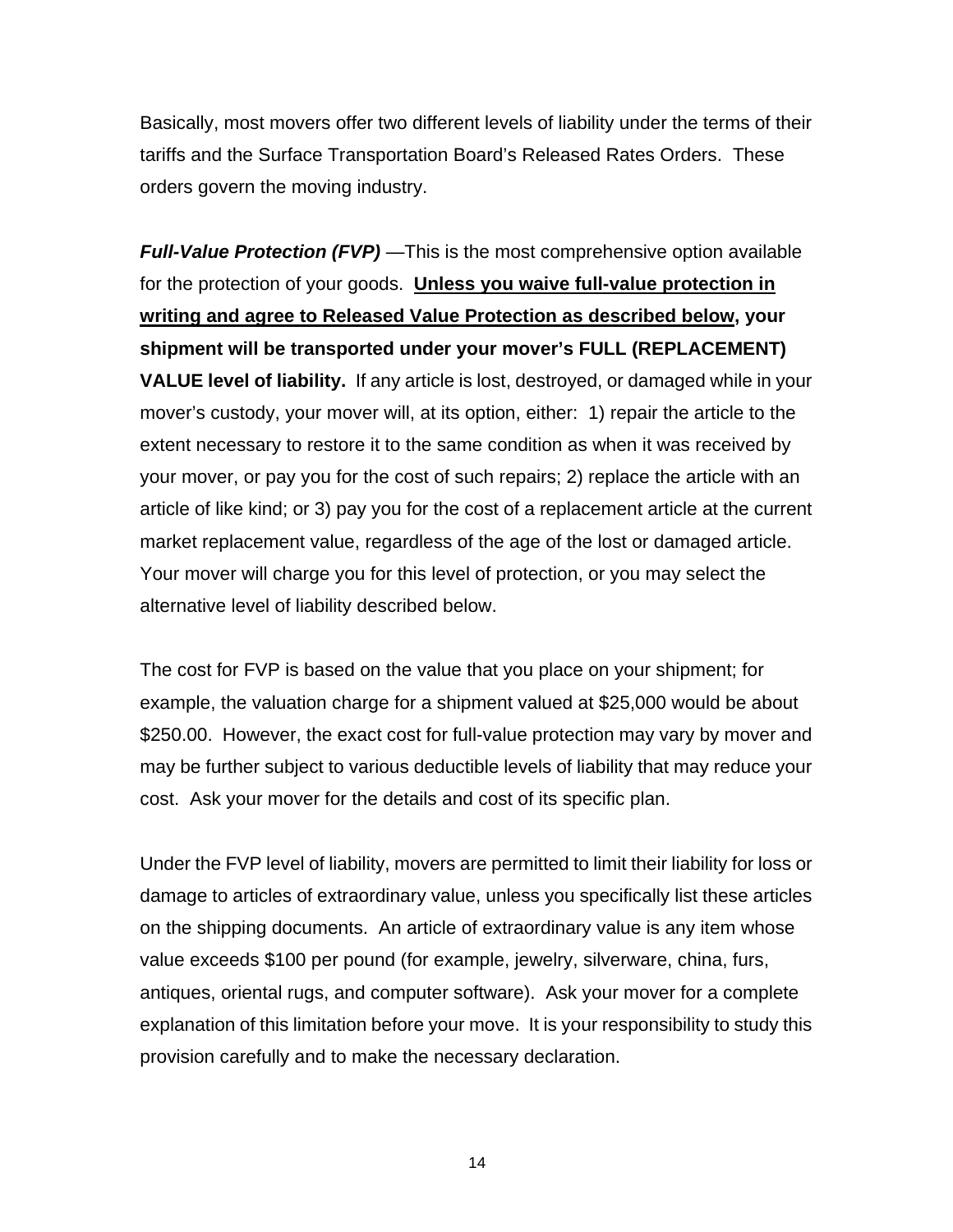*Release Value of* **60 Cents Per Pound Per Article.** This is the most economical protection option available; however, this no-cost option provides only minimal protection. Under this option, the mover assumes liability for no more than 60 cents per pound, per article. Loss or damage claims are settled based on the weight of the article multiplied by 60 cents per pound. For example, if a 10-pound stereo component, valued at \$1,000 were lost or destroyed, the mover would be liable for no more than \$6.00 (10 pounds x 60 cents per pound). Obviously, you should think carefully before agreeing to such an arrangement. There is no extra charge for this minimal protection, but you must sign a specific statement on the bill of lading agreeing to it. If you do not select this alternative level of liability, your shipment will be transported at the Full (Replacement) Value level of liability and you will be assessed the applicable valuation charge.

**These two levels of liability are not insurance agreements** that are governed by State insurance laws, but instead are contractual tariff levels of liability authorized under Released Rates Orders of the Surface Transportation Board of the U.S. Department of Transportation.

In addition to these options, some movers may also offer to sell, or procure for you, separate liability insurance from a third-party insurance company when you release your shipment for transportation at the minimum released value [60 cents per pound (\$1.32 per kilogram) per article]. This is not valuation coverage governed by Federal law, but optional insurance regulated under State law. If you purchase this separate coverage and your mover is responsible for loss or damage, the mover is liable only for an amount not exceeding 60 cents per pound (\$1.32 per kilogram) per article, and the balance of the loss is recoverable from the insurance company up to the amount of insurance purchased. The mover's representative can advise you of the availability of such liability insurance, and the cost.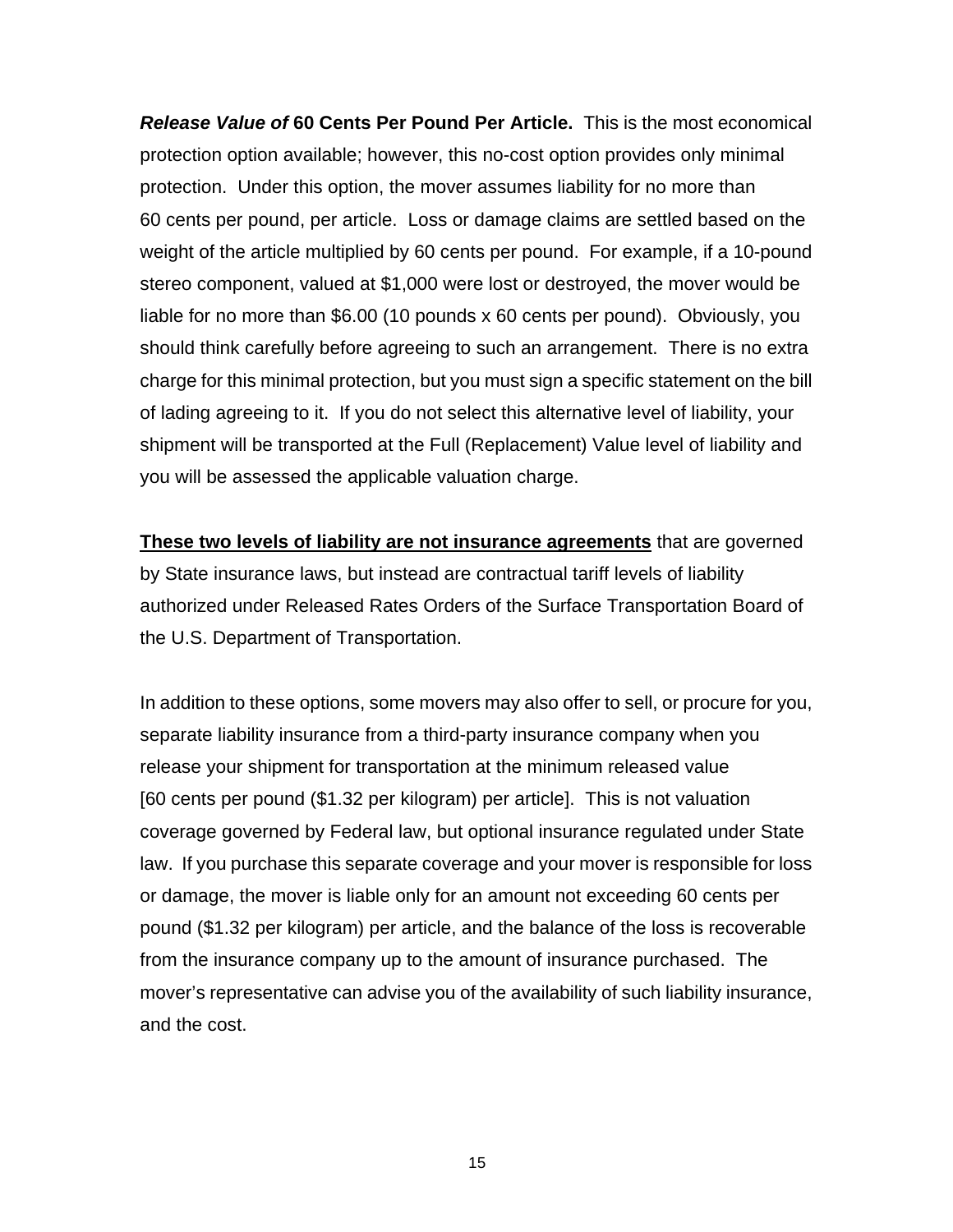If you purchase liability insurance from, or through your mover, the mover is required to issue a policy or other written record of the purchase and to provide you with a copy of the policy or other document at the time of purchase. If the mover fails to comply with this requirement, the mover becomes fully liable for any claim for loss or damage attributed to its negligence.

#### **What Actions by Me Limit or Reduce My Mover's Normal Liability?**

Your actions may limit or reduce your mover's normal liability under the following three circumstances:

- 1. You include perishable, dangerous, or hazardous materials in your household goods without your mover's knowledge.
- 2. You choose the alternative level of liability (60 cents per pound per article) but ship household goods valued at more than 60 cents per pound (\$1.32 per kilogram) per article.
- 3. You fail to notify your mover in writing of articles valued at more than \$100 per pound (\$220 per kilogram). (If you *do* notify your mover, you will be entitled to full recovery up to the declared value of the article or articles, not to exceed the declared value of the entire shipment.)

# **What Are Dangerous or Hazardous Materials That May Limit or Reduce My Mover's Normal Liability?**

Federal law forbids you to ship hazardous materials in your household goods boxes or luggage without informing your mover. A violation can result in five years' imprisonment and penalties of \$250,000 or more (49 U.S.C. 5124). You could also lose or damage your household goods by fire, explosion, or contamination.

If you offer hazardous materials to your mover, you are considered a hazardous materials shipper and must comply with the hazardous materials requirements in 49 CFR Parts 171, 172, and 173, including but not limited to package labeling and marking, shipping papers, and emergency response information. Your mover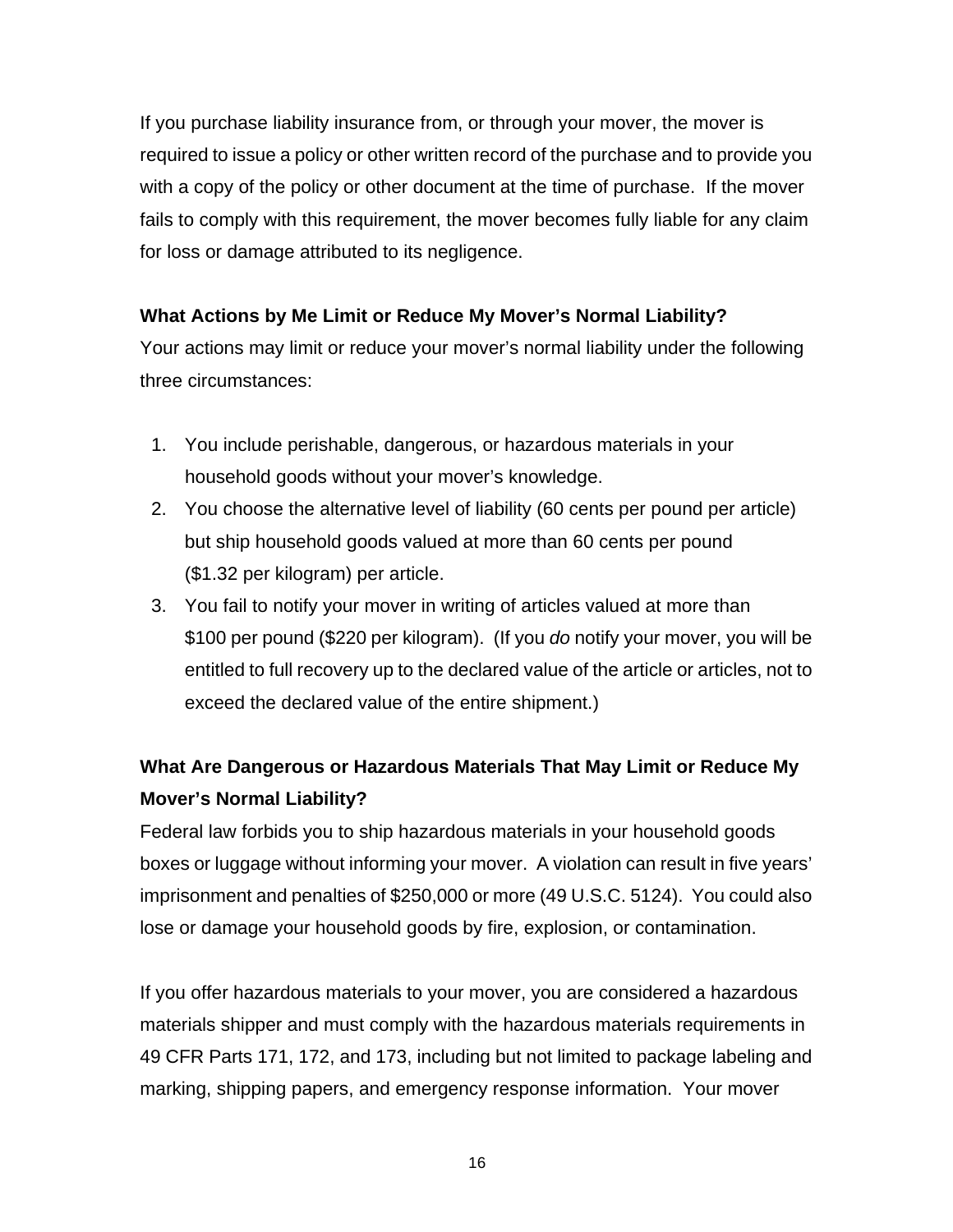must comply with 49 CFR Parts 171, 172, 173, and 177 as a hazardous materials carrier.

Hazardous materials include explosives, compressed gases, flammable liquids and solids, oxidizers, poisons, corrosives, and radioactive materials. Examples include the following: nail polish remover, paints, paint thinners, lighter fluid, gasoline, fireworks, oxygen bottles, propane cylinders, automotive repair and maintenance chemicals, and radio-pharmaceuticals.

There are special exceptions for small quantities (up to 70 ounces total) of medicinal and toilet articles carried in your household goods and certain smoking materials carried on your person. For further information, contact your mover.

#### **May My Mover Have Agents?**

Yes, your mover may have agents. If your mover has agents, your mover must have written agreements with its prime agents. Your mover and its retained prime agent must sign their agreements. Copies of your mover's prime agent agreements must be in your mover's files for a period of at least 24 months following the date of termination of each agreement.

#### **What Items Must Be in My Mover's Advertisements?**

Your mover must publish and use only truthful, straightforward, and honest advertisements. Your mover must include certain information in all advertisements for all services (including any accessorial services incidental to or part of interstate transportation). Your mover must require each of its agents to include the same information in its advertisements. The information must include the following two pieces of information about your mover: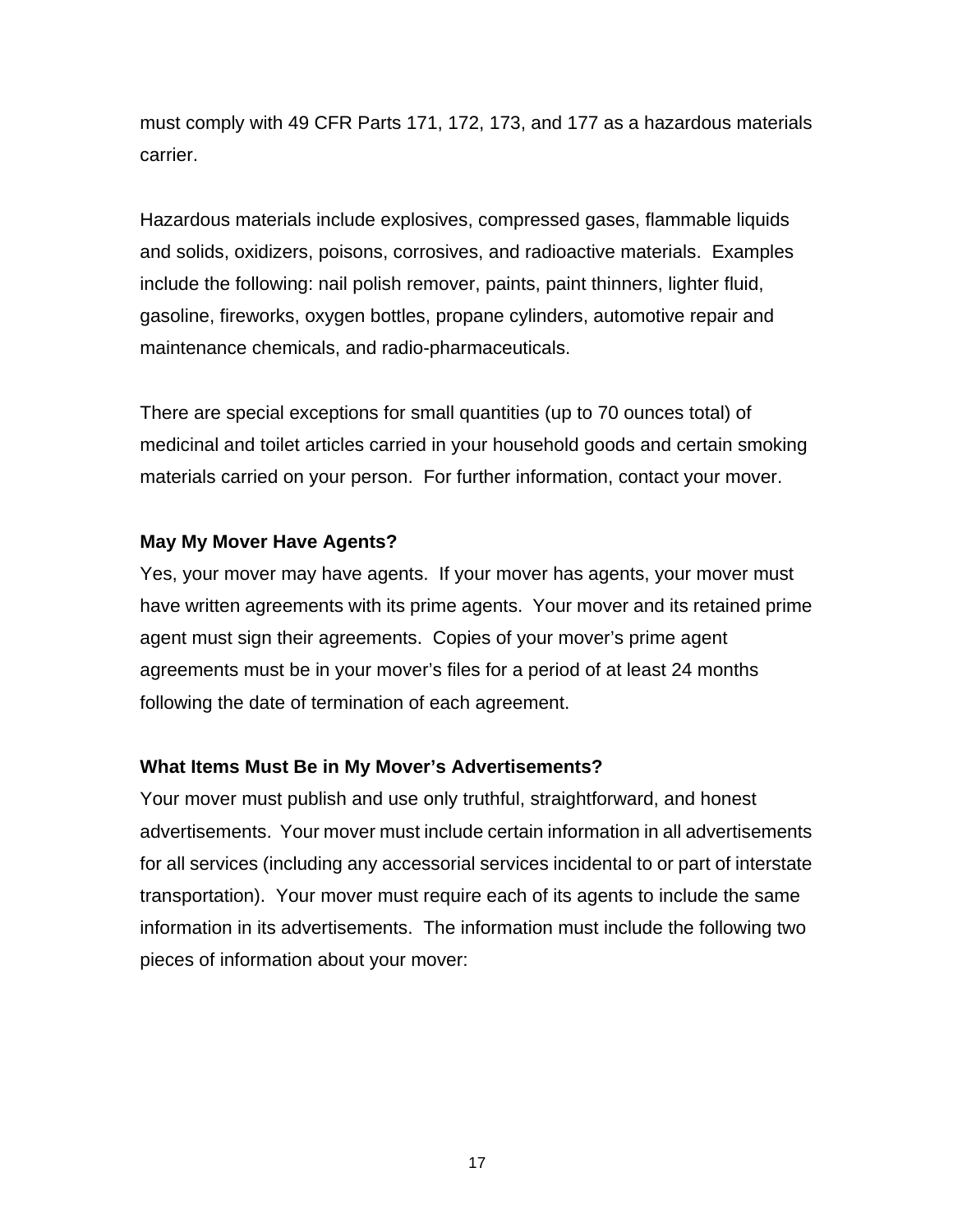- 1. Name or trade name of the mover under whose U.S. DOT number the advertised service will originate.
- 2. U.S. DOT number, assigned by FMCSA, authorizing your mover to operate. Your mover must display the information as: U.S. DOT No. (assigned number).

You should compare the name or trade name of the mover and its U.S. DOT number to the name and U.S. DOT number on the sides of the truck(s) that arrive at your residence. The names and numbers should be identical. If the names and numbers are not identical, you should ask your mover immediately why they are not. You should not allow the mover to load your household goods on its truck(s) until you obtain a satisfactory response from the mover's local agent. The discrepancies may warn of problems you will have later in your business dealings with this mover.

#### **How Must My Mover Handle Complaints and Inquiries?**

All movers are expected to respond promptly to complaints or inquiries from you, the customer. Should you have a complaint or question about your move, you should first attempt to obtain a satisfactory response from the mover's local agent, the sales representative who handled the arrangements for your move, or the driver assigned to your shipment.

If for any reason you are unable to obtain a satisfactory response from one of these persons, you should then contact the mover's principal office. When you make such a call, be sure to have available your copies of all documents relating to your move. *Particularly important is the number assigned to your shipment by your mover.* 

Interstate movers are also required to offer neutral arbitration as a means of resolving consumer disputes involving loss of or damage to your household goods shipment and disputes regarding charges that your mover billed in addition to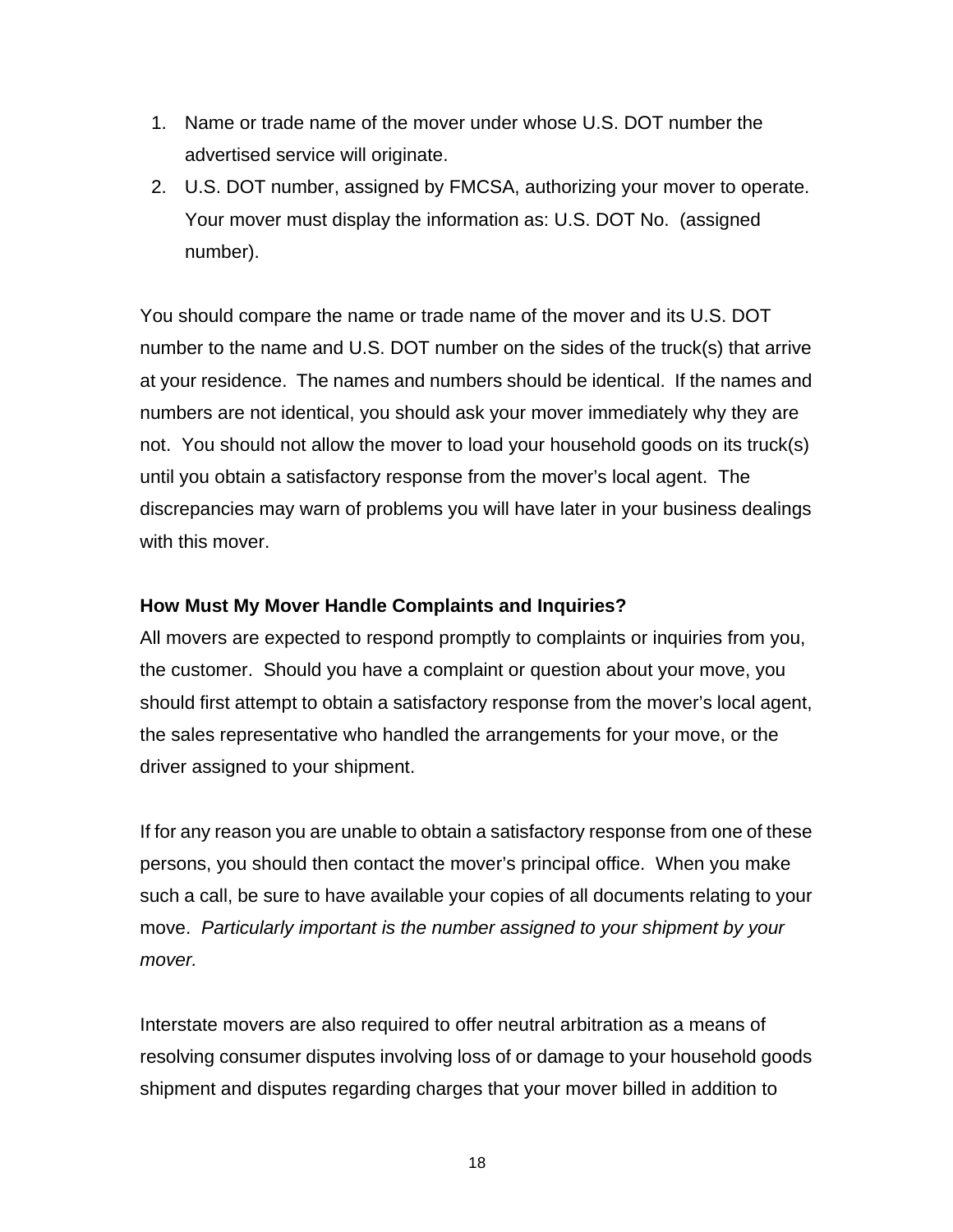those collected at delivery. Your mover is required to provide you with information regarding its arbitration program. You have the right to pursue court action under 49 U.S.C. 14706 to seek judicial redress directly rather than participate in your mover's arbitration program.

All interstate moving companies are required to maintain a complaint and inquiry procedure to assist their customers. At the time you make the arrangements for your move, you should ask the mover's representative for a description of the mover's procedure, the telephone number to be used to contact the mover, and whether the mover will pay for such telephone calls.

Your mover's procedure must include the following four items:

- 1. A communications system allowing you to communicate with your mover's principal place of business by telephone.
- 2. A telephone number.
- 3. A clear and concise statement about who must pay for complaint and inquiry telephone calls.
- 4. A written or electronic record system for recording all inquiries and complaints received from you by any means of communication.

Your mover must give you a clear and concise written description of its procedure. You may want to be certain that the system is in place.

# **Do I Have the Right to Inspect My Mover's Tariffs (Schedules of Rates or Charges) Applicable to My Move?**

Federal law requires your mover to advise you of your right to inspect your mover's tariffs (its schedules of rates or charges) governing your shipment. Mover's tariffs are made a part of the contract of carriage (bill of lading) between you and the mover. You may inspect the tariff at the mover's facility, or, upon request, the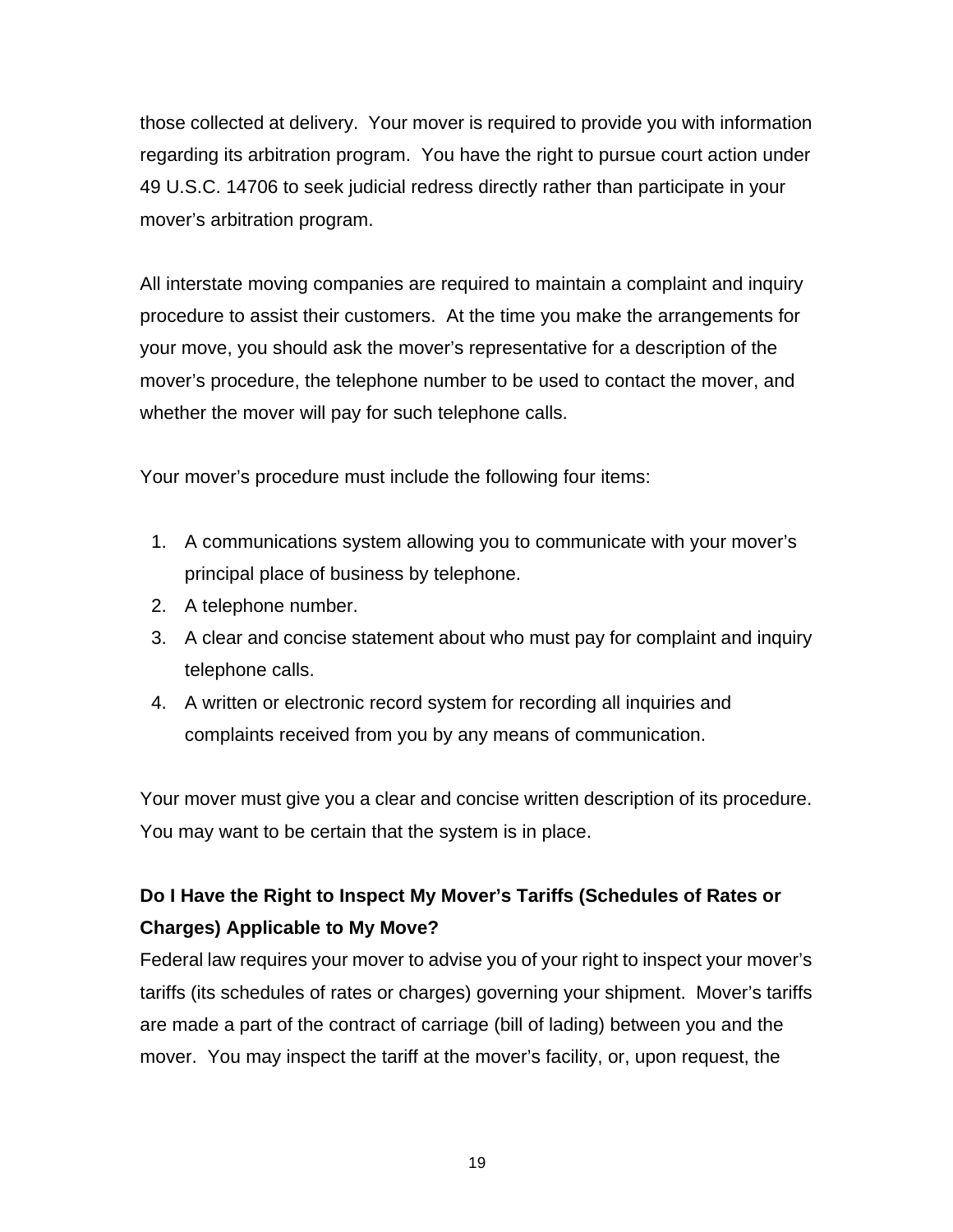mover will furnish you a free copy of any tariff provision containing the mover's rates, rules, or charges governing your shipment.

Tariffs may include provisions limiting the mover's liability. This would generally be described in a section on declaring value on the bill of lading. A second tariff provision may set the periods for filing claims. This would generally be described in Section 6 on the reverse side of a bill of lading. A third tariff provision may reserve your mover's right to assess additional charges for additional services performed. For non-binding estimates, another tariff provision may base charges upon the exact weight of the goods transported. Your mover's tariff may contain other provisions that apply to your move. Ask your mover what they might be, and request a copy.

#### **Must My Mover Have an Arbitration Program?**

Your mover must have an arbitration program for your use in resolving disputes concerning loss or damage to your household goods and disputes regarding charges that were billed to you in addition to those collected at delivery of your shipment. You have the right not to participate in the arbitration program. You may pursue court action under 49 U.S.C. 14706 to seek judicial remedies directly. Your mover must establish and maintain an arbitration program with the following 11 minimum elements:

- 1. The arbitration program offered to you must prevent your mover from having any special advantage because you live or work in a place distant from the mover's principal or other place of business.
- 2. Before your household goods are tendered for transport, your mover must provide notice to you of the availability of neutral arbitration, including the following three items:
	- a. A summary of the arbitration procedure.
	- b. Any applicable costs.
	- c. A disclosure of the legal effects of electing to use arbitration.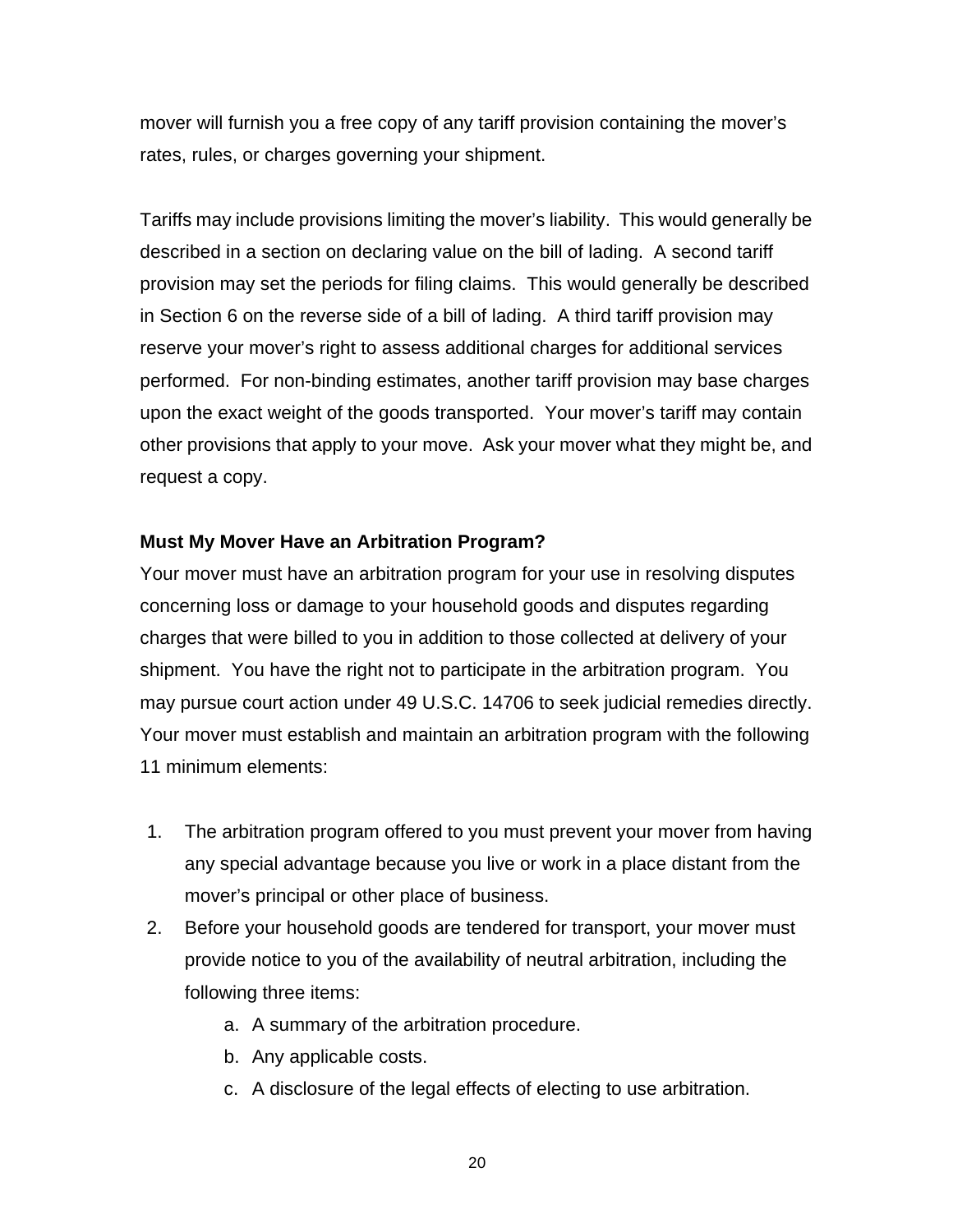- 3. Upon your request, your mover must provide information and forms it considers necessary for initiating an action to resolve a dispute under arbitration.
- 4. Each person authorized to arbitrate must be independent of the parties to the dispute and capable of resolving such disputes fairly and expeditiously. Your mover must ensure the arbitrator is authorized and able to obtain from you or your mover any material or relevant information to carry out a fair and expeditious decision-making process.
- 5. You must not be required to pay more than one-half of the arbitration's cost. The arbitrator may determine the percentage of payment of the costs for each party in the arbitration decision, but must not make you pay more than half.
- 6. Your mover must not require you to agree to use arbitration before a dispute arises.
- 7. You and your mover will be bound by arbitration for claims of \$10,000 or less if you request arbitration.
- 8. You and your mover will be bound by arbitration for claims of more than \$10,000 only if you request arbitration and your mover agrees to it.
- 9. If you and your mover both agree, the arbitrator may provide for an oral presentation of a dispute by a party or representative of a party.
- 10. The arbitrator must render a decision within 60 days of receipt of written notification of the dispute, and a decision by an arbitrator may include any remedies appropriate under the circumstances.
- 11. The 60-day period may be extended for a reasonable period if you fail, or your mover fails, to provide information in a timely manner. Your mover must produce and distribute a concise, easy-to-read, and accurate summary of its arbitration program.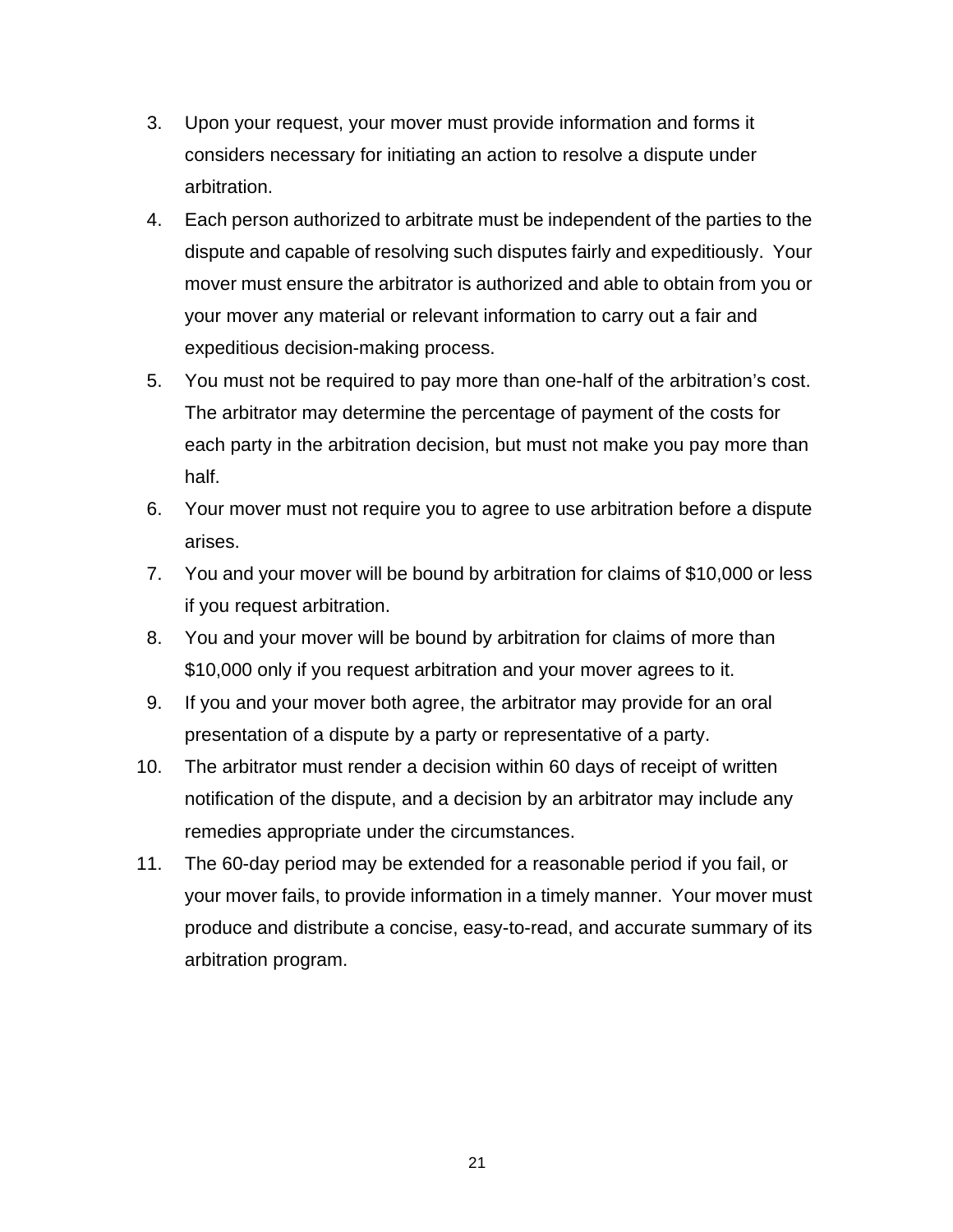# **Must My Mover Inform Me About My Rights and Responsibilities Under Federal Law?**

Yes, your mover must inform you about your rights and responsibilities under Federal law. Your mover must produce and distribute this document. It should be in the general order and contain the text of Appendix A to 49 CFR Part 375.

#### **What Other Information Must My Mover Provide To Me?**

At the time your mover provides a written estimate, it must provide you with a copy of the U.S. Department of Transportation publication FMCSA-ESA-03-005 entitled "Ready to Move?" (or its successor publication). Before your mover executes an order for service for a shipment of household goods, your mover must furnish you with the following four documents:

- 1. The contents of Appendix A, ''Your Rights and Responsibilities When You Move'' - this booklet.
- 2. A concise, easy-to-read, and accurate summary of your mover's arbitration program.
- 3. A notice of availability of the applicable sections of your mover's tariff for the estimate of charges, including an explanation that you may examine the tariff sections, or have copies sent to you upon request.
- 4. A concise, easy-to-read, accurate summary of your mover's customer complaint and inquiry handling procedures. Included in this summary must be the following two items:
	- a. The main telephone number you may use to communicate with your mover.
	- b. A clear and concise statement concerning who must pay for telephone calls.

Your mover may, at its discretion, provide additional information to you.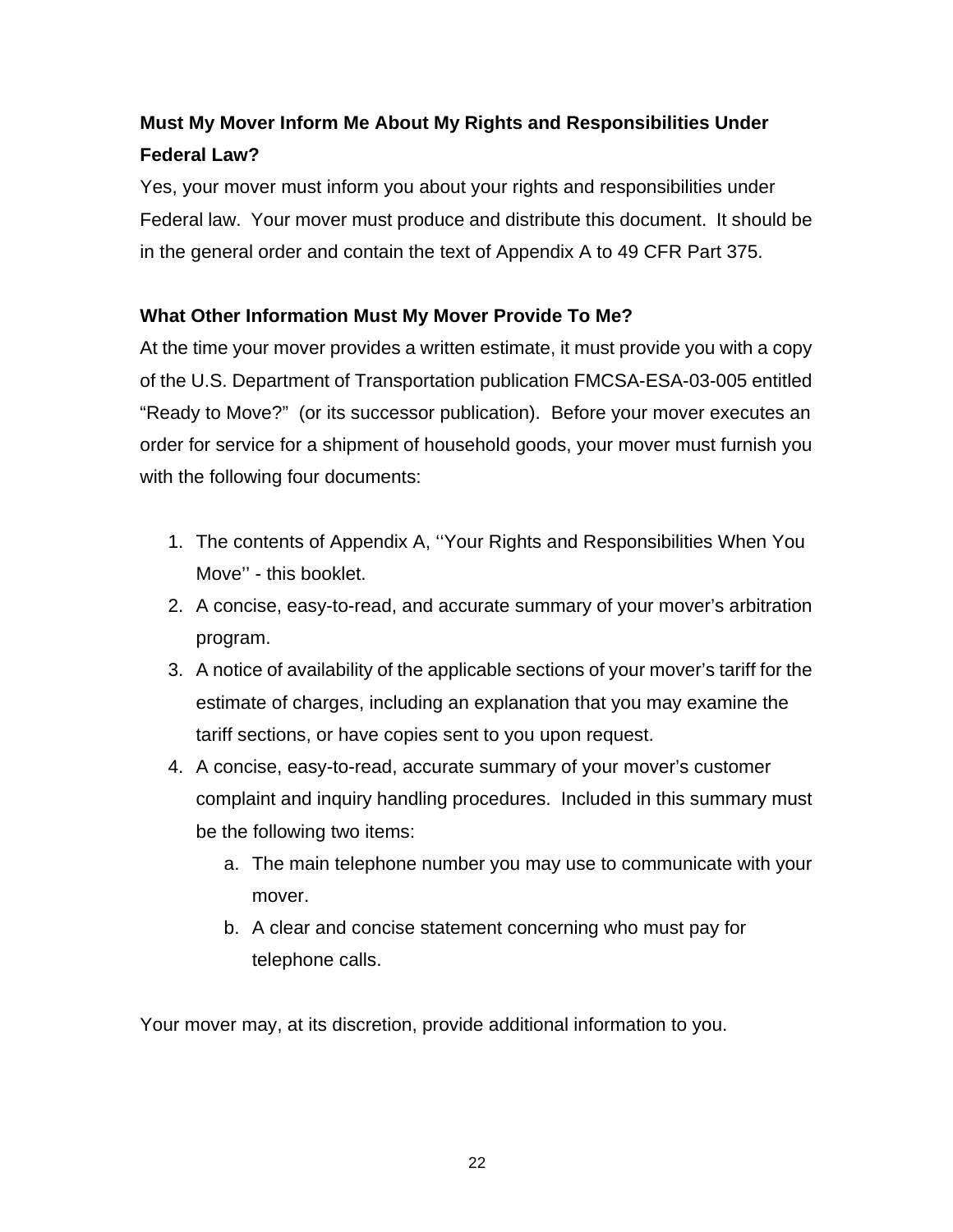#### **How Must My Mover Collect Charges?**

Your mover must issue you an honest, truthful freight or expense bill for each shipment transported. Your mover's freight or expense bill must contain the following 17 items:

- 1. Name of the consignor.
- 2. Name of the consignees.
- 3. Date of the shipment.
- 4. Origin point.
- 5. Destination points.
- 6. Number of packages.
- 7. Description of the freight.
- 8. Weight of the freight (if your shipment is moved under a non-binding estimate).
- 9. Exact rate(s) assessed.
- 10. Disclosure of the actual rates, charges, and allowances for the transportation service, when your mover electronically presents or transmits freight or expense bills to you. These rates must be in accordance with the mover's applicable tariff.
- 11. An indication of whether adjustments may apply to the bill.
- 12. Total charges due and acceptable methods of payment.
- 13. The nature and amount of any special service charges.
- 14. The points where special services were rendered.
- 15. Route of movement and name of each mover participating in the transportation.
- 16. Transfer points where shipments moved.
- 17. Address where you must pay or address of bill issuer's principal place of business.

Your mover must present its freight or expense bill to you within 15 days of the date of delivery of a shipment at its destination. The computation of time excludes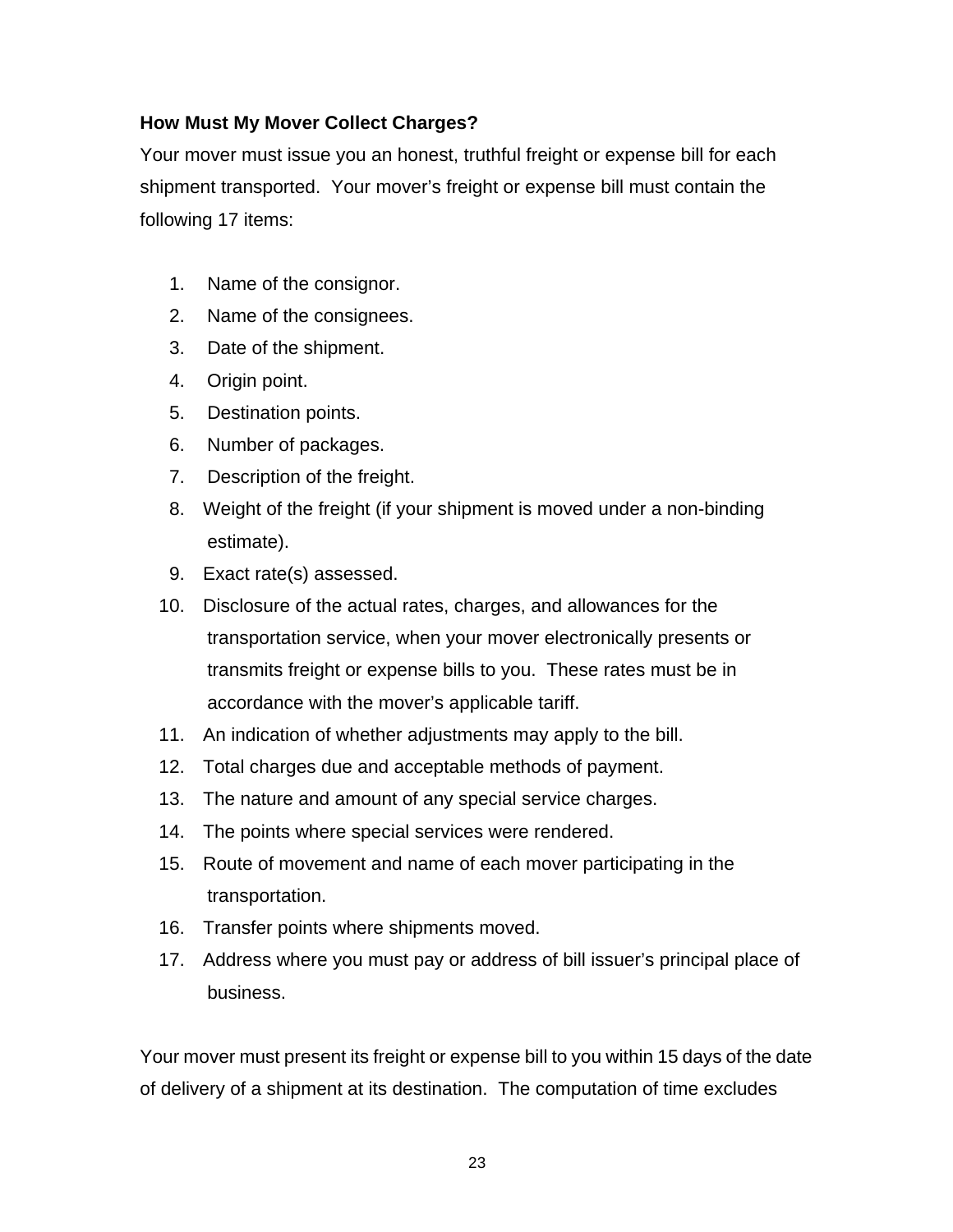Saturdays, Sundays, and Federal holidays. If your mover lacks sufficient information to compute its charges, your mover must present its freight bill for payment within 15 days of the date when sufficient information does become available.

#### **May My Mover Collect Charges Upon Delivery?**

Yes. Your mover must specify the form of payment acceptable at delivery when the mover prepares an estimate and order for service. The mover and its agents must honor the form of payment at delivery, except when you mutually agree to a change in writing. The mover must also specify the same form of payment when it prepares your bill of lading, unless you agree to a change. See also ''May my mover accept charge or credit cards for my payments?"

You must be prepared to pay ten percent more than the estimated amount, if your goods are moving under a non-binding estimate. Every collect-on-delivery shipper must have available 110 percent of the estimate at the time of delivery. In addition, your mover may also collect at the time of delivery the cost of any additional services that you requested after the contract with your mover was executed that were not included in the estimate, and the charges for impracticable operations needed to accomplish delivery, as defined by the carrier's tariff. Additional charges collected at the time of delivery for impracticable operations may not exceed 15 percent of all other charges due at the time of delivery. You must pay all remaining charges for impracticable operations within 30 days after you receive the mover's freight bill.

#### **May My Mover Extend Credit to Me?**

Extending credit to you is not the same as accepting your charge or credit card(s) as payment. Your mover may extend credit to you in the amount of the tariff charges. If your mover extends credit to you, your mover becomes like a bank offering you a line of credit, whose size and interest rate are determined by your ability to pay its tariff charges within the credit period. Your mover must ensure you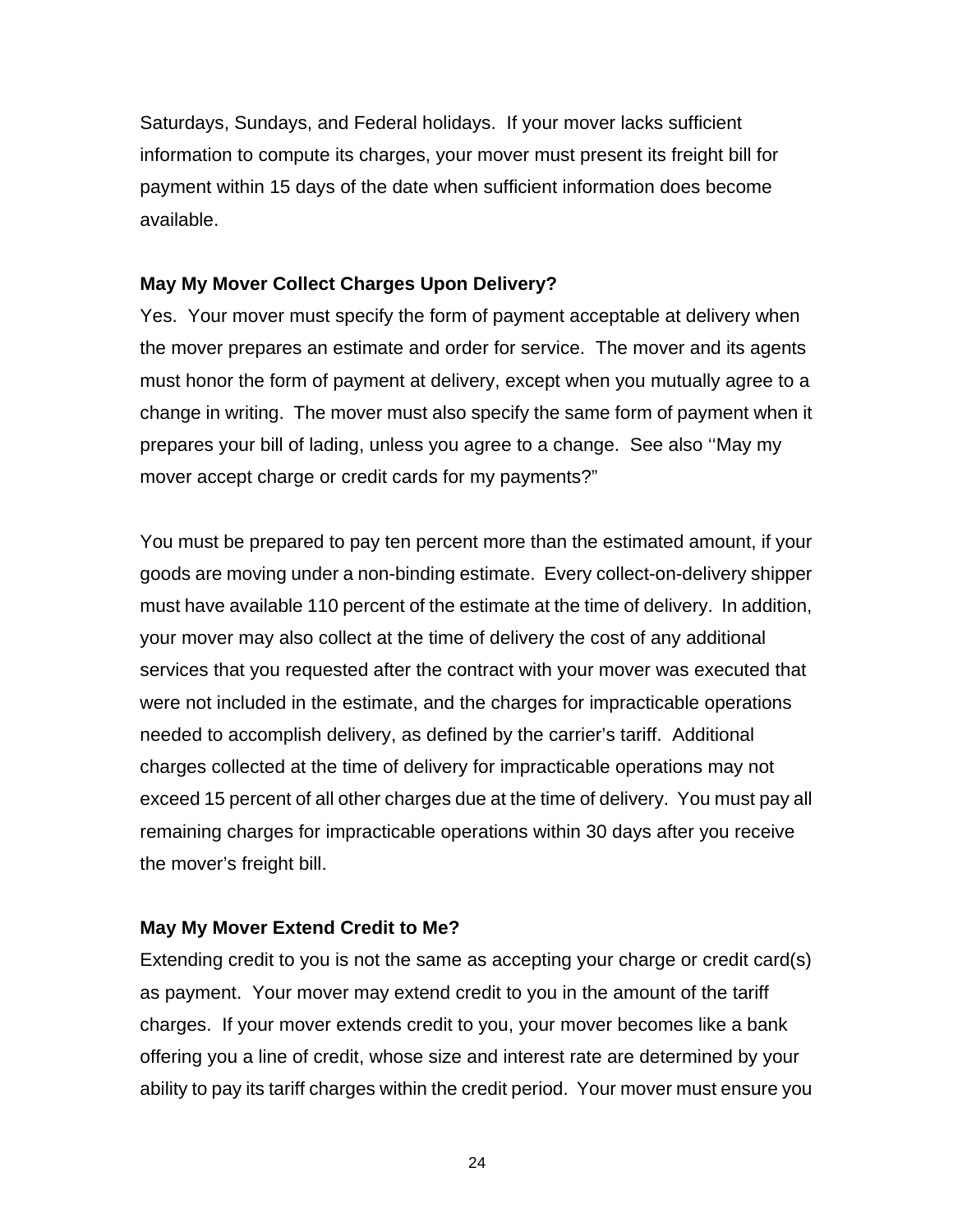will pay its tariff charges within the credit period. Your mover may relinquish possession of freight before you pay its tariff charges, at its discretion.

The credit period must begin on the day following presentation of your mover's freight bill to you. Under Federal regulation, the standard credit period is 7 days, excluding Saturdays, Sundays, and Federal holidays. Your mover must also extend the credit period to a total of 30 calendar days if the freight bill is not paid within the 7-day period. A service charge equal to one percent of the amount of the freight bill, subject to a \$20 minimum, will be assessed for this extension and for each additional 30-day period the charges go unpaid.

Your failure to pay within the credit period will require your mover to determine whether you will comply with the Federal household goods transportation credit regulations in good faith in the future before extending credit again.

#### **May My Mover Accept Charge or Credit Cards for My Payments?**

Your mover may allow you to use a charge or credit card for payment of the freight charges. Your mover may accept charge or credit cards whenever you ship with it under an agreement and tariff requiring payment by cash or cash equivalents. Cash equivalents are a certified check, money order, or cashier's check (a check that a financial institution—bank, credit union, savings and loan—draws upon itself and that is signed by an officer of the financial institution).

If your mover allows you to pay for a freight or expense bill by charge or credit card, your mover deems such a payment to be equivalent to payment by cash, certified check, or cashier's check. It must note in writing on the order for service and the bill of lading whether you may pay for the transportation and related services using a charge or credit card. You should ask your mover at the time the estimate is written whether it will accept charge or credit cards at the time of delivery.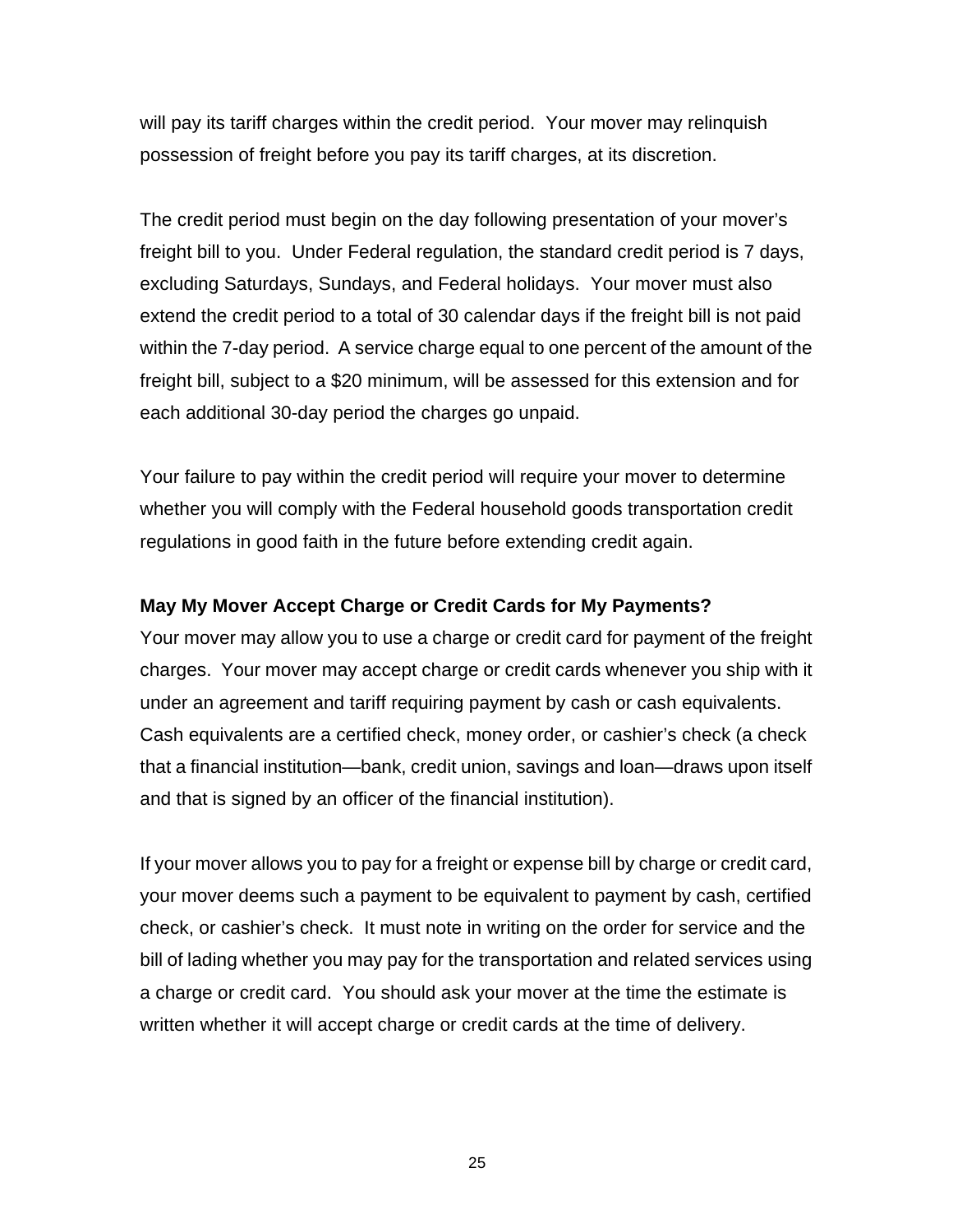The mover must specify what charge or credit cards it will accept, such as American Express<sup>™</sup>, Discover<sup>™</sup>, MasterCard<sup>™</sup>, or Visa<sup>™</sup>. If your mover agrees to accept payment by charge or credit card, you must arrange with your mover for the delivery only at a time when your mover can obtain authorization for your credit card transaction. If you cause a charge or credit card issuer to reverse a transaction, your mover may consider your action tantamount to forcing your mover to provide an involuntary extension of its credit.

# *Subpart C—Service Options Provided*

#### **What Service Options May My Mover Provide?**

Your mover may provide any service options it chooses. It is customary for movers to offer several price and service options.

The total cost of your move may increase if you want additional or special services. Before you agree to have your shipment moved under a bill of lading providing special service, you should have a clear understanding with your mover of what the additional cost will be. You should always consider whether other movers might provide the services you require without requiring you to pay the additional charges.

One service option is a *space reservation*. If you agree to have your shipment transported under a space reservation agreement, you will pay for a minimum number of cubic feet of space in the moving van, regardless of how much space in the van your shipment actually occupies.

A second option is *expedited service*. This aids you if you must have your shipments transported on or between specific dates when the mover could not ordinarily agree to do so in its normal operations.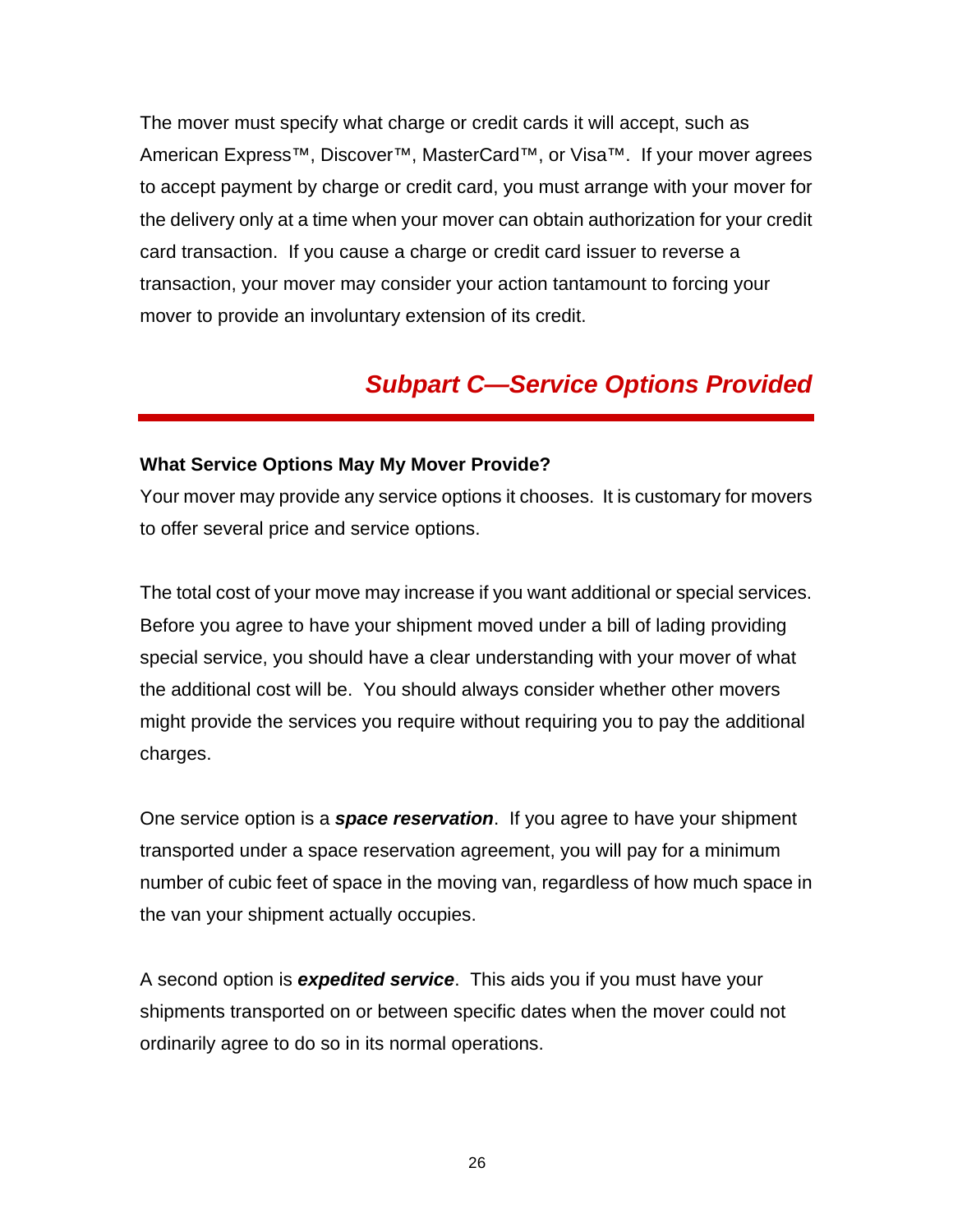A third customary service option is *exclusive use of a vehicle.* If for any reason you desire or require that your shipment be moved by itself on the mover's truck or trailer, most movers will provide such service.

Another service option is *guaranteed service on or between agreed dates.* You enter into an agreement with the mover where the mover provides for your shipment to be picked up, transported to destination, and delivered on specific guaranteed dates. If the mover fails to provide the service as agreed, you are entitled to be compensated at a predetermined amount or a daily rate (per diem) regardless of the expense you might actually have incurred as a result of the mover's failure to perform.

Before requesting or agreeing to any of these price and service options, be sure to ask the mover's representatives about the final costs you will pay.

#### **Transport of Shipments on Two or More Vehicles**

Although all movers try to move each shipment on one truck, it becomes necessary, at times, to divide a shipment among two or more trucks. This may occur if your mover has underestimated the cubic feet (meters) of space required for your shipment and it will not all fit on the first truck. Your mover will pick up the remainder, or ''leave behind,'' on a second truck at a later time, and this part of your shipment may arrive at the destination later than the first truck. When this occurs, your transportation charges will be determined as if the entire shipment had moved on one truck.

If it is important for you to avoid this inconvenience of a ''leave behind,'' be sure your estimate includes an accurate calculation of the cubic feet (meters) required for your shipment. Ask your estimator to use a ''Table of Measurements'' form in making this calculation. Consider asking for a binding estimate. A binding estimate is more likely to be conservative with regard to cubic feet (meters) than a non-binding estimate. If the mover offers space reservation service, consider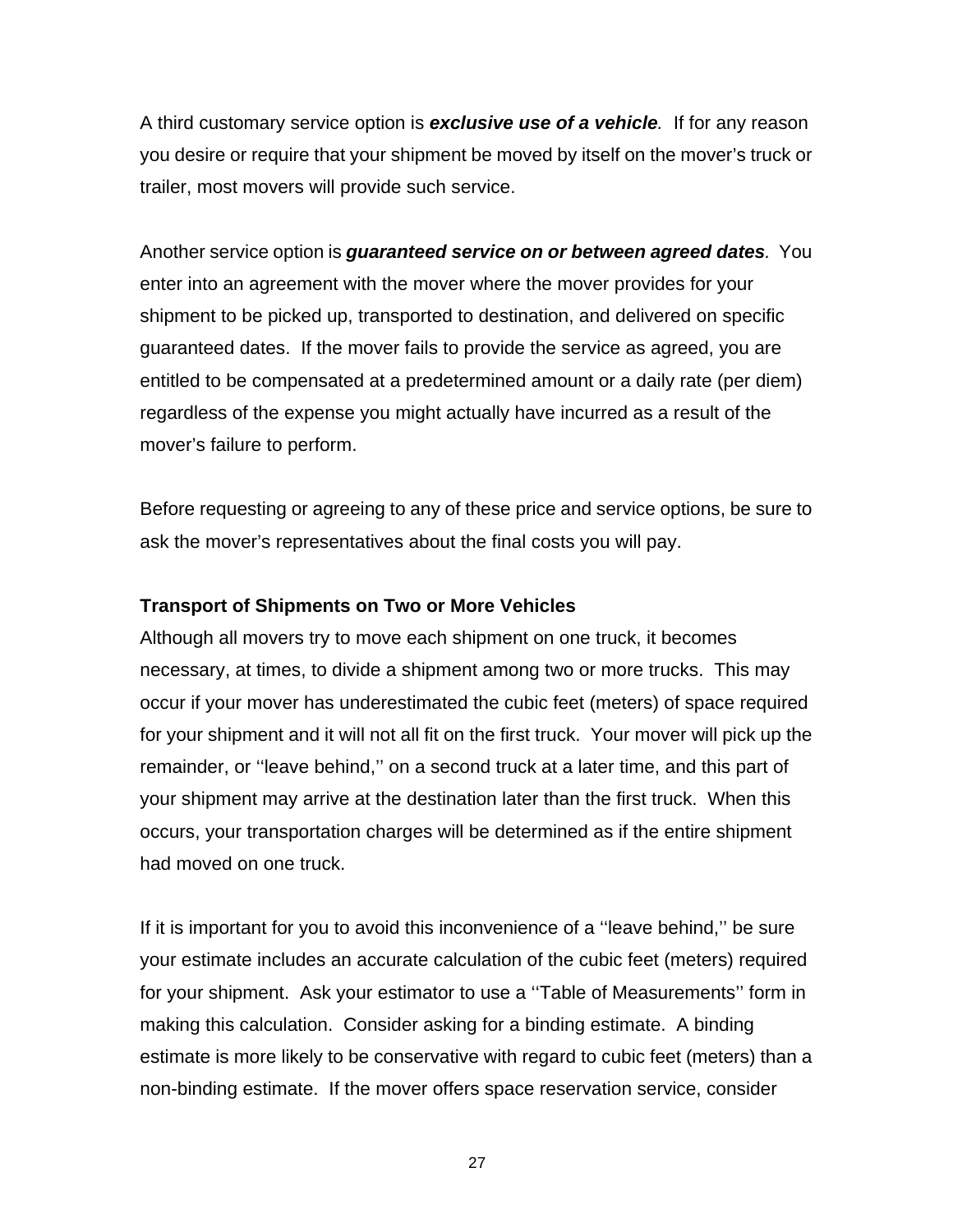purchasing this service for the necessary amount of space plus some margin for error.

In any case, you would be prudent to ''prioritize'' your goods in advance of the move so the driver will load the more essential items on the first truck if some are left behind.

**If My Mover Sells Liability Insurance Coverage, What Must My Mover Do?**  If your mover provides the service of selling additional liability insurance, your mover must follow certain regulations.

Your mover, its employees, or its agents, may sell, offer to sell, or procure additional liability insurance coverage for you for loss or damage to your shipment if you release the shipment for transportation at a value not exceeding 60 cents per pound (\$1.32 per kilogram) per article.

Your mover may offer, sell, or procure any type of insurance policy covering loss or damage in excess of its specified liability.

Your mover must issue you a policy or other appropriate evidence of the insurance you purchased. Your mover must provide a copy of the policy or other appropriate evidence to you at the time your mover sells or procures the insurance. Your mover must issue policies written in plain English.

Your mover must clearly specify the nature and extent of coverage under the policy. Your mover's failure to issue you a policy, or other appropriate evidence of insurance you purchased, will subject your mover to full liability for any claims to recover loss or damage attributed to it.

Your mover's tariff must provide for liability insurance coverage. The tariff must also provide for the base transportation charge, including its assumption of full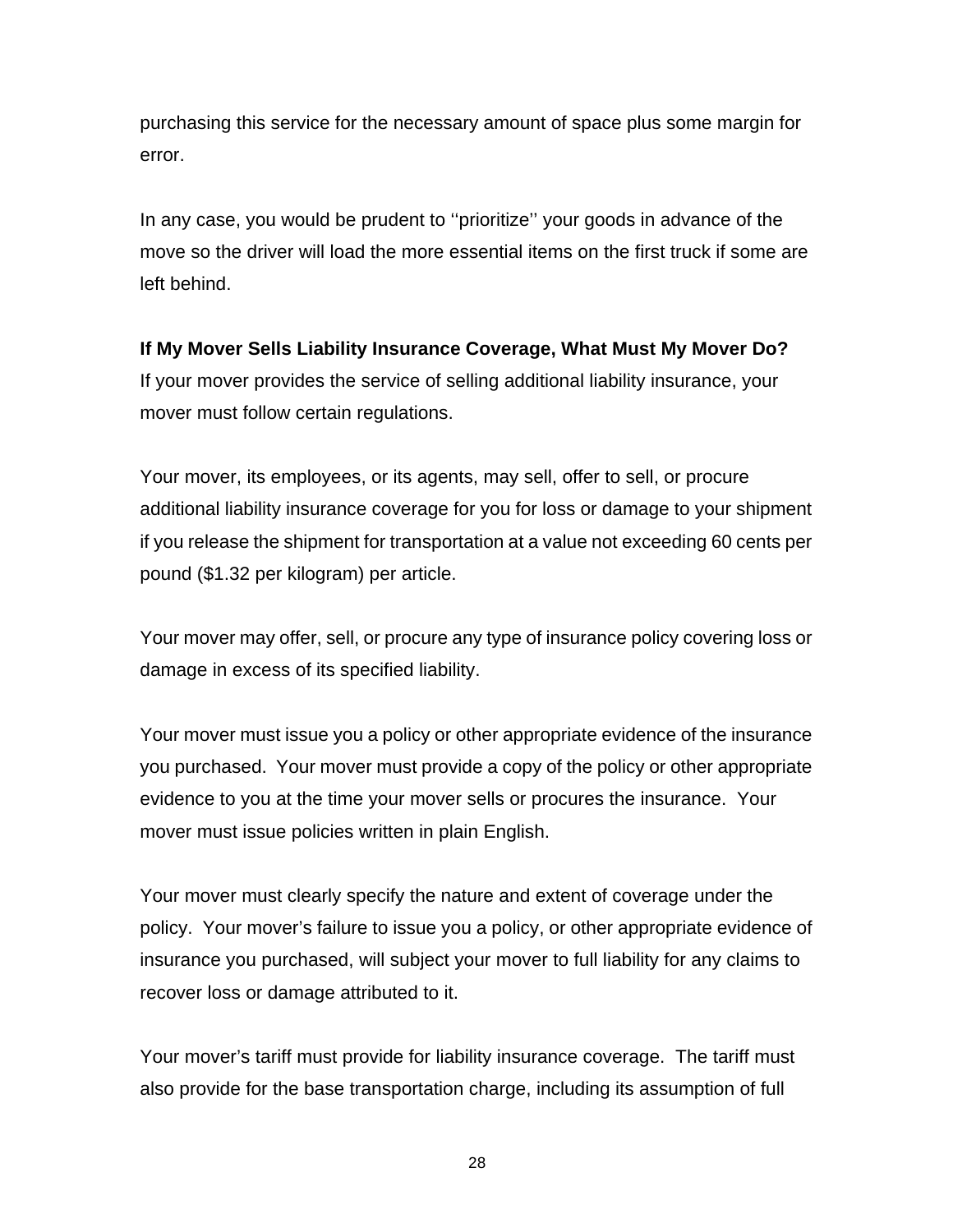liability for the value of the shipment. This would offer you a degree of protection in the event your mover fails to issue you a policy or other appropriate evidence of insurance at the time of purchase.

# *Subpart D—Estimating Charges*

## **Must My Mover Estimate the Transportation and Accessorial Charges for My Move?**

We require your mover to prepare a written estimate on every shipment transported for you. You are entitled to a copy of the written estimate when your mover prepares it. Your mover must provide you a written estimate of all charges, including transportation, accessorial, and advance charges. Your mover's ''rate quote'' is not an estimate. You and your mover must sign the estimate of charges. Your mover must provide you with a dated copy of the estimate of charges at the time you sign the estimate.

If the location that you are moving from is located within a 50 mile radius of your mover's (or its agent's) place of business, the estimate that your mover provides to you must be based on a physical survey of your goods. You may waive the requirement for a physical survey if you choose, but your waiver must be in the form of a written agreement signed by you before your shipment is loaded.

You should be aware that if you receive an estimate from a household goods broker, the mover may not be required to accept the estimate. Be sure to obtain a written estimate from the mover if a mover tells you orally that it will accept the broker's estimate.

Your mover must specify the form of payment the mover and its delivering agent will honor at delivery. Payment forms may include, but are not limited to, cash, certified check, money order, cashier's check, a specific charge card such as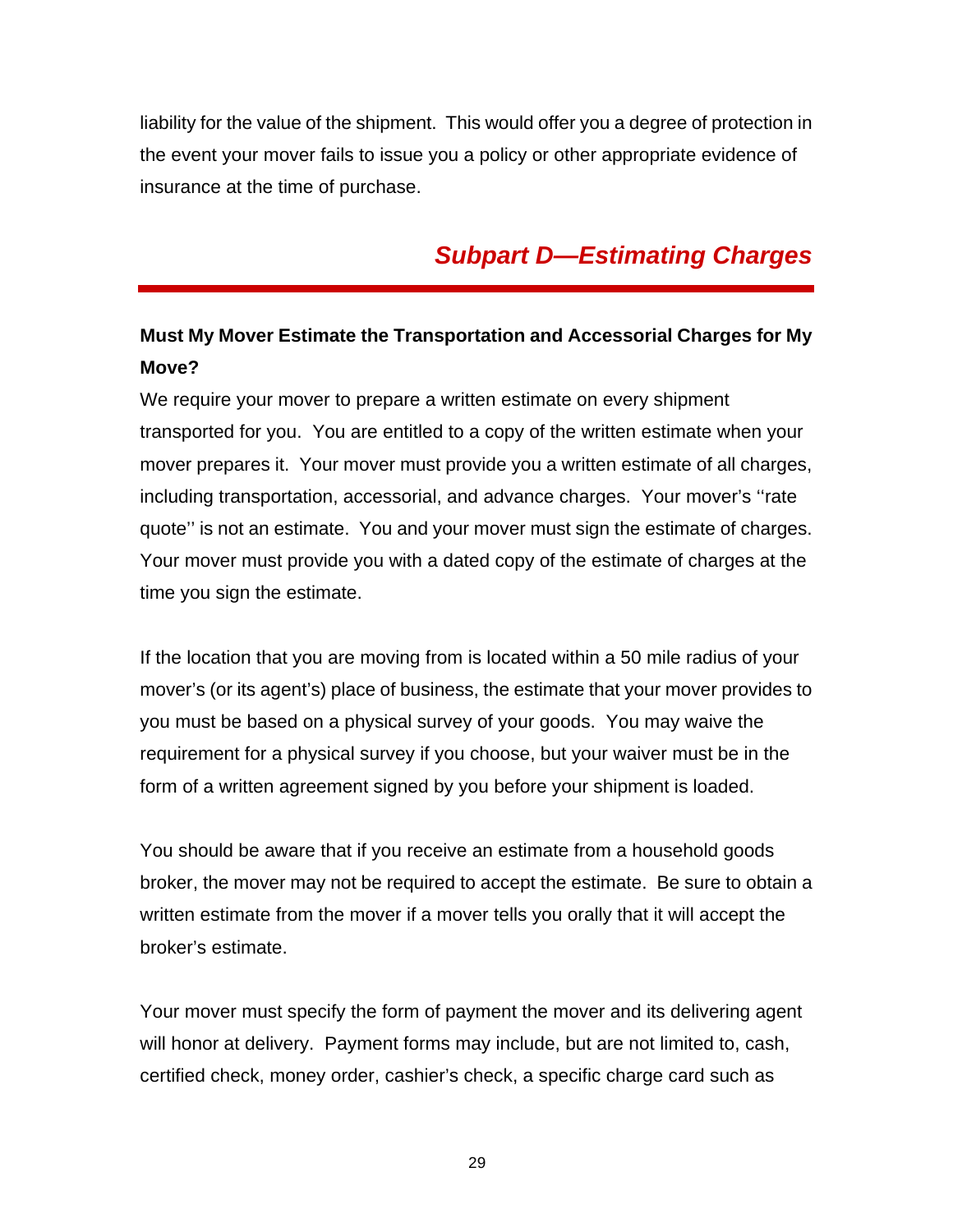American Express™, a specific credit card such as Visa™, and your mover's own credit.

Before loading your household goods, and upon mutual agreement between you and your mover, your mover may amend an estimate of charges. Your mover may not amend the estimate after loading the shipment.

A *binding estimate* is a written agreement made in advance with your mover, indicating you and the mover are bound by the charges. It guarantees the total cost of the move based upon the quantities and services shown on your mover's estimate.

A *non-binding estimate* is what your mover believes the total cost will be for the move, based upon the estimated weight of the shipment and the accessorial services requested. A non-binding estimate is not binding on your mover. The estimate must indicate that your final charges will be based upon the actual weight of your shipment, the services provided, and the mover's tariff provisions in effect. You should be prepared to pay ten percent more than the estimated amount at delivery.

You must also be prepared to pay at delivery the cost of any additional services that you requested after the contract was executed that were not included in the estimate and charges for impracticable operations. Impracticable operations are defined in your mover's tariff and you should ask to see the mover's tariff to determine what services constitute impracticable operations. Charges for impracticable operations due at delivery may not exceed 15 percent of all other charges due at delivery.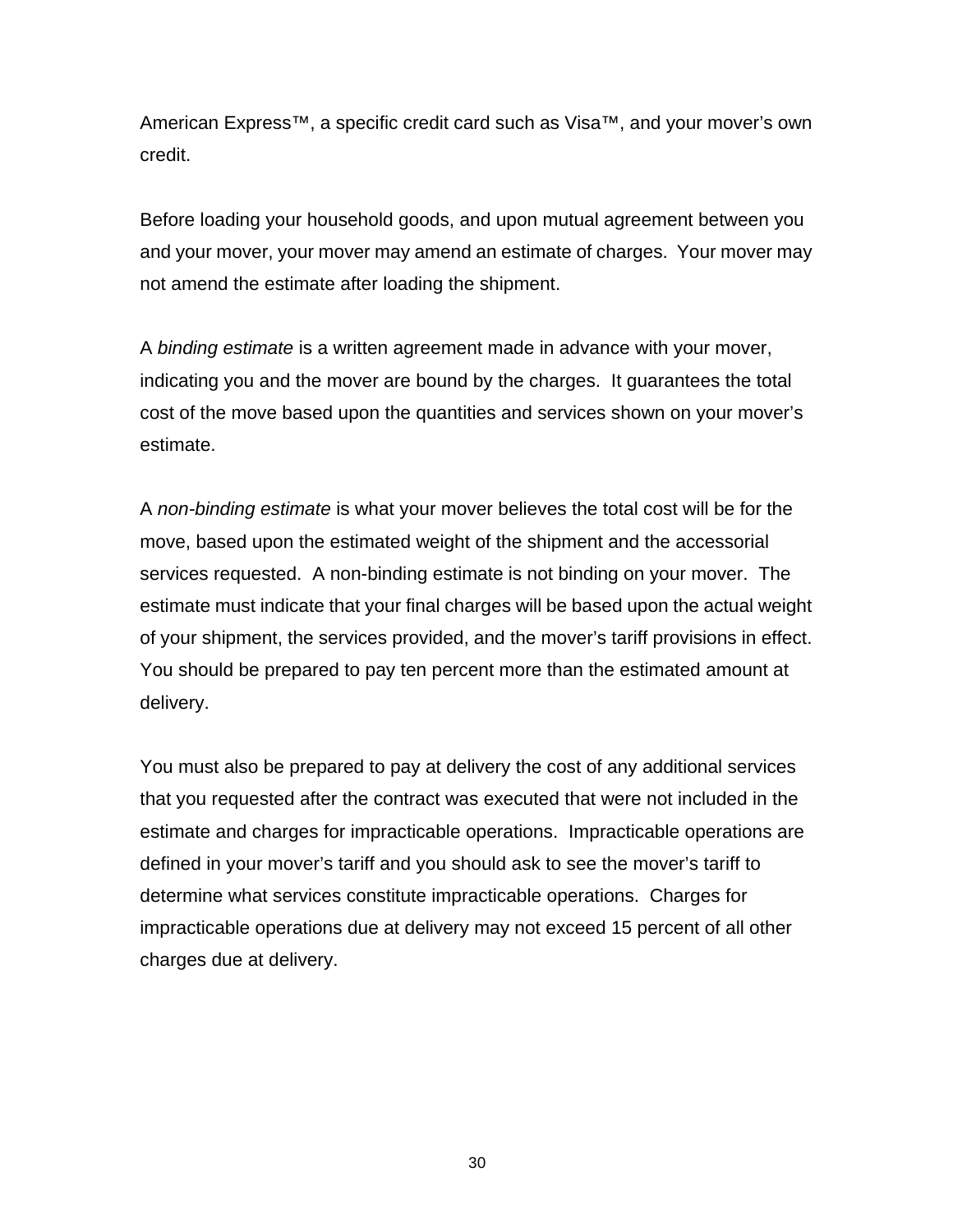#### **How Must My Mover Estimate Charges Under the Regulations?**

#### *Binding Estimates*

Your mover may charge you for providing a binding estimate. The binding estimate must clearly describe the shipment and all services provided.

When you receive a binding estimate, you cannot be required to pay any more than the estimated amount at delivery. If you have requested the mover provide more services than those included in the estimate, your mover will collect the charges for those services when your shipment is delivered. However, charges for impracticable operations due at delivery may not exceed 15 percent of all other charges due at delivery.

A binding estimate must be in writing, and a copy must be made available to you before you move.

If you agree to a binding estimate, you are responsible for paying the charges due by cash, certified check, money order, or cashier's check. The charges are due to your mover at the time of delivery unless your mover agrees, before you move, to extend credit or to accept payment by a specific charge card such as American Express™ or a specific credit card such as Visa™. If you are unable to pay at the time the shipment is delivered, the mover may place your shipment in storage at your expense until you pay the charges.

Other requirements of binding estimates include the following eight elements:

1. Your mover must retain a copy of each binding estimate as an attachment to the bill of lading.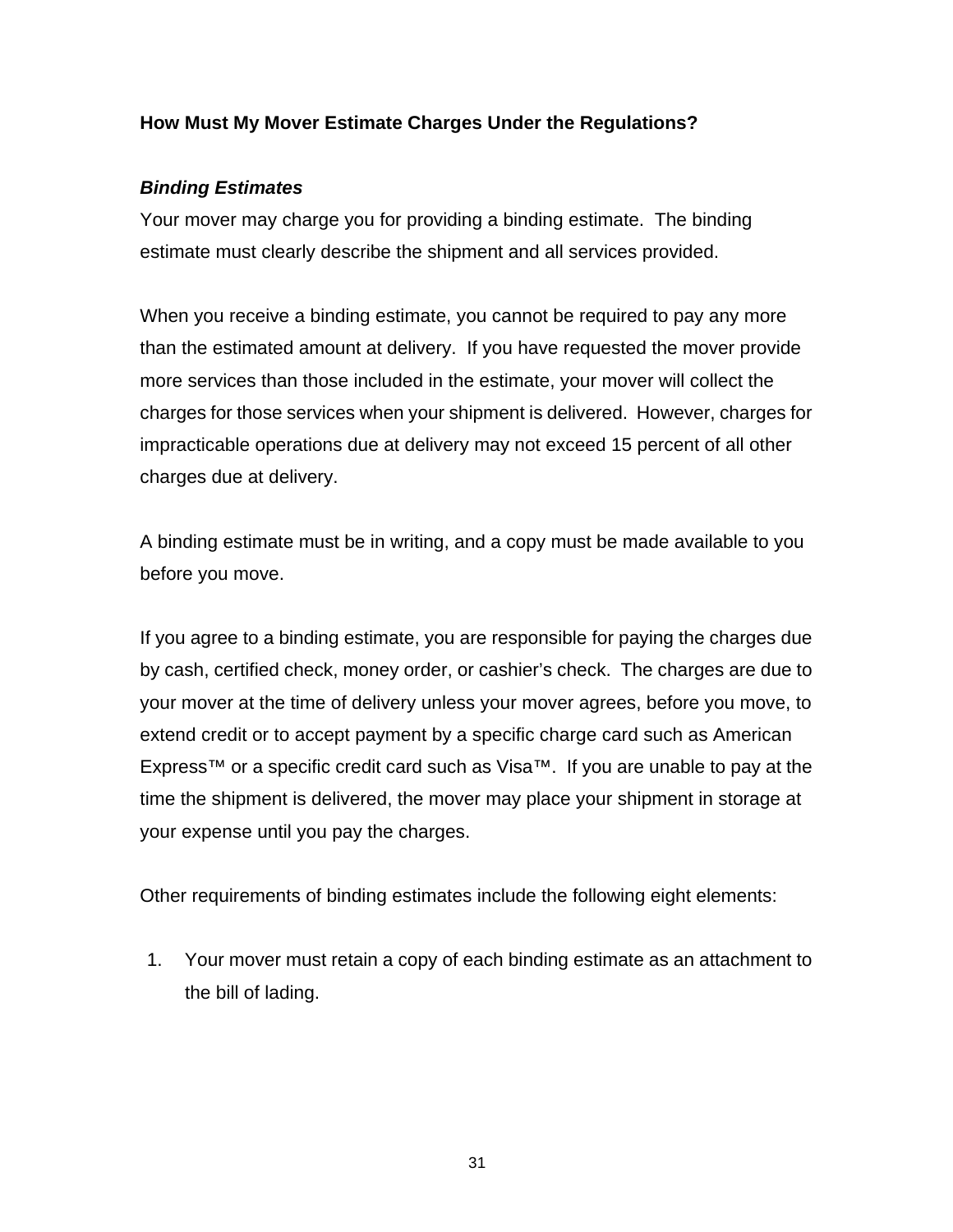- 2. Your mover must clearly indicate upon each binding estimate's face that the estimate is binding upon you and your mover. Each binding estimate must also clearly indicate on its face that the charges shown are the charges to be assessed for only those services specifically identified in the estimate.
- 3. Your mover must clearly describe binding estimate shipments and all services to be provided.
- 4. If, before loading your shipment, your mover believes you are tendering additional household goods or are requiring additional services not identified in the binding estimate, and you and your mover cannot reach an agreement, your mover may refuse to service the shipment. If your mover agrees to service the shipment, your mover must provide one of the following three items:
	- a. Reaffirm the binding estimate.
	- b. Negotiate a revised written binding estimate listing the additional household goods or services.
	- c. Add an attachment to the contract, in writing, stating you both will consider the original binding estimate as a non-binding estimate. You should read more below. This may seriously affect how much you may pay for the entire move.
- 5. Once your mover loads your shipment, your mover's failure to execute a new binding estimate or to agree with you to treat the original estimate as a non-binding estimate signifies it has reaffirmed the original binding estimate. Your mover may not collect more than the amount of the original binding estimate, except as provided in the next two paragraphs.
- 6. If you request additional services after the bill of lading is executed, your mover will collect the charges for these additional services when your shipment is delivered.
- 7. If your mover must perform impracticable operations, as defined in its tariff, to accomplish the delivery of your shipment, your mover will collect the charges for these services when your shipment is delivered. However, charges for impracticable operations collected at delivery must not exceed 15 percent of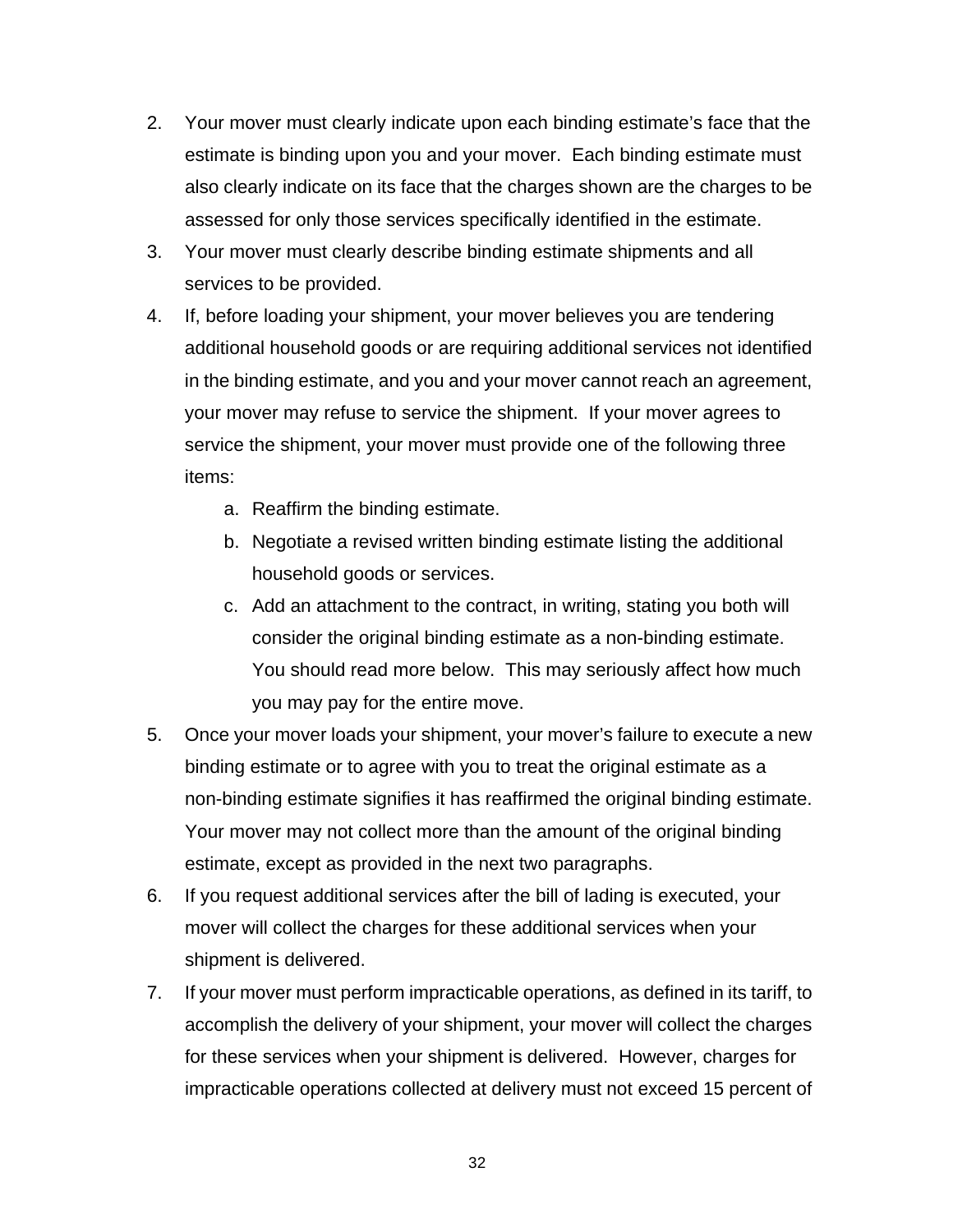all other charges due at delivery. Any remaining impracticable operations charges must be paid within 30 days after you receive the mover's freight bill.

8. Failure of your mover to relinquish possession of a shipment upon your offer to pay the binding estimate amount plus the cost of any additional services that you requested after the contract was executed, and the charges for impracticable operations, not to exceed 15 percent of all other charges due at delivery, constitutes failure to transport a shipment with ''reasonable dispatch'' and subjects your mover to cargo delay claims pursuant to 49 CFR Part 370.

#### *Non-Binding Estimates*

Your mover is not permitted to charge you for giving a non-binding estimate.

A non-binding estimate is not a bid or contract. Your mover provides it to you to give you a general idea of the cost of the move, but it does not bind your mover to the estimated cost. You should expect the final cost to be more than the estimate. The actual cost will be calculated based on your mover's tariffs. Federal law requires your mover to collect the charges in accordance with its tariffs, regardless of what your mover writes in its non-binding estimates. That is why it is important to ask for copies of the applicable portions of the mover's tariffs before deciding on a mover. The charges contained in movers' tariffs are essentially the same for the same weight shipment moving the same distance. If you obtain different non-binding estimates from different movers, you must pay only the amount specified in your mover's tariff. Therefore, a non-binding estimate may not be the amount that you will ultimately have to pay.

You must be prepared to pay ten percent more than the estimated amount at the time of delivery. Every collect-on-delivery shipper must have available 110 percent of the estimate at the time of delivery. If you order additional services from your mover after your goods are in transit, the mover will collect the charges for those additional services when your shipment is delivered.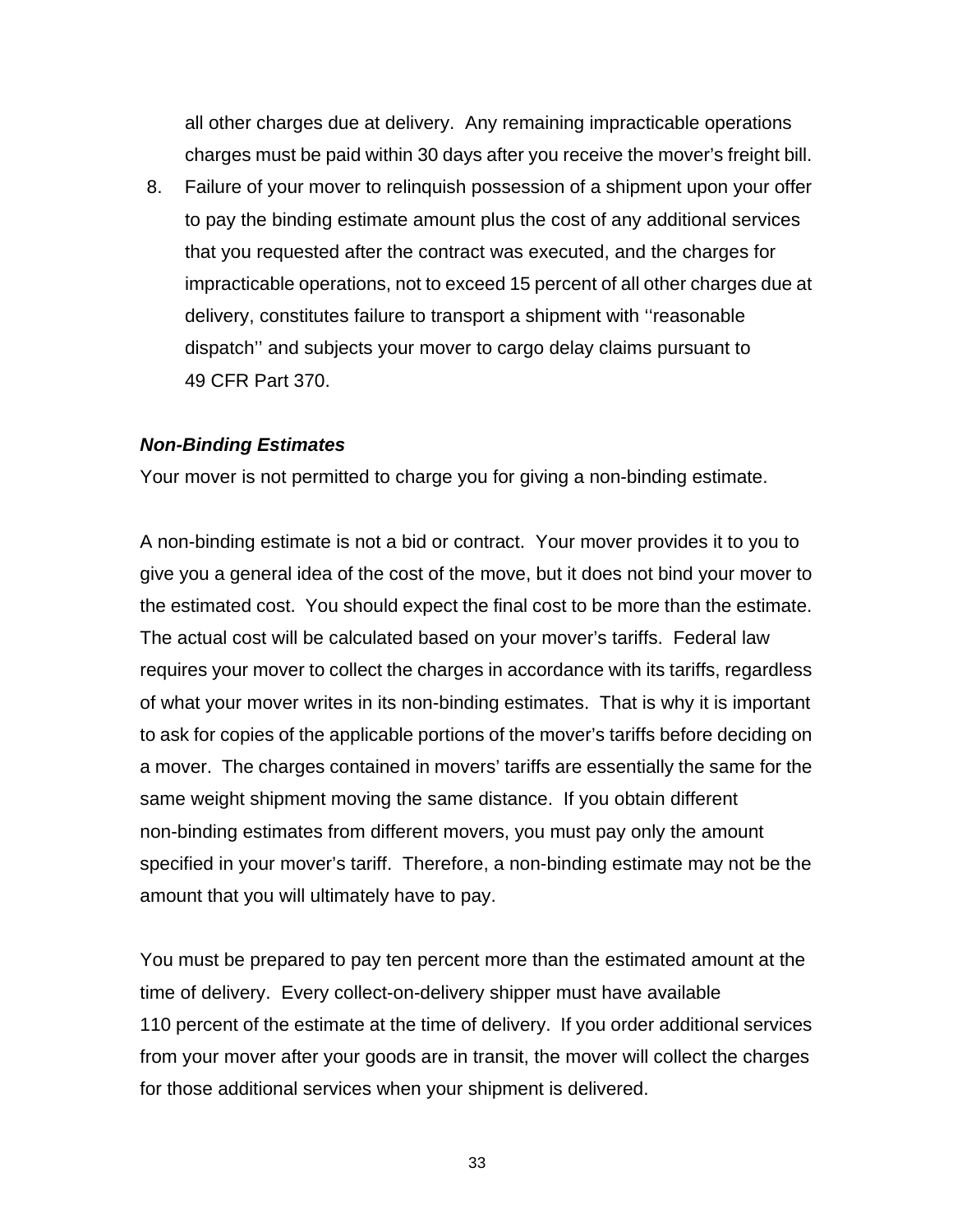You may also have to pay additional charges at delivery for impracticable operations performed by your mover.

Non-binding estimates must be in writing and clearly describe the shipment and all services provided. Any time a mover provides such an estimate, the amount of the charges estimated must be on the order for service and bill of lading related to your shipment. When you are given a non-binding estimate, do not sign or accept the order for service or bill of lading unless the mover enters the amount estimated on each form it prepares.

Other requirements of non-binding estimates include the following ten elements:

- 1. Your mover must provide reasonably accurate non-binding estimates based upon the estimated weight of the shipment and services required.
- 2. Your mover must explain to you that all charges on shipments moved under non-binding estimates will be those appearing in your mover's tariffs applicable to the transportation. If your mover provides a non-binding estimate of approximate costs, your mover is not bound by such an estimate.
- 3. Your mover must furnish non-binding estimates without charge and in writing to you.
- 4. Your mover must retain a copy of each non-binding estimate as an attachment to the bill of lading.
- 5. Your mover must clearly indicate on the face of a non-binding estimate that the estimate is not binding upon your mover and the charges shown are the approximate charges to be assessed for the services identified in the estimate.
- 6. Your mover must clearly describe on the face of a non-binding estimate the entire shipment and all services to be provided.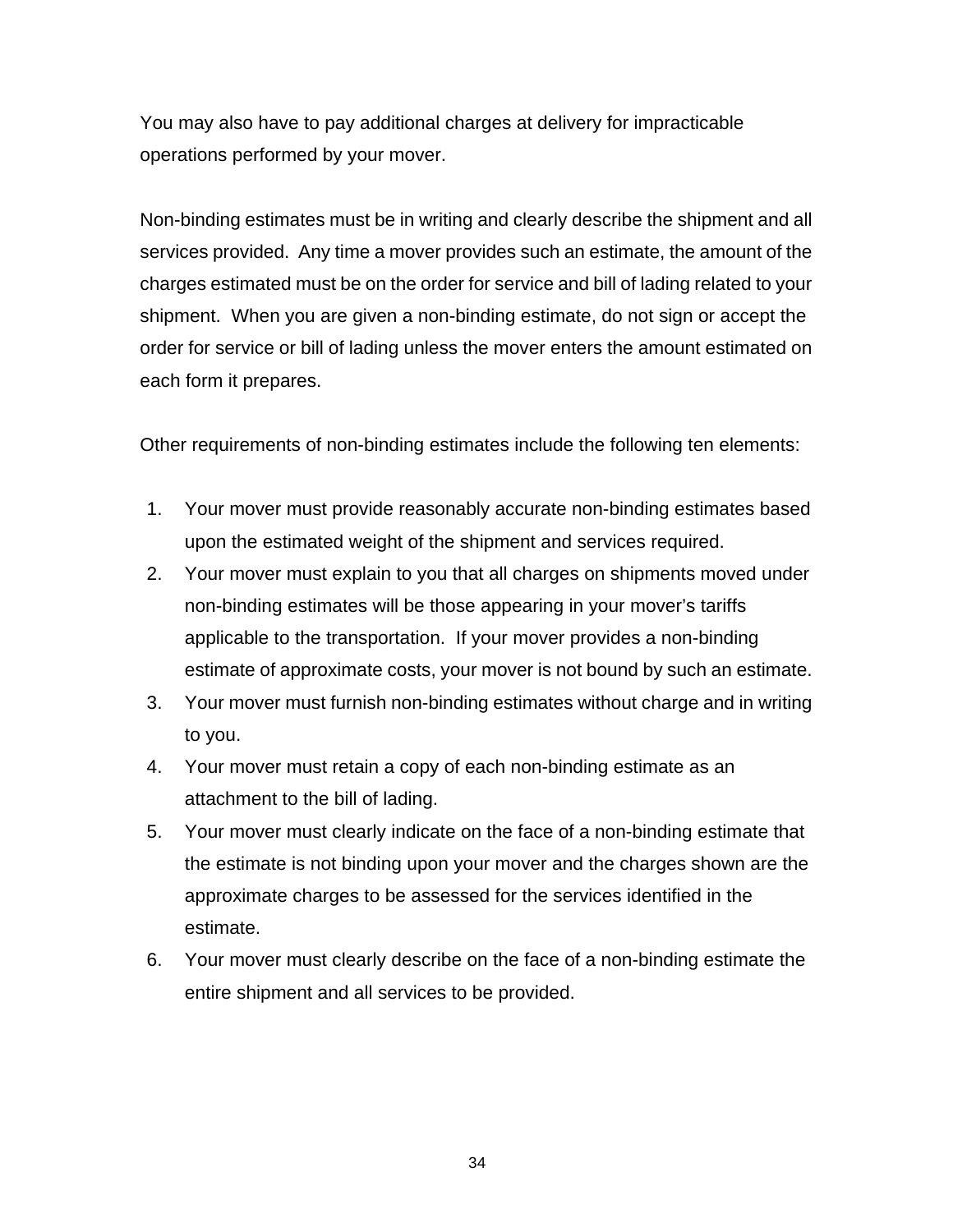- 7. If, before loading your shipment, your mover believes you are tendering additional household goods or requiring additional services not identified in the non-binding estimate, and you and your mover cannot reach an agreement, your mover may refuse to service the shipment. If your mover agrees to service the shipment, your mover must provide one of the following two estimates:
	- a. Reaffirm the non-binding estimate.
	- b. Negotiate a revised written non-binding estimate listing the additional household goods or services.
- 8. Once your mover loads your shipment, your mover's failure to execute a new estimate signifies it has reaffirmed the original non-binding estimate. Your mover may not collect more than 110 percent of the amount of this estimate at destination for the services and quantities shown on the estimate.
- 9. If you request additional services after the bill of lading is executed, your mover will collect the charges for these additional services when your shipment is delivered.
- 10. If your mover must perform impracticable operations, as defined in its tariff, to accomplish the delivery of your shipment, your mover will collect the charges for these services when your shipment is delivered. However, charges for impracticable operations collected at delivery must not exceed 15 percent of all other charges due at delivery. Any remaining impracticable operations charges must be paid within 30 days after you receive the mover's freight bill.

If your mover furnishes a non-binding estimate, your mover must enter the estimated charges upon the order for service and upon the bill of lading. Your mover must retain a record of all estimates of charges for each move performed for at least one year from the date your mover made the estimate.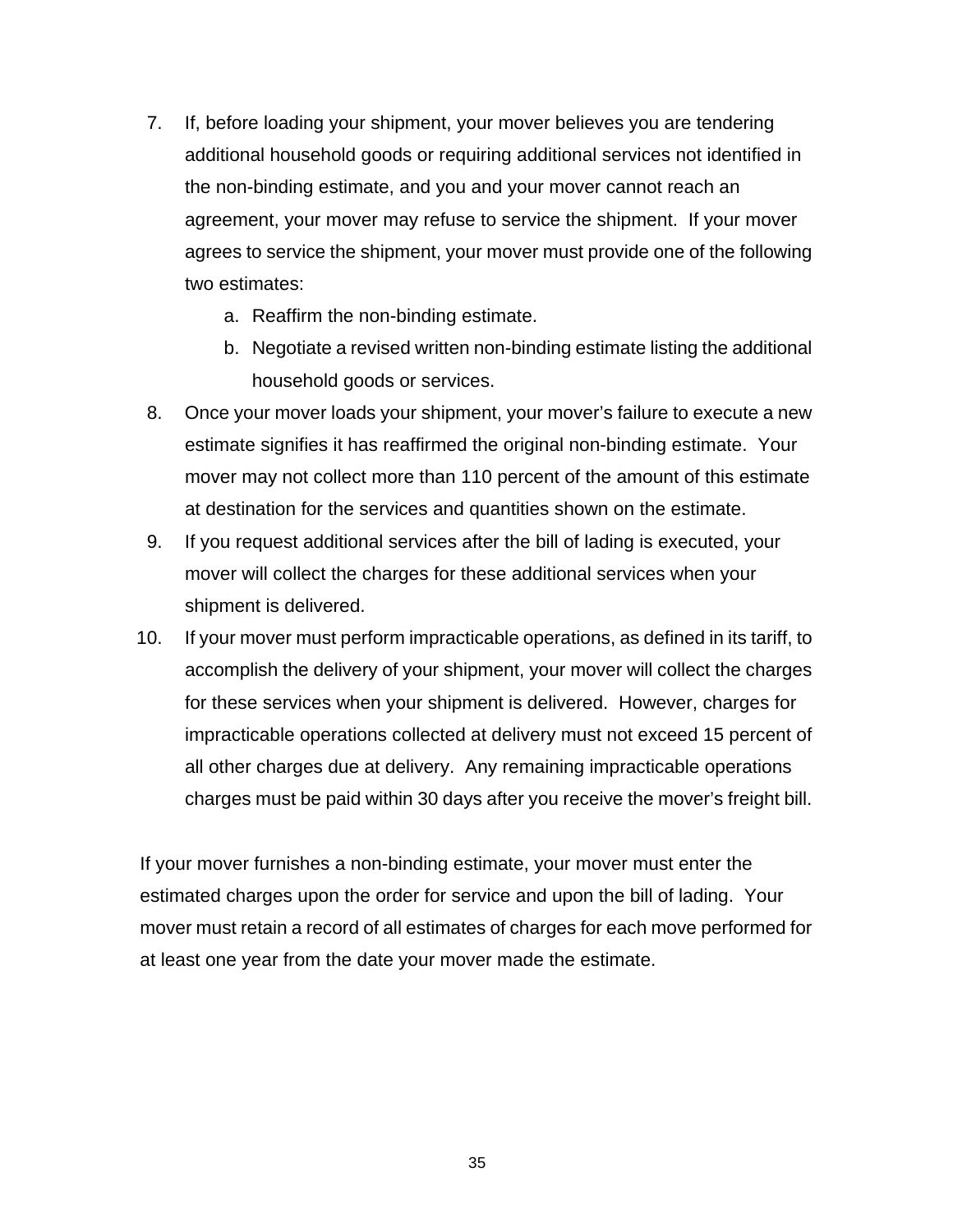## **What Payment Arrangements Must My Mover Have in Place To Secure Delivery of My Household Goods Shipment?**

If your total bill is 110 percent or less of the non-binding estimate, the mover can require payment in full upon delivery. If the bill exceeds 110 percent of the non-binding estimate, your mover must relinquish possession of the shipment at the time of delivery upon payment of 110 percent of the estimated amount, and defer billing for the remaining charges for at least 30 days.

There are two exceptions to this requirement. Your mover may demand payment at the time of delivery of the cost of any additional services that you requested after the contract was executed that were not included in the estimate. Your mover may also require you to pay charges for impracticable operations at the time of delivery, provided these charges do not exceed 15 percent of all other charges due at delivery. Impracticable operations charges that exceed 15 percent of all other charges due at delivery are due within 30 days after you receive the mover's freight bill. Your mover should have specified its acceptable form of payment on the estimate, order for service, and bill of lading. Your mover's failure to relinquish possession of a shipment after you offer to pay 110 percent of the estimated charges, plus the cost of any additional services that you requested after the contract was executed that were not included in the estimate, and the charges for impracticable operations, not to exceed 15 percent of all other charges due at delivery, constitutes failure to transport the shipment with ''reasonable dispatch'' and subjects your mover to cargo delay claims under 49 CFR Part 370.

# *Subpart E—Pickup of My Shipment of Household Goods*

#### **Must My Mover Write Up an Order for Service?**

We require your mover to prepare an order for service on every shipment transported for you. You are entitled to a copy of the order for service when your mover prepares it.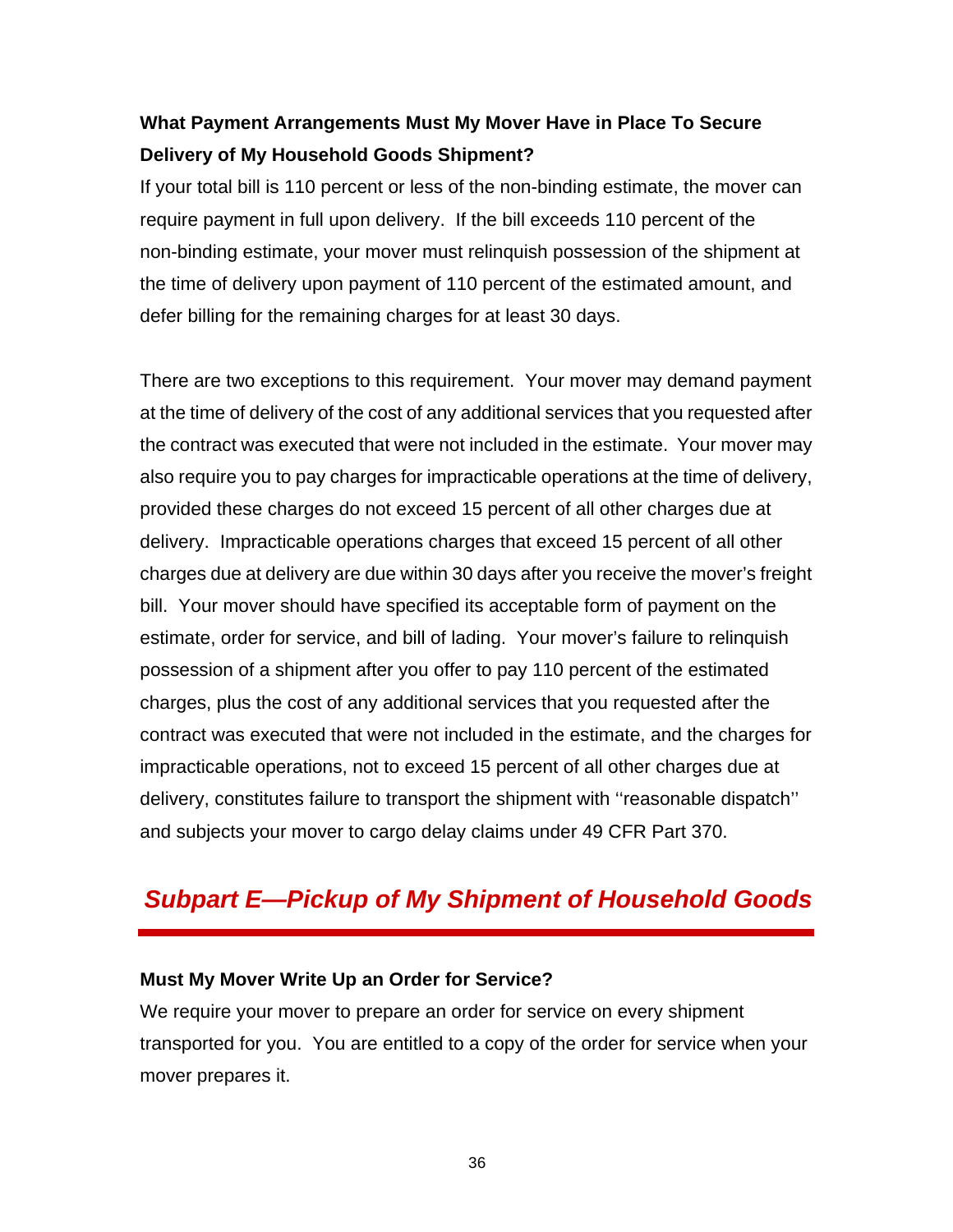The order for service is not a contract. Should you cancel or delay your move, or if you decide not to use the mover, you should promptly cancel the order.

If you or your mover change any agreed upon dates for pickup or delivery of your shipment, or agree to any change in the non-binding estimate, your mover may prepare a written change to the order for service. The written change must be attached to the order for service.

The order for service must contain the following 15 elements:

- 1. Your mover's name and address and the U.S. DOT number assigned to your mover.
- 2. Your name, address and, if available, telephone number(s).
- 3. The name, address, and telephone number of the delivering mover's office or agent at or nearest to the destination of your shipment.
- 4. A telephone number where you may contact your mover or its designated agent.
- 5. One of the following three dates and times:
	- a. The agreed-upon pickup date and agreed delivery date of your move.
	- b. The agreed-upon period(s) of the entire move.
	- c. If your mover is transporting the shipment on a guaranteed service basis, the guaranteed dates or periods of time for pickup, transportation, and delivery. Your mover must enter any penalty or per diem requirements upon the agreement under this item.
- 6. The names and addresses of any other motor carriers, when known, that will participate in interline transportation of the shipment.
- 7. The form of payment your mover will honor at delivery. The payment information must be the same as was entered on the estimate.
- 8. The terms and conditions for payment of the total charges, including notice of any minimum charges.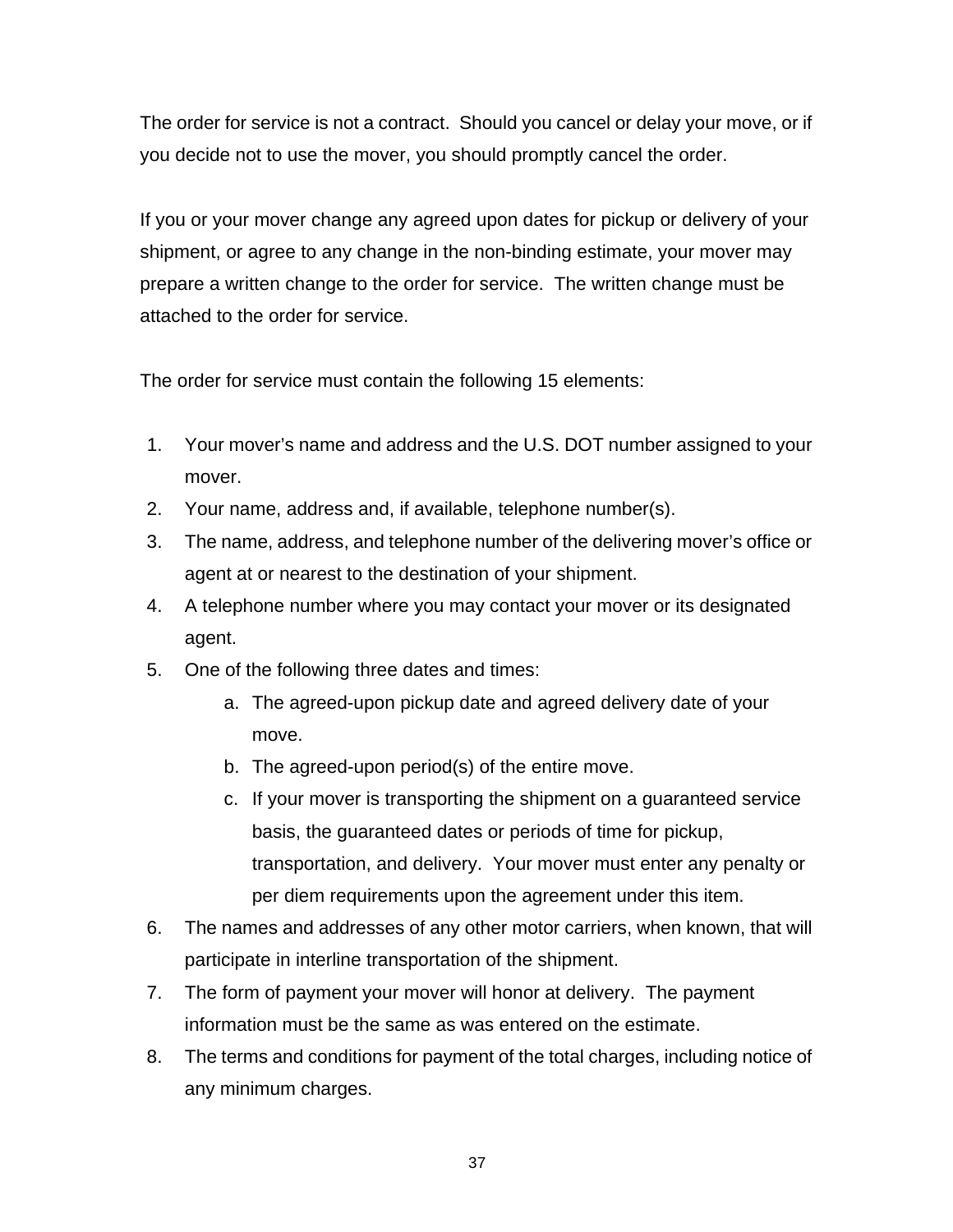- 9. The maximum amount your mover will demand, based on the mover's estimate, at the time of delivery to obtain possession of the shipment, when transported on a collect-on-delivery basis.
- 10. If not provided in the bill of lading, the Surface Transportation Board's required released rates valuation statement, and the charges, if any, for optional valuation coverage. The Surface Transportation Board's required released rates may be increased annually by your mover based on the U.S. Department of Commerce's Cost of Living Adjustment.
- 11. A complete description of any special or accessorial services ordered and minimum weight or volume charges applicable to the shipment.
- 12. Any identification or registration number your mover assigns to the shipment.
- 13. For non-binding estimated charges, your mover's reasonably accurate estimate of the amount of the charges, the method of payment of total charges, and the maximum amount (110 percent of the non-binding estimate) your mover will demand at the time of delivery for you to obtain possession of the shipment.
- 14. For binding estimated charges, the amount of charges your mover will demand based upon the binding estimate and the terms of payment under the estimate.
- 15. An indication of whether you request notification of the charges before delivery. You must provide your mover with the telephone number(s) or address(s) where your mover will transmit such communications.

You and your mover must sign the order for service. Your mover must provide a dated copy of the order for service to you at the time your mover signs the order. Your mover must provide you the opportunity to rescind the order for service without any penalty for a three-day period after you sign the order for service, if you scheduled the shipment to be loaded more than three days after you sign the order.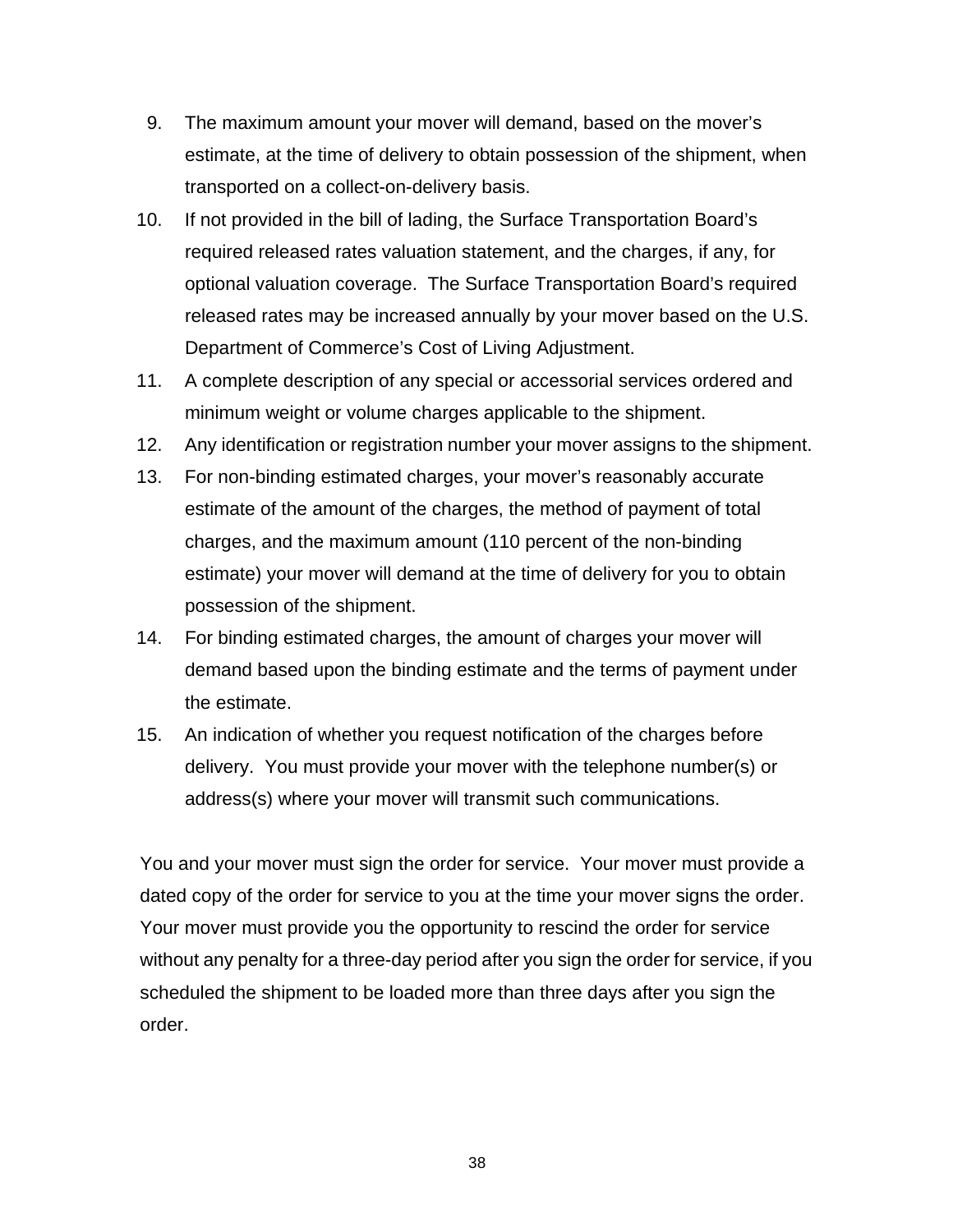Your mover should provide you with documents that are as complete as possible, and with all charges clearly identified. However, as a practical matter, your mover usually cannot give you a complete bill of lading before transporting your goods. This is both because the shipment cannot be weighed until it is in transit and because other charges for service, such as unpacking, storage-in-transit, and various destination charges, cannot be determined until the shipment reaches its destination.

Therefore, your mover can require you to sign a partially complete bill of lading if it contains all relevant information except the actual shipment weight and any other information necessary to determine the final charges for all services provided. Signing the bill of lading allows you to choose the valuation option, request special services, and/or acknowledge the terms and conditions of released valuation.

Your mover also may provide you, strictly for informational purposes, with blank or incomplete documents pertaining to the move. Before loading your shipment, and upon mutual agreement of both you and your mover, your mover may amend an order for service. Your mover must retain an order for service for a shipment it transported for at least one year from the date your mover wrote the order.

Your mover must inform you, before or at the time of loading, if the mover reasonably expects a special or accessorial service is necessary to transport a shipment safely. Your mover must refuse to accept the shipment when your mover reasonably expects a special or accessorial service is necessary to transport a shipment safely, but you refuse to purchase the special or accessorial service. Your mover must make a written note if you refuse any special or accessorial services that your mover reasonably expects to be necessary.

#### **Must My Mover Write Up an Inventory of the Shipment?**

Yes. Your mover must prepare an inventory of your shipment before or at the time of loading. If your mover's driver fails to prepare an inventory, you should write a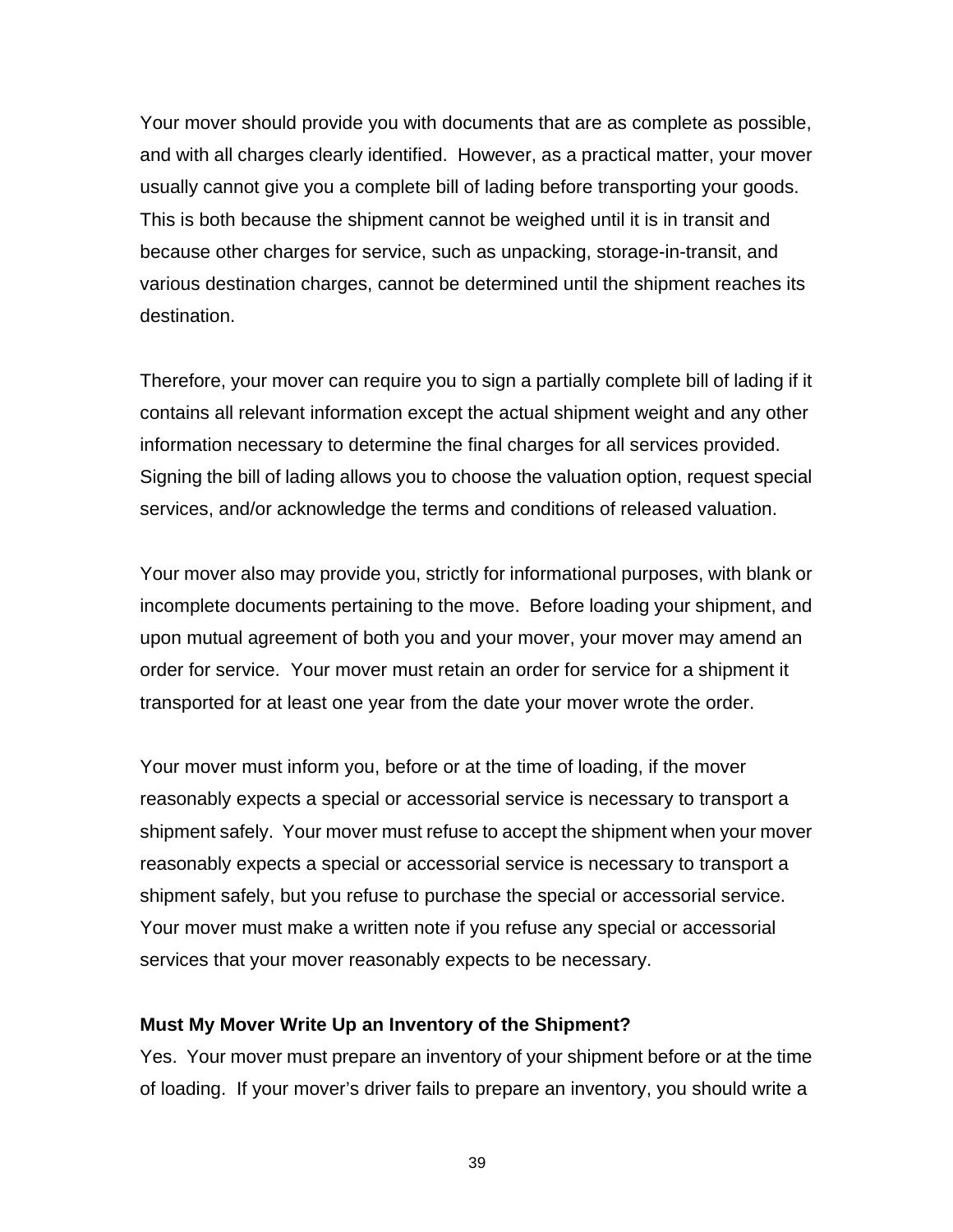detailed inventory of your shipment listing any damage or unusual wear to any items. The purpose is to make a record of the existence and condition of each item.

After completing the inventory, you should sign each page and ask the mover's driver to sign each page. Before you sign it, it is important you make sure that the inventory lists every item in the shipment and that the entries regarding the condition of each item are correct. You have the right to note any disagreement. If an item is missing or damaged when your mover delivers the shipment, your subsequent ability to dispute the items lost or damaged may depend upon your notations.

You should retain a copy of the inventory. Your mover may keep the original if the driver prepared it. If your mover's driver completed an inventory, the mover must attach the complete inventory to the bill of lading as an integral part of the bill of lading.

#### **Must My Mover Write Up a Bill of Lading?**

The bill of lading is the *contract* between you and the mover. The mover is required by law to prepare a bill of lading for every shipment it transports. *The information on a bill of lading is required to be the same information shown on the order for service.* The driver who loads your shipment must give you a copy of the bill of lading before or at the time of loading your furniture and other household goods.

*It is your responsibility to read the bill of lading before you accept it.* It is your responsibility to understand the bill of lading before you sign it. If you do not agree with something on the bill of lading, do not sign it until you are satisfied it is correct.

The bill of lading requires the mover to provide the service you have requested.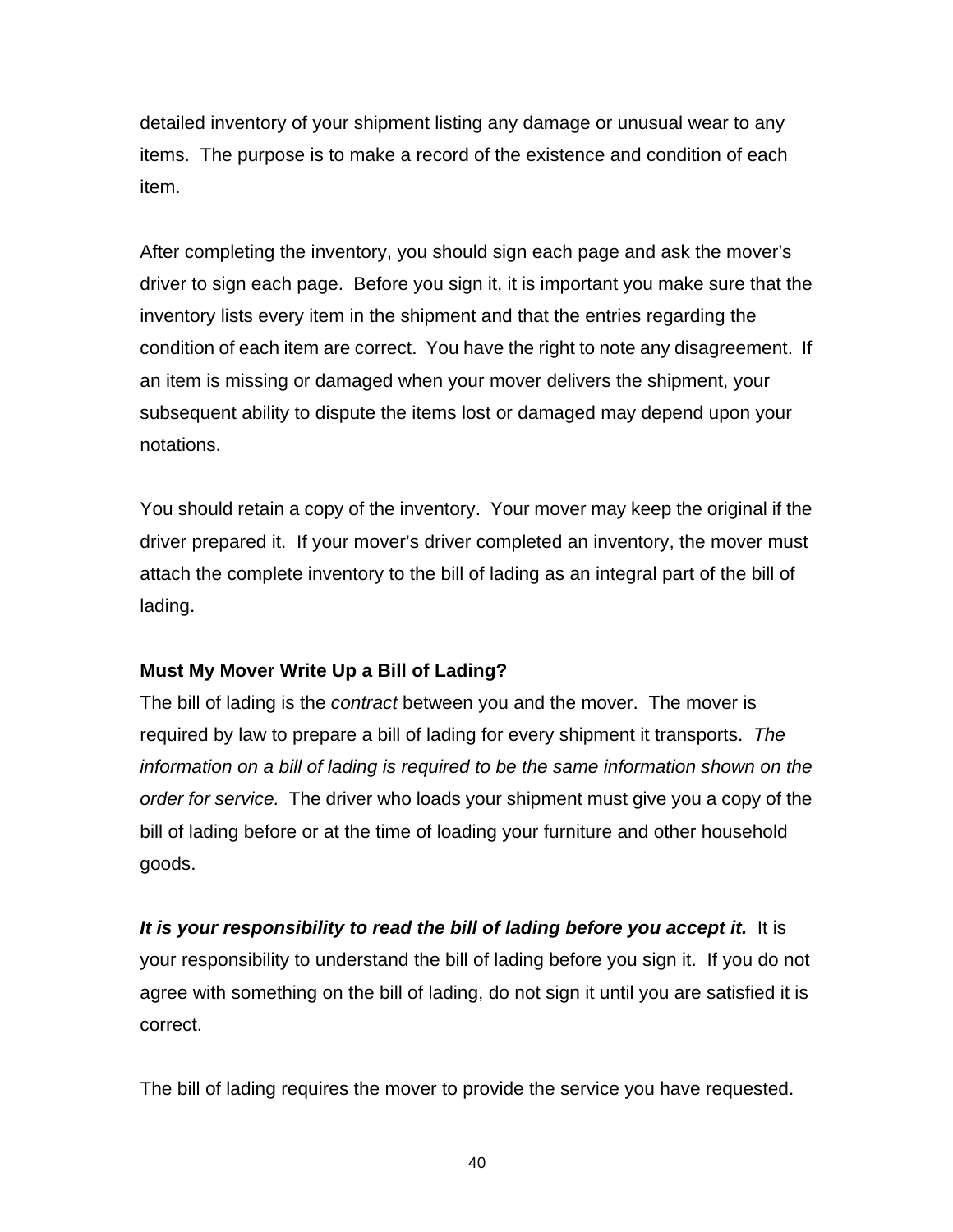You must pay the charges set forth in the bill of lading. *The bill of lading is an important document. Do not lose or misplace your copy. Have it available* until your shipment is delivered, all charges are paid, and all claims, if any, are settled.

A bill of lading must include the following 14 elements:

- 1. Your mover's name and address, or the name and address of the motor carrier issuing the bill of lading.
- 2. The names and addresses of any other motor carriers, when known, who will participate in the transportation of the shipment.
- 3. The name, address, and telephone number of the office of the motor carrier you must contact in relation to the transportation of the shipment.
- 4. The form of payment your mover will honor at delivery. The payment information must be the same that was entered on the estimate and order for service.
- 5. When your mover transports your shipment under a collect-on-delivery basis, your name, address, and telephone number where the mover will notify you about the charges.
- 6. *For non-guaranteed service,* the agreed-upon date or period of time for pickup of the shipment and the agreed-upon date or period of time for the delivery of the shipment. The agreed-upon dates or periods for pickup and delivery entered upon the bill of lading must conform to the agreed-upon dates or periods of time for pickup and delivery entered upon the order for service or a proper amendment to the order for service.
- 7. For *guaranteed service,* the dates for pickup and delivery and any penalty or per diem entitlements due you under the agreement.
- 8. The actual date of pickup.
- 9. The identification number(s) of the vehicle(s) in which your mover loads your shipment.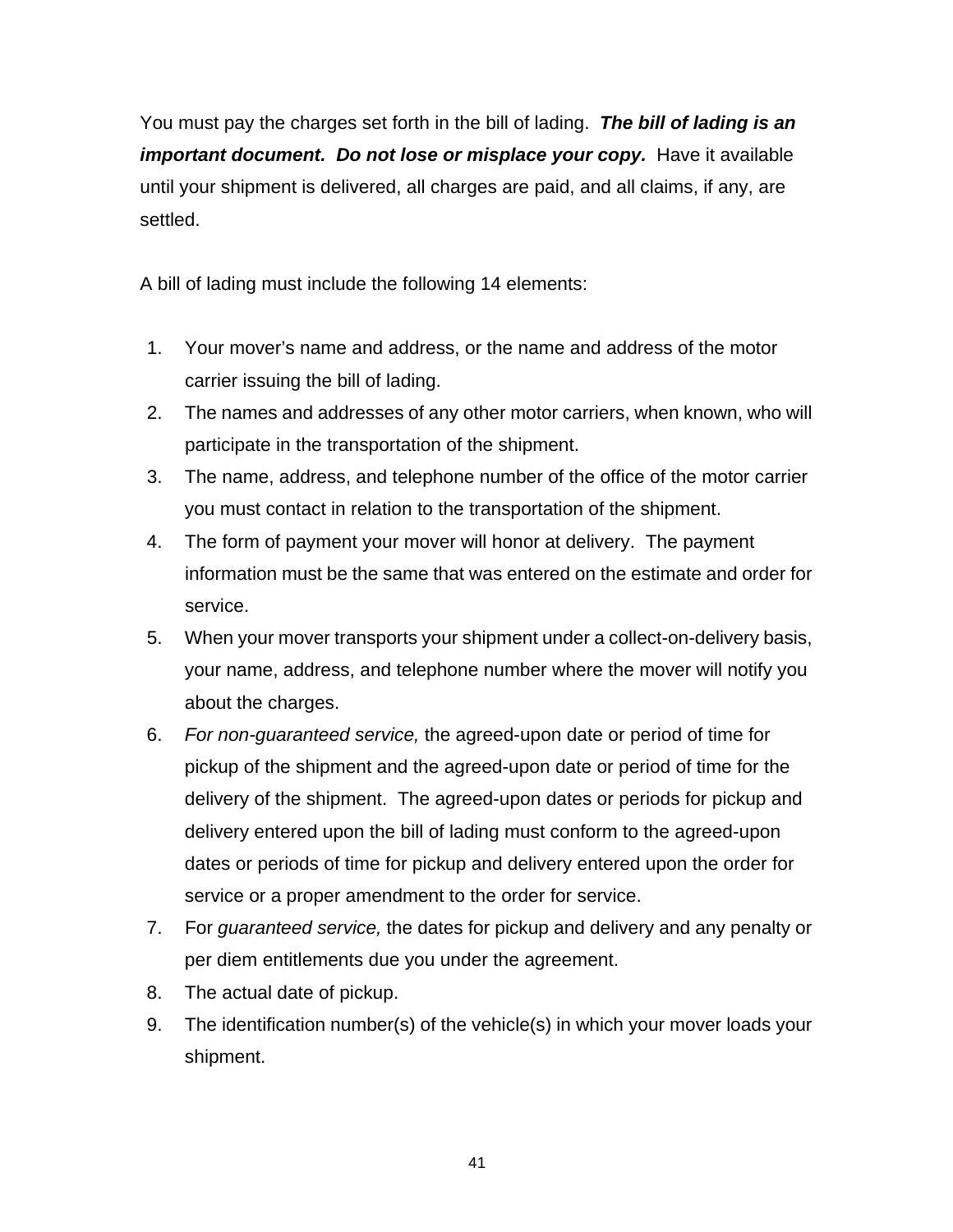- 10. The terms and conditions for payment of the total charges including notice of any minimum charges.
- 11. The maximum amount your mover will demand from you, based on the mover's estimate, at the time of delivery for you to obtain possession of your shipment, when your mover transports under a collect-on-delivery basis.
- 12. If not provided for in the order for service, the Surface Transportation Board's required released rates valuation statement, and the charges, if any, for optional valuation coverage. The Board's required released rates may be increased annually by your mover based on the U.S. Department of Commerce's Cost of Living Adjustment.
- 13. Evidence of any insurance coverage sold to, or procured for you from an independent insurer, including the amount of the premium for such insurance.
- 14. Each attachment to the bill of lading. Each attachment is an integral part of the bill of lading contract. If not provided to you elsewhere by the mover, the following three items must be added as attachments:
	- a. The binding or non-binding estimate.
	- b. The order for service.
	- c. The inventory.

A copy of the bill of lading must accompany your shipment at all times while in the possession of your mover or its agent(s). When your mover loads the shipment on a vehicle for transportation, the bill of lading must be in the possession of the driver responsible for the shipment. Your mover must retain bills of lading for shipments it transported for at least one year from the date your mover created the bill of lading.

# **Should I Reach an Agreement With My Mover About Pickup and Delivery Times?**

You and your mover should reach an agreement for pickup and delivery times. It is your responsibility to determine on what date, or between what dates, you need to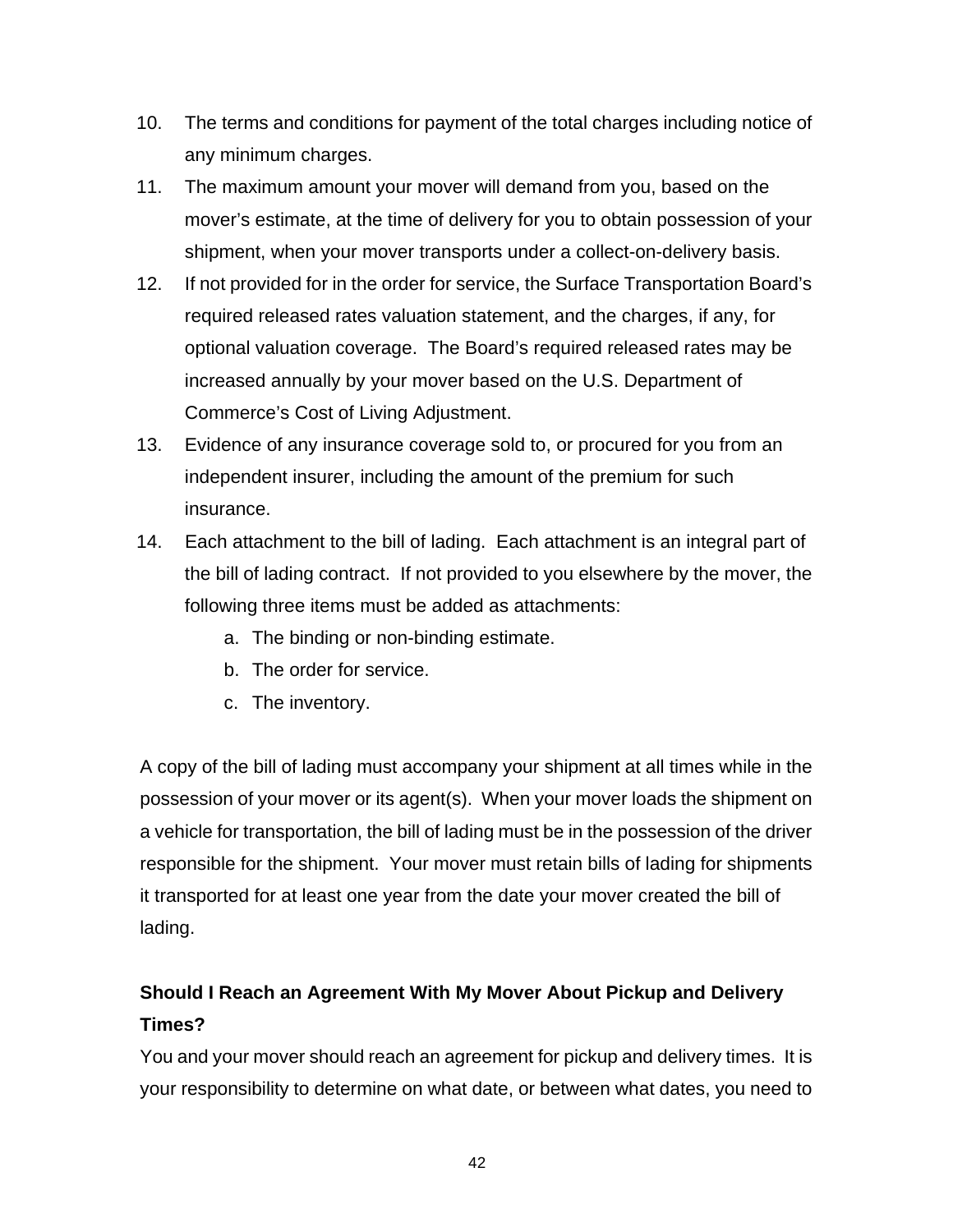have the shipment picked up and on what date, or between what dates, you require delivery. It is your mover's responsibility to tell you if they can provide service on, or between, those dates, or, if not, on what other dates it can provide the service.

In the process of reaching an agreement with your mover, you may find it necessary to alter your moving and travel plans if no mover can provide service on the specific dates you desire.

Do not agree to have your shipment picked up or delivered ''as soon as possible.'' The dates or periods you and your mover agree upon should be definite.

Once an agreement is reached, your mover must enter those dates upon the order for service and the bill of lading.

Once your goods are loaded, your mover is contractually bound to provide the service described in the bill of lading. Your mover's only defense for not providing the service on the dates called for is the defense of force majeure. This is a legal term. It means that when circumstances change, were not foreseen, and are beyond the control of your mover, preventing your mover from performing the service agreed to in the bill of lading, your mover is not responsible for damages resulting from its nonperformance.

This may occur when you do not inform your mover of the exact delivery requirements. For example, because of restrictions trucks must follow at your new location, the mover may not be able to take its truck down the street of your residence and may need to shuttle the shipment using another type of vehicle.

#### **Must My Mover Determine the Weight of My Shipment?**

Generally, yes. If your mover transports your household goods on a non-binding estimate, your mover must determine the actual weight of the shipment in order to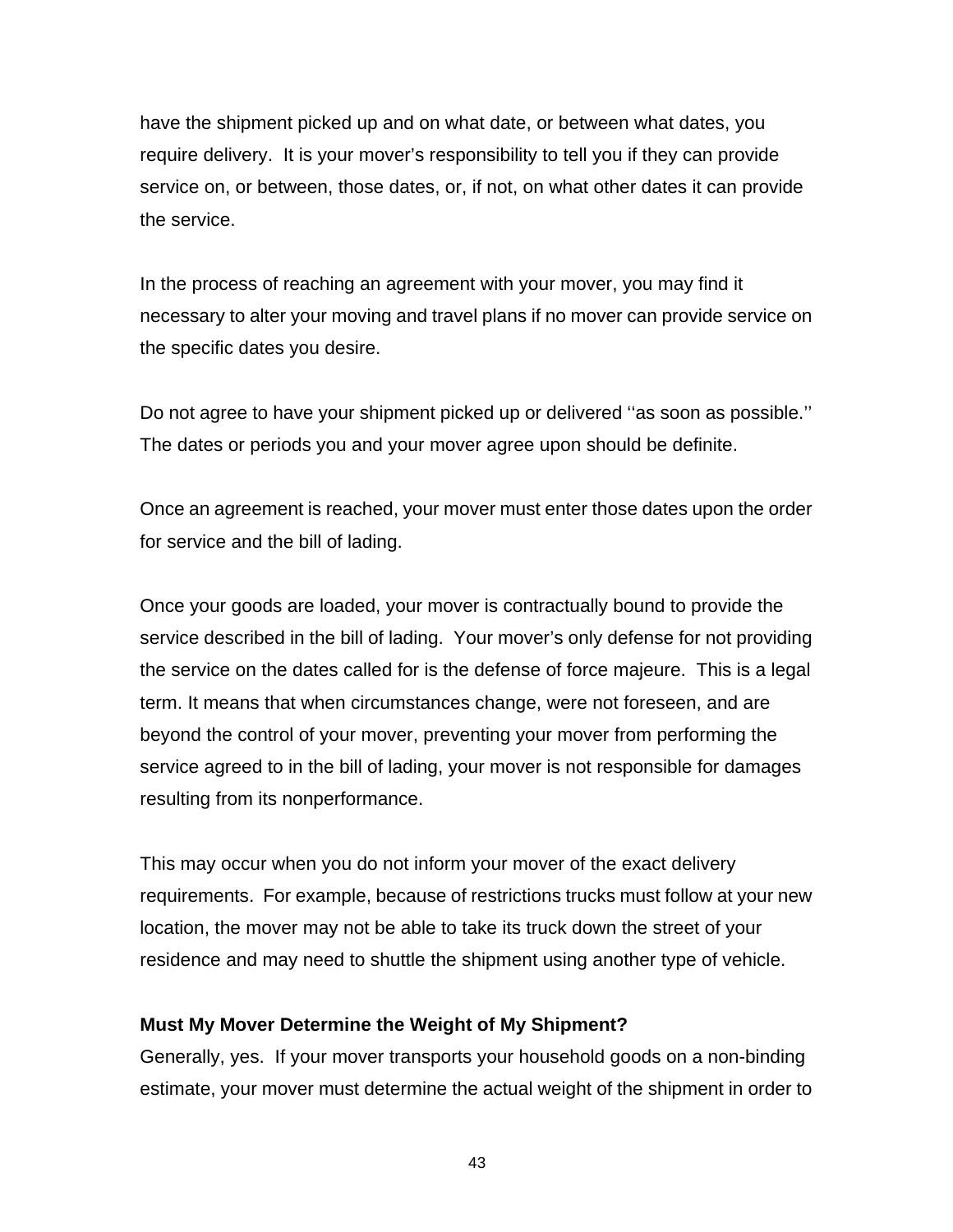calculate its lawful tariff charge. If your mover provided a binding estimate and has loaded your shipment without claiming you have added additional items or services, the weight of the shipment will not affect the charges you will pay.

Your mover must determine the weight of your shipment before requesting you to pay for any charges dependent upon your shipment's weight.

Most movers have a minimum weight charge for transporting a shipment. Generally, the minimum is the charge for transporting a shipment of at least 3,000 pounds (1,362 kilograms).

If your shipment appears to weigh less than the mover's minimum weight, your mover must advise you on the order for service of the minimum cost before transporting your shipment. Should your mover fail to advise you of the minimum charges and your shipment is less than the minimum weight, your mover must base your final charges upon the actual weight, not upon the minimum weight.

#### **How Must My Mover Determine the Weight of My Shipment?**

Your mover must weigh your shipment upon a certified scale.

The weight of your shipment must be obtained by using one of two methods – origin weighing or destination weighing.

*Origin Weighing*—Your mover may weigh your shipment in the city or area where it loads your shipment. If it elects this option, the driver must weigh the truck before coming to your residence. This is called the *tare weight.* At the time of this first weighing, the truck may already be partially loaded with another shipment(s). This will not affect the weight of your shipment. The truck should also contain the pads, dollies, hand trucks, ramps, and other equipment normally used in the transportation of household goods shipments. After loading, the driver will weigh the truck again to obtain the loaded weight, called the *gross weight.* The net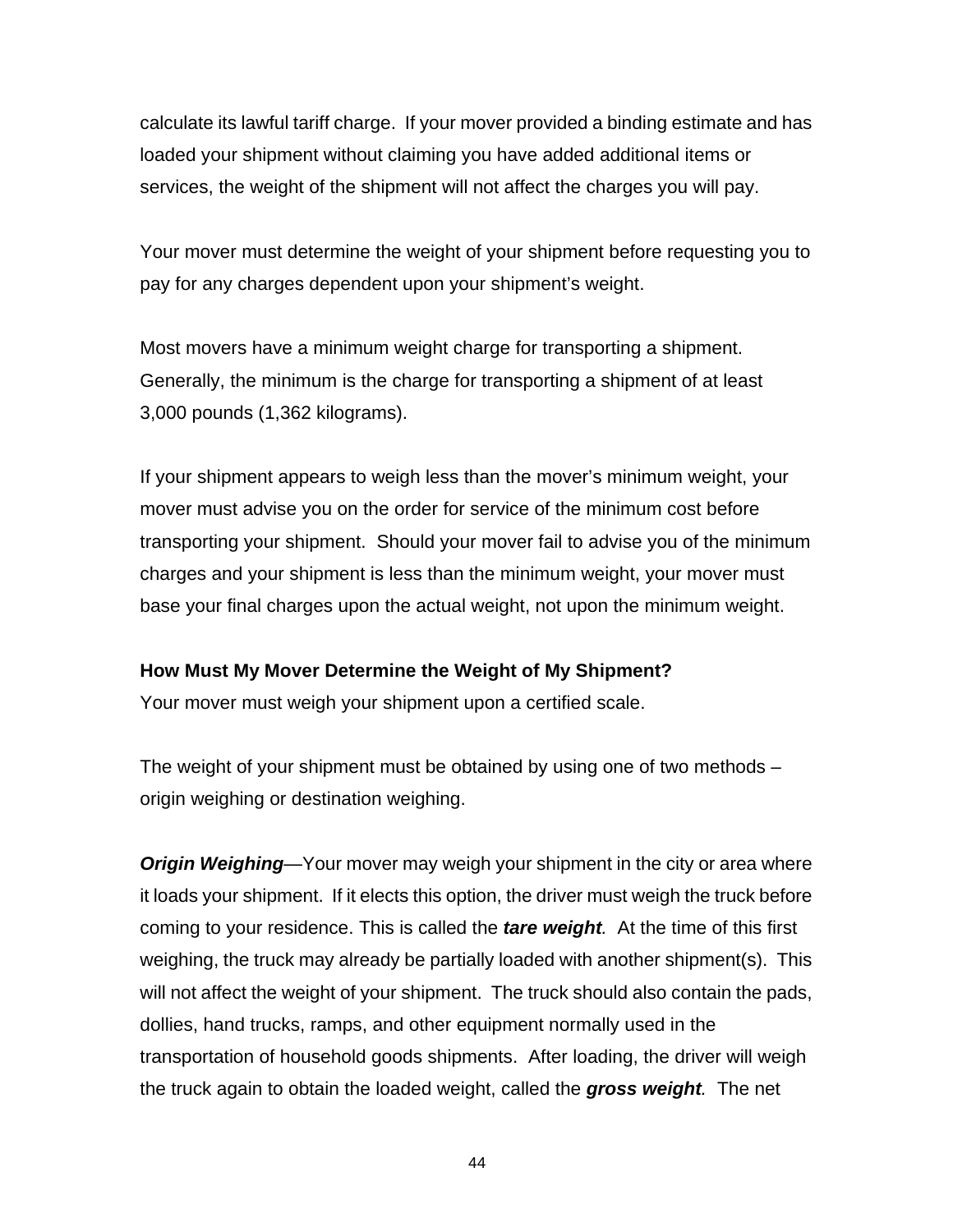weight of your shipment is then obtained by subtracting the *tare weight* before loading from the *gross weight.* 

#### **Gross Weight Less the Tare Weight Before Loading = Net Weight.**

*Destination Weighing* (Also called *Back Weighing*)—The mover is also permitted to determine the weight of your shipment at the destination after it delivers your load. Weighing your shipment at destination instead of at origin will not affect the accuracy of the shipment weight. *The most important difference is that your mover will not determine the exact charges on your shipment before it is unloaded.* 

Destination weighing is done in reverse of origin weighing. After arriving in the city or area where you are moving, the driver will weigh the truck. Your shipment will still be on the truck. Your mover will determine the *gross weight* before coming to your new residence to unload. After unloading your shipment, the driver will again weigh the truck to obtain the *tare weight.* The net weight of your shipment will then be obtained by subtracting the *tare weight* after delivery from the *gross weight.* 

#### **Gross Weight Less the Tare Weight After Delivery = Net Weight.**

At the time of both weighings, your mover's truck must have installed or loaded all pads, dollies, hand trucks, ramps, and other equipment normally required in the transportation of your shipment. The driver and other persons must be off the vehicle at the time of both weighings. The fuel tanks on the vehicle must be full at the time of each weighing. In lieu of this requirement, your mover must not add fuel between the two weighings when the tare weighing is the first weighing performed.

Your mover may detach the trailer of a tractor-trailer vehicle combination from the tractor and have the trailer weighed separately at each weighing provided the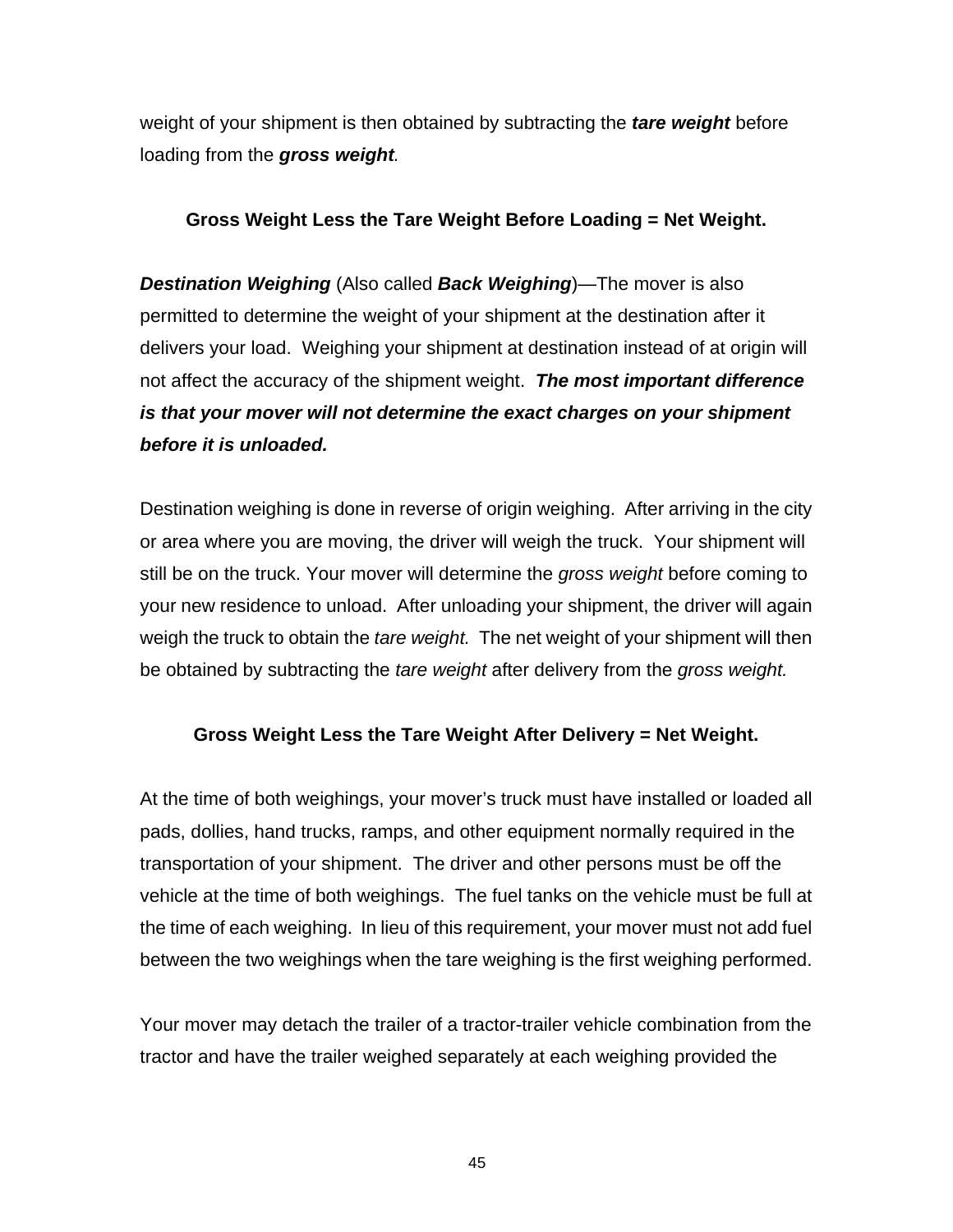length of the scale platform is adequate to accommodate and support the entire trailer.

Your mover may use an alternative method to weigh your shipment if it weighs 3,000 pounds (1,362 kilograms) or less. The only alternative method allowed is weighing the shipment upon a platform or warehouse certified scale before loading your shipment for transportation or after unloading.

Your mover must use the net weight of shipments transported in large containers such as ocean or railroad containers. Your mover will calculate the difference between the tare weight of the container (including all pads, blocking and bracing used in the transportation of your shipment) and the gross weight of the container with your shipment loaded in the container.

You have the right, and your mover must inform you of your right, to observe all weighings of your shipment. Your mover must tell you where and when each weighing will occur. Your mover must give you a reasonable opportunity to be present to observe the weighings.

You may waive your right to observe any weighing or re-weighing. This does not affect any of your other rights under Federal law.

Your mover may request you waive your right to have a shipment weighed upon a certified scale. Your mover may want to weigh the shipment upon a trailer's on-board, non-certified scale. You should demand your right to have a certified scale used. The use of a non-certified scale may cause you to pay a higher final bill for your move, if the non-certified scale does not accurately weigh your shipment. Remember that certified scales are inspected and approved for accuracy by a government inspection or licensing agency. Non-certified scales are not inspected and approved for accuracy by a government inspection or licensing agency.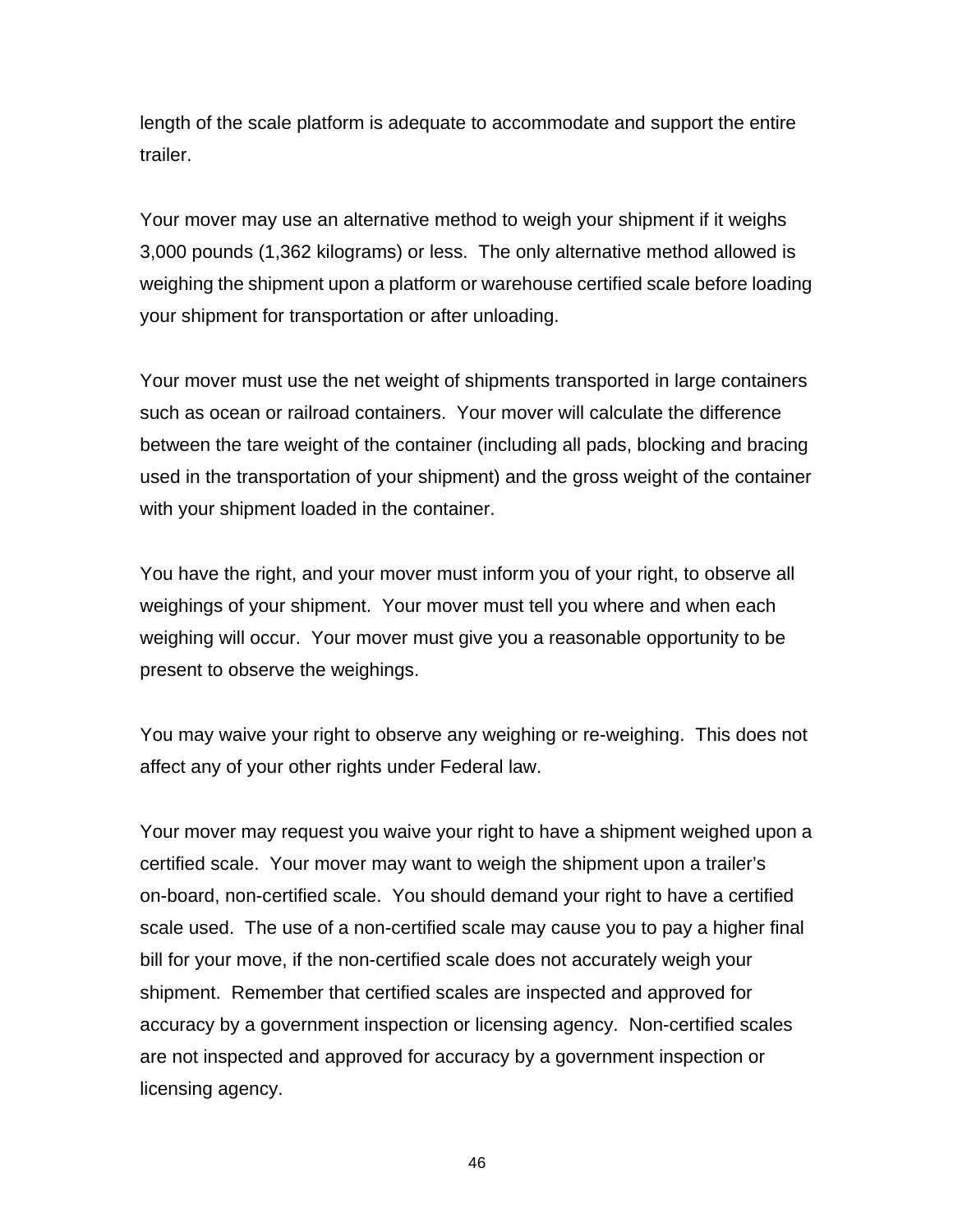Your mover must obtain a separate weight ticket for each weighing. The weigh master must sign each weight ticket. Each weight ticket must contain the following six items:

- 1. The complete name and location of the scale.
- 2. The date of each weighing.
- 3. Identification of the weight entries as being the tare, gross, or net weights.
- 4. The company or mover identification of the vehicle.
- 5. Your last name as it appears on the bill of lading.
- 6. Your mover's shipment registration or bill of lading number.

Your mover must retain the original weight ticket or tickets relating to the determination of the weight of your shipment as part of its file on your shipment. When both weighings are performed on the same scale, one weight ticket may be used to record both weighings.

Your mover must present all freight bills with true copies of all weight tickets. If your mover does not present its freight bill with all weight tickets, your mover is in violation of Federal law.

Before the driver actually begins unloading your shipment weighed at origin and after your mover informs you of the billing weight and total charges, you have the right to demand a re-weigh of your shipment. If you believe the weight is not accurate, you have the right to request your mover re-weigh your shipment before unloading.

You have the right, and your mover must inform you of your right, to observe all re-weighings of your shipment. Your mover must tell you where and when each re-weighing will occur. Your mover must give you a reasonable opportunity to be present to observe the re-weighings. You may waive your right to observe any re-weighing; however, you must waive that right in writing. You may send the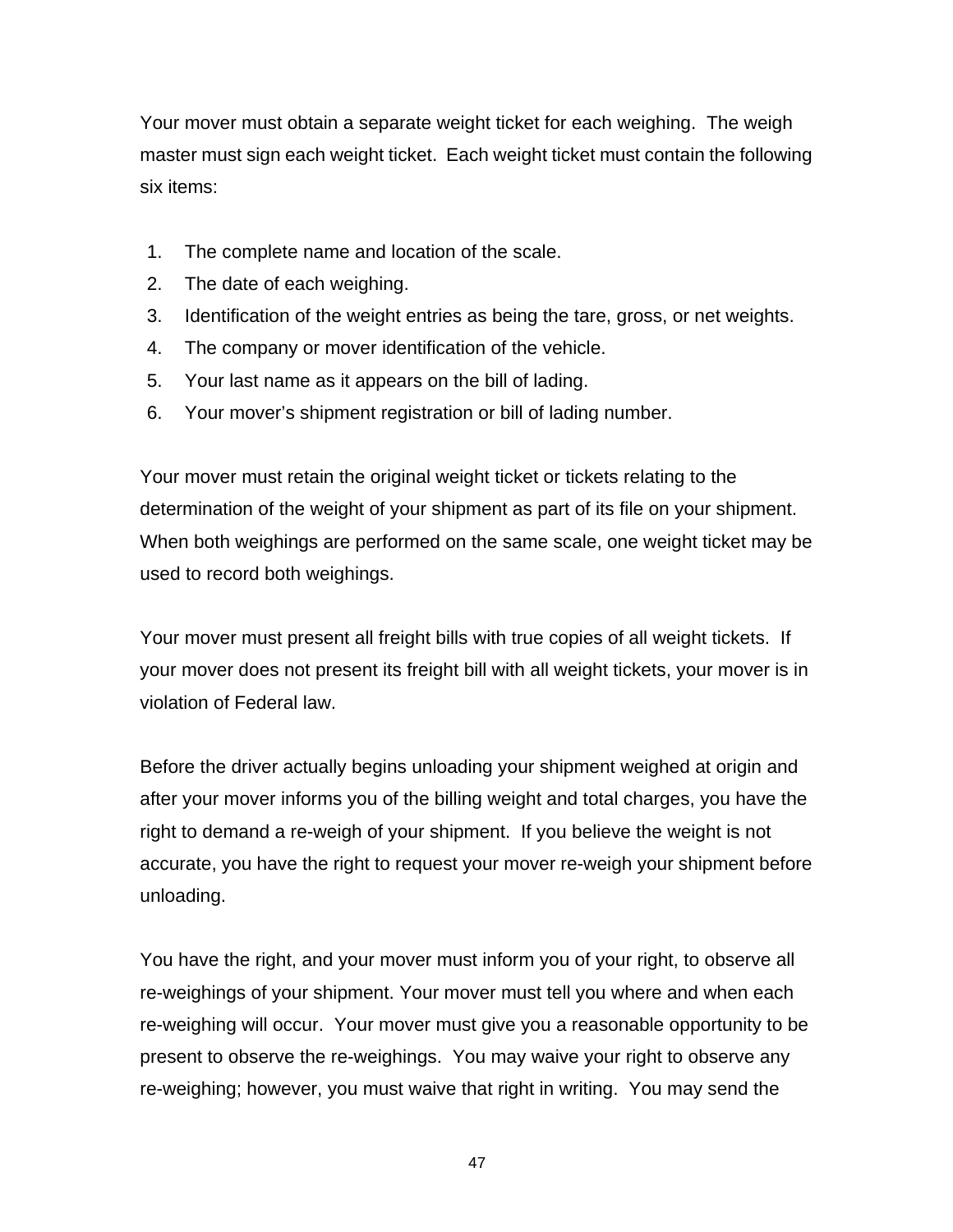written waiver via fax or e-mail, as well as by overnight courier or certified mail, return receipt requested. This does not affect any of your other rights under Federal law.

Your mover is prohibited from charging you for the re-weighing. If the weight of your shipment at the time of the re-weigh is different from the weight determined at origin, your mover must re-compute the charges based upon the re-weigh weight.

Before requesting a re-weigh, you may find it to your advantage to estimate the weight of your shipment using the following three-step method:

- 1. Count the number of items in your shipment. Usually there will be either 30 or 40 items listed on each page of the inventory. For example, if there are 30 items per page and your inventory consists of four complete pages and a fifth page with 15 items listed, the total number of items will be 135. **If an automobile is listed on the inventory, do not include this item in the count of the total items**.
- 2. Subtract the weight of any automobile included in your shipment from the total weight of the shipment. If the automobile was not weighed separately, its weight can be found on its title or license receipt.
- 3. Divide the number of items in your shipment into the weight. If the average weight resulting from this exercise ranges between 35 and 45 pounds (16 and 20 kilograms) per article, it is unlikely a re-weigh will prove beneficial to you. In fact, it could result in your paying higher charges.

Experience has shown that the average shipment of household goods will weigh about 40 pounds (18 kilograms) per item. If a shipment contains a large number of heavy items, such as cartons of books, boxes of tools, or heavier than average furniture, the average weight per item may be 45 pounds or more (20 kilograms or more).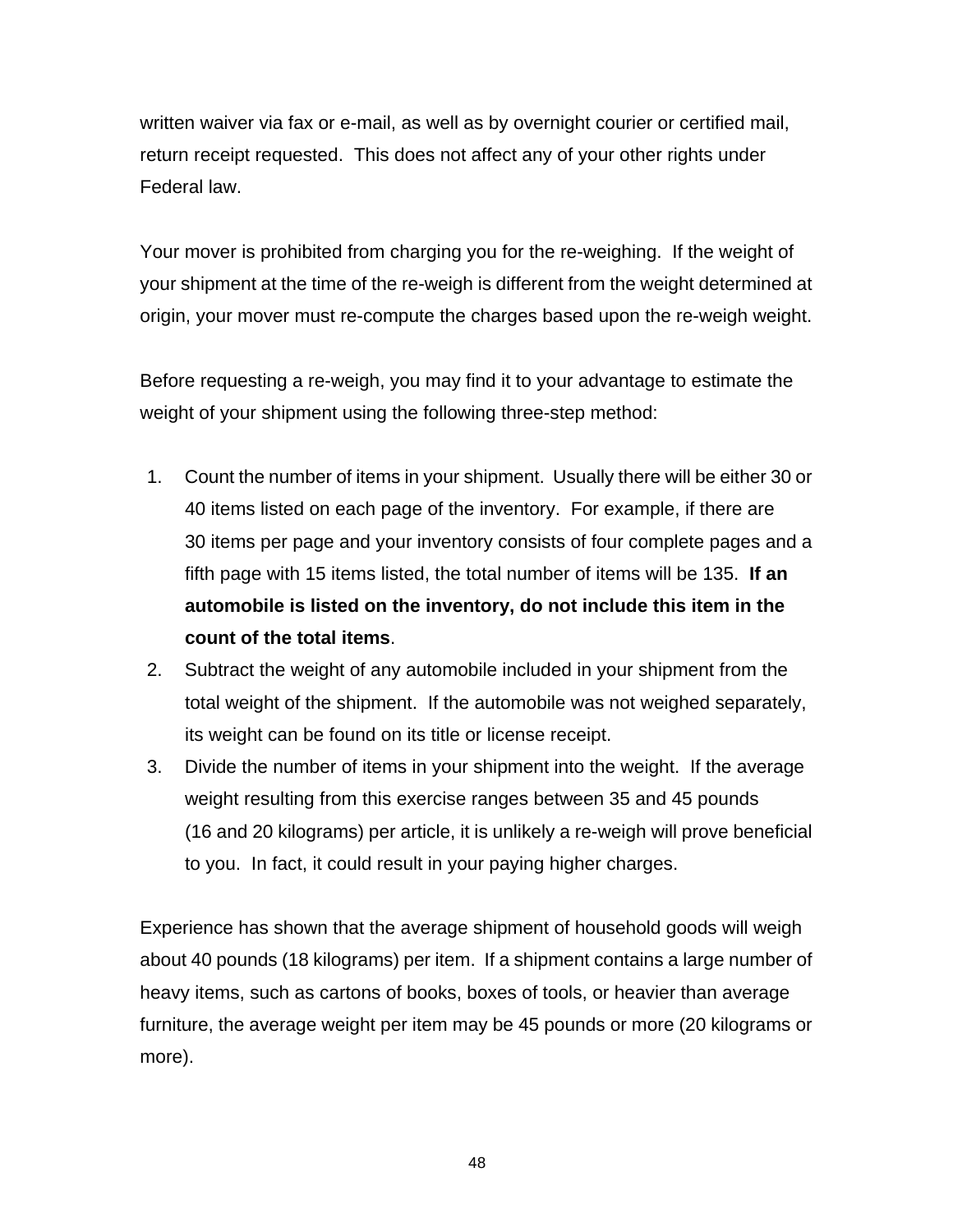# **What Must My Mover Do if I Want To Know the Actual Weight or Charges for My Shipment Before Delivery?**

If you request notification of the actual weight and charges of your shipment, your mover must comply with your request if it is moving your goods on a collect-on-delivery basis. This requirement is conditioned upon your supplying your mover with an address or telephone number where you will receive the communication. Your mover must make its notification by telephone, fax transmissions, e-mail, overnight courier, certified mail with return receipt requested, or in person.

You must receive the mover's notification at least one full 24-hour day before its scheduled delivery, excluding Saturdays, Sundays, and Federal holidays.

Your mover may disregard this 24-hour notification requirement on shipments subject to one of the following three situations:

- 1. Back-weigh (when your mover weighs your shipment at its destination).
- 2. Pickup and delivery encompassing two consecutive weekdays, if you agree.
- 3. Maximum payment amounts at time of delivery of 110 percent of the estimated charges, if you agree.

# *Subpart F—Transportation of My Shipment*

#### **Must My Mover Transport the Shipment in a Timely Manner?**

Yes, your mover must transport your household goods in a timely manner. This is also known as ''reasonable dispatch service.'' Your mover must provide reasonable dispatch service to you, except for transportation on the basis of guaranteed delivery dates.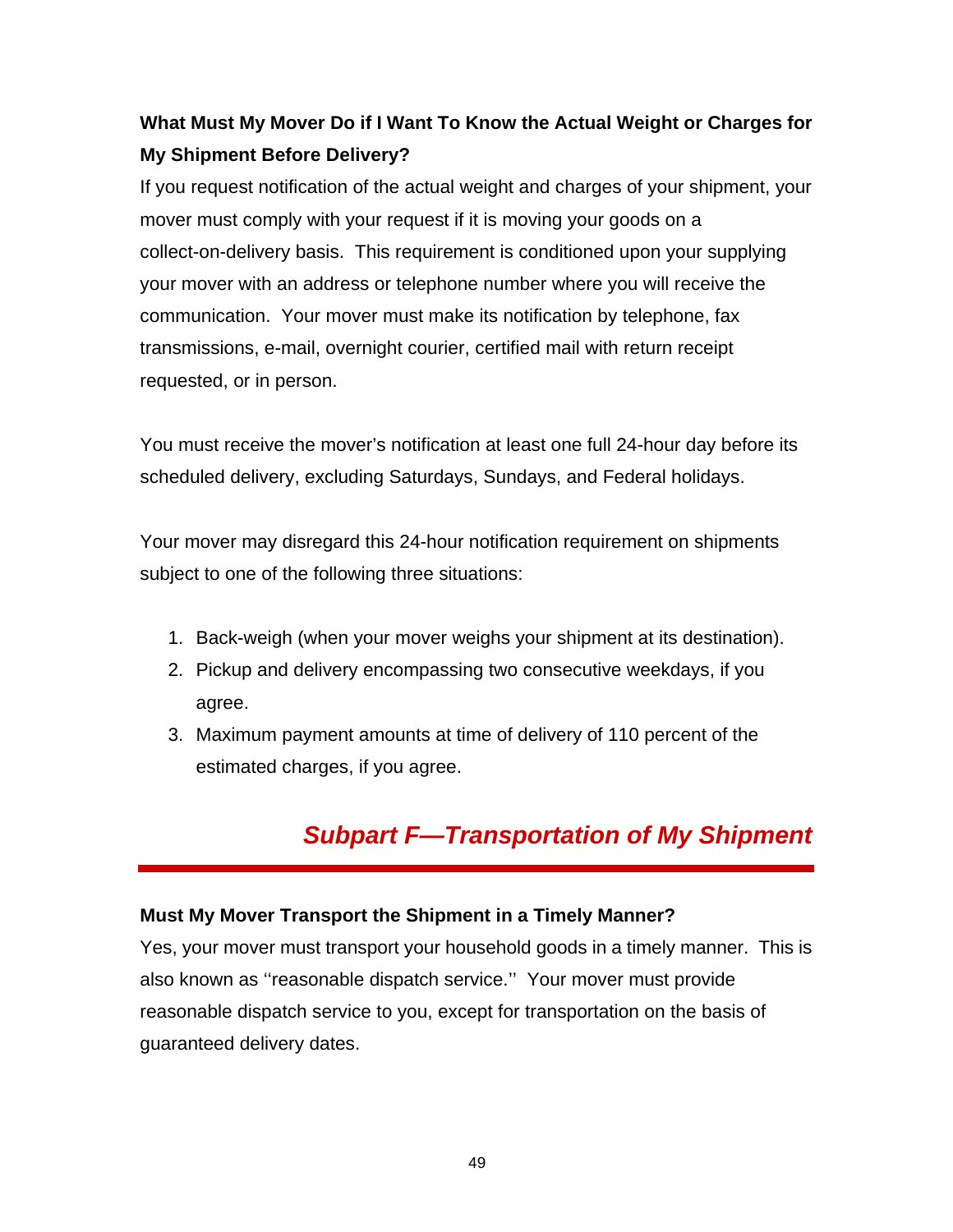When your mover is unable to perform either the pickup or delivery of your shipment on the dates or during the periods of time specified in the order for service, your mover must notify you of the delay, at the mover's expense. As soon as the delay becomes apparent to your mover, they must give you notification they will be unable to provide the service specified in the terms of the order for service. Your mover may notify you of the delay in any of the following ways: by telephone, fax transmissions, e-mail, overnight courier, certified mail with return receipt requested, or in person.

When your mover notifies you of a delay, it also must advise you of the dates or periods of time they may be able to pick up and/or deliver the shipment. Your mover must consider your needs in its advisement. Your mover must prepare a written record of the date, time, and manner of its notification.

Your mover must prepare a written record of its amended date or period for delivery. Your mover must retain these records as a part of its file on your shipment. The retention period is one year from the date of notification. If you request a copy of the notice, your mover must furnish a copy of the notification to you either by first class mail or in person.

Your mover must tender your shipment for delivery on the agreed-upon delivery date or within the period specified on the bill of lading. Upon your request or concurrence, your mover may deliver your shipment on another day.

The establishment of a delayed pickup or delivery date does not relieve your mover from liability for damages resulting from your mover's failure to provide service as agreed. However, when your mover notifies you of alternate delivery dates, it is your responsibility to be available to accept delivery on the dates specified. If you are not available and are not willing to accept delivery, your mover has the right to place your shipment in storage at your expense or hold the shipment on its truck and assess additional charges. If after the pickup of your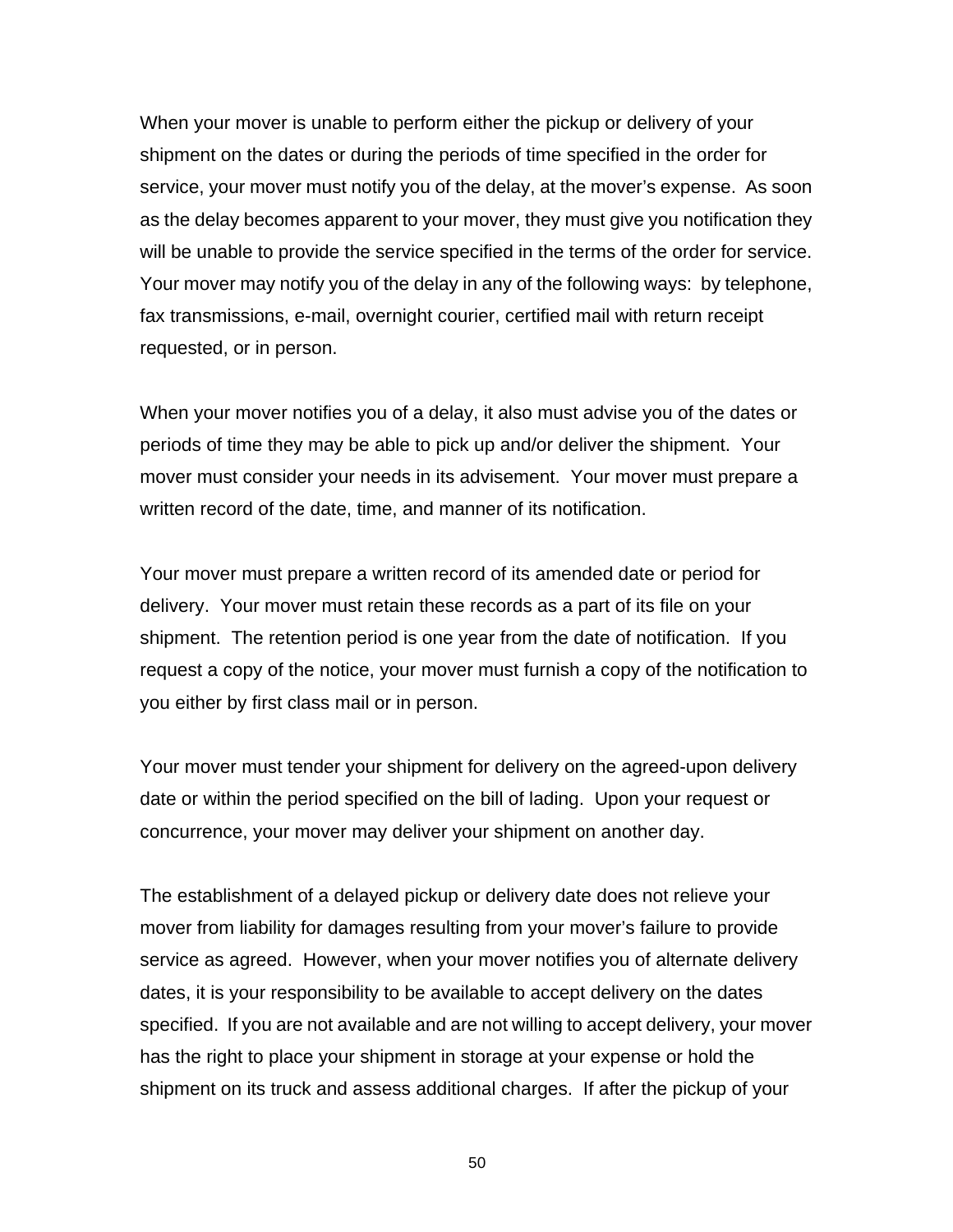shipment, *you* request your mover to change the delivery date, most movers will agree to do so provided your request will not result in unreasonable delay to its equipment or interfere with another customer's move. However, your mover is under no obligation to consent to amended delivery dates. If you are unwilling or unable to accept delivery on the date agreed to in the bill of lading, your mover has the right to place your shipment in storage at your expense.

If your mover fails to pick up and deliver your shipment on the date entered on the bill of lading and you have expenses you otherwise would not have had, you may be able to recover those expenses from your mover. This is what is called an inconvenience or delay claim. Should your mover refuse to honor such a claim and you continue to believe you are entitled to be paid damages, you may take your mover to court under 49 U.S.C. 14706. *FMCSA has no authority to order your mover to pay such claims.* 

While we hope your mover delivers your shipment in a timely manner, you should consider the possibility your shipment may be delayed. Before you agree with the mover to transport your shipment, find out what payment you can expect if a mover delays service through its own fault.

## **What Must My Mover Do if It Is Able To Deliver My Shipment More Than 24 Hours Before I Am Able to Accept Delivery?**

At your mover's discretion, it may place your shipment in storage. This will be under its own account and at its own expense in a warehouse located in proximity to the destination of your shipment. Your mover may do this if you fail to request or concur with an early delivery date, and your mover is able to deliver your shipment more than 24 hours before your specified date or the first day of your specified period.

If your mover exercises this option, your mover must immediately notify you of the name and address of the warehouse where your mover places your shipment.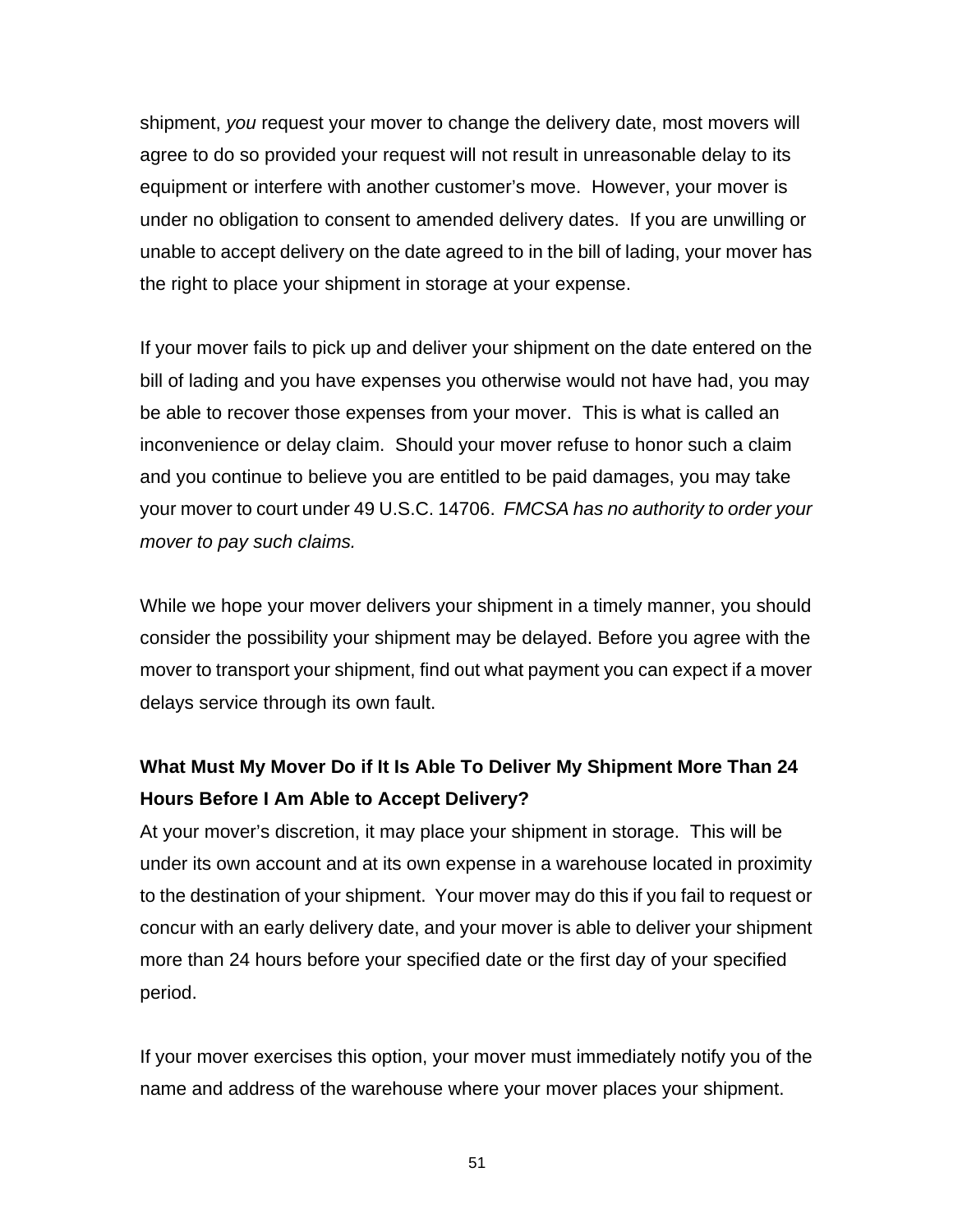Your mover must make and keep a record of its notification as a part of its shipment records. Your mover has full responsibility for the shipment under the terms and conditions of the bill of lading. Your mover is responsible for the charges for re-delivery, handling, and storage until it makes final delivery. Your mover may limit its responsibility to the agreed-upon delivery date or the first day of the period of delivery as specified in the bill of lading.

#### **What Must My Mover Do for Me When I Store Household Goods in Transit?**

If you request your mover to hold your household goods in storage-in-transit and the storage period is about to expire, your mover must notify you, in writing, about the four following items:

- 1. The date when storage-in-transit will convert to permanent storage.
- 2. The existence of a nine-month period after the date of conversion to permanent storage, during which you may file claims against your mover for loss or damage occurring to your goods while in transit or during the storage-in-transit period.
- 3. Your mover's liability will end.
- 4. Your property will be subject to the rules, regulations, and charges of the warehouseman.

Your mover must make this notification at least ten days before the expiration date of one of the following two periods of time:

- 1. The specified period of time when your mover is to hold your goods in storage.
- 2. The maximum period of time provided in its tariff for storage-in-transit.

Your mover must notify you by fax transmission, overnight courier, e-mail; or certified mail with return receipt requested, or in person.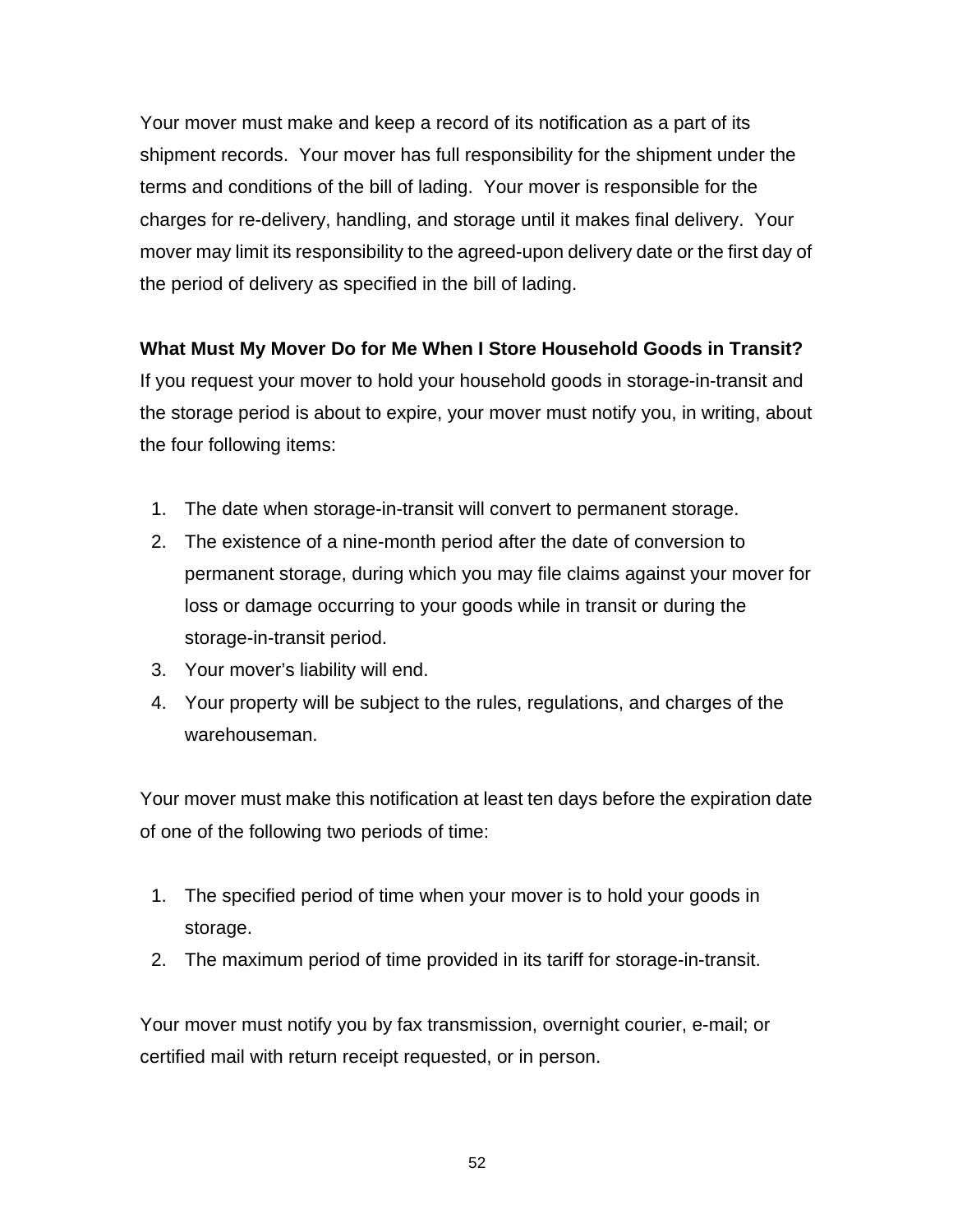If your mover holds your household goods in storage-in-transit for less than ten days, your mover must notify you, one day before the storage-in-transit period expires, of the same information specified above.

Your mover must maintain a record of all notifications to you as part of the records of your shipment. Under the applicable tariff provisions regarding storage-in-transit, your mover's failure or refusal to notify you will automatically extend your mover's liability until the end of the day following the date when your mover actually gives you notice.

# *Subpart G—Delivery of My Shipment*

## **May My Mover Ask Me To Sign a Delivery Receipt Purporting To Release It From Liability?**

At the time of delivery, your mover will expect you to sign a receipt for your shipment. Normally, you will sign each page of your mover's copy of the inventory.

Your mover's delivery receipt or shipping document must not contain any language purporting to release or discharge it or its agents from liability.

Your mover may include a statement about your receipt of your property in apparent good condition, except as noted on the shipping documents.

*Do not sign* the delivery receipt if it contains any language purporting to release or discharge your mover or its agents from liability. Strike out such language before signing, or refuse delivery if the driver or mover refuses to provide a proper delivery receipt.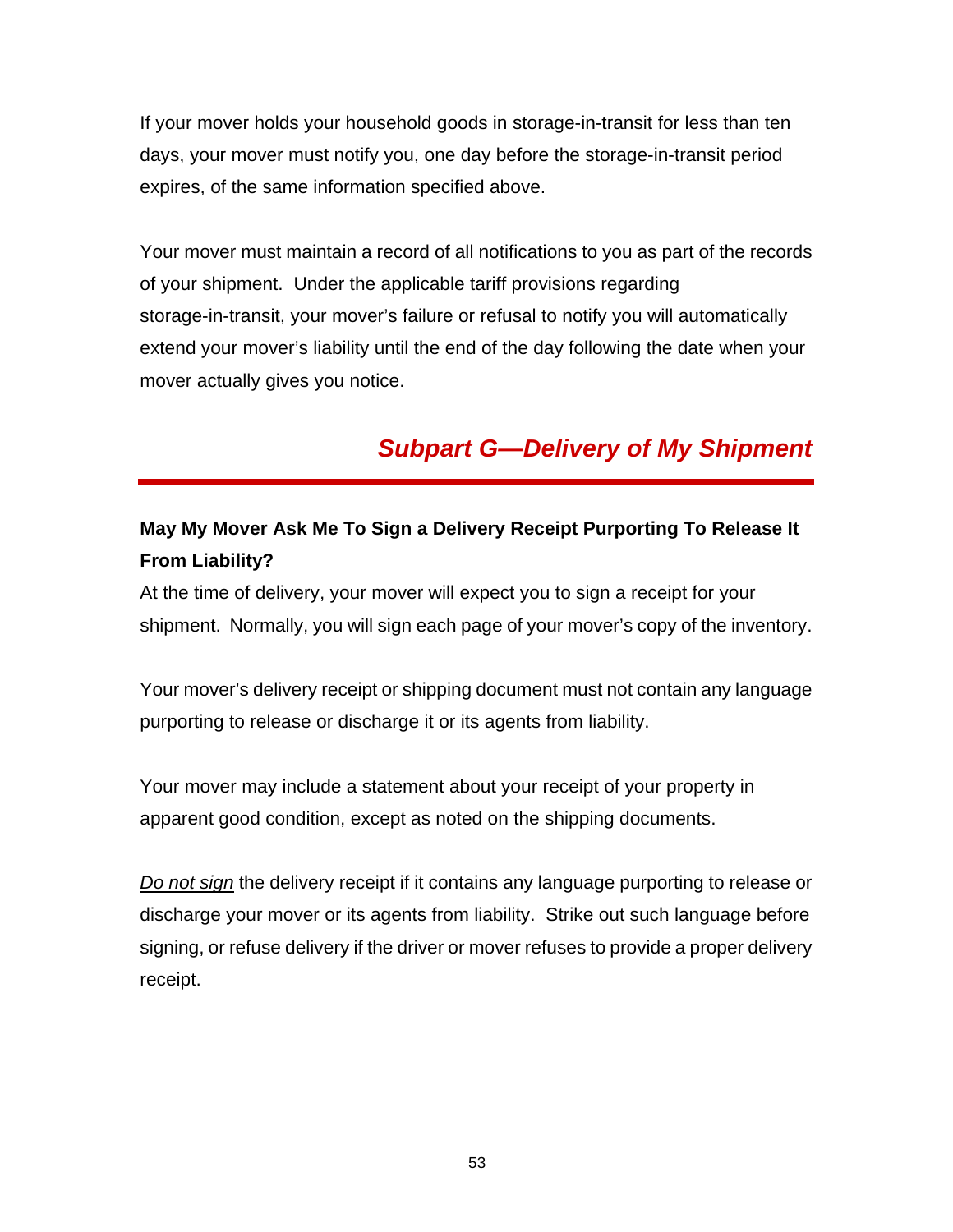# **What Is the Maximum Collect-on-Delivery Amount My Mover May Demand I Pay at the Time of Delivery?**

On a binding estimate, the maximum amount is the exact estimate of the charges, plus the cost of any additional services that you requested after the contract was executed that were not included in the estimate, and any charges for impracticable operations, not to exceed 15 percent of all other charges due at delivery. Your mover must specify on the estimate, order for service, and bill of lading the form of payment acceptable to it (for example, a certified check).

On a non-binding estimate, the maximum amount is 110 percent of the approximate costs, plus the cost of any additional services that you requested after the contract was executed that were not included in the estimate, and any charges for impracticable operations, not to exceed 15 percent of all other charges due at delivery. Your mover must specify on the estimate, order for service, and bill of lading the form of payment acceptable to it (for example, cash).

## **If My Shipment Is Transported on More Than One Vehicle, What Charges May My Mover Collect at Delivery?**

Although all movers try to move each shipment on one truck, it becomes necessary at times to divide a shipment among two or more trucks. This frequently occurs when an automobile is included in the shipment and it is transported on a vehicle specially designed to transport automobiles. When this occurs, your transportation charges are the same as if the entire shipment moved on one truck.

If your shipment is divided for transportation on two or more trucks, the mover may require payment for each portion as it is delivered.

Your mover may delay the collection of all the charges until the entire shipment is delivered, at its discretion, not yours. When you order your move, you should ask the mover about its policies in this regard.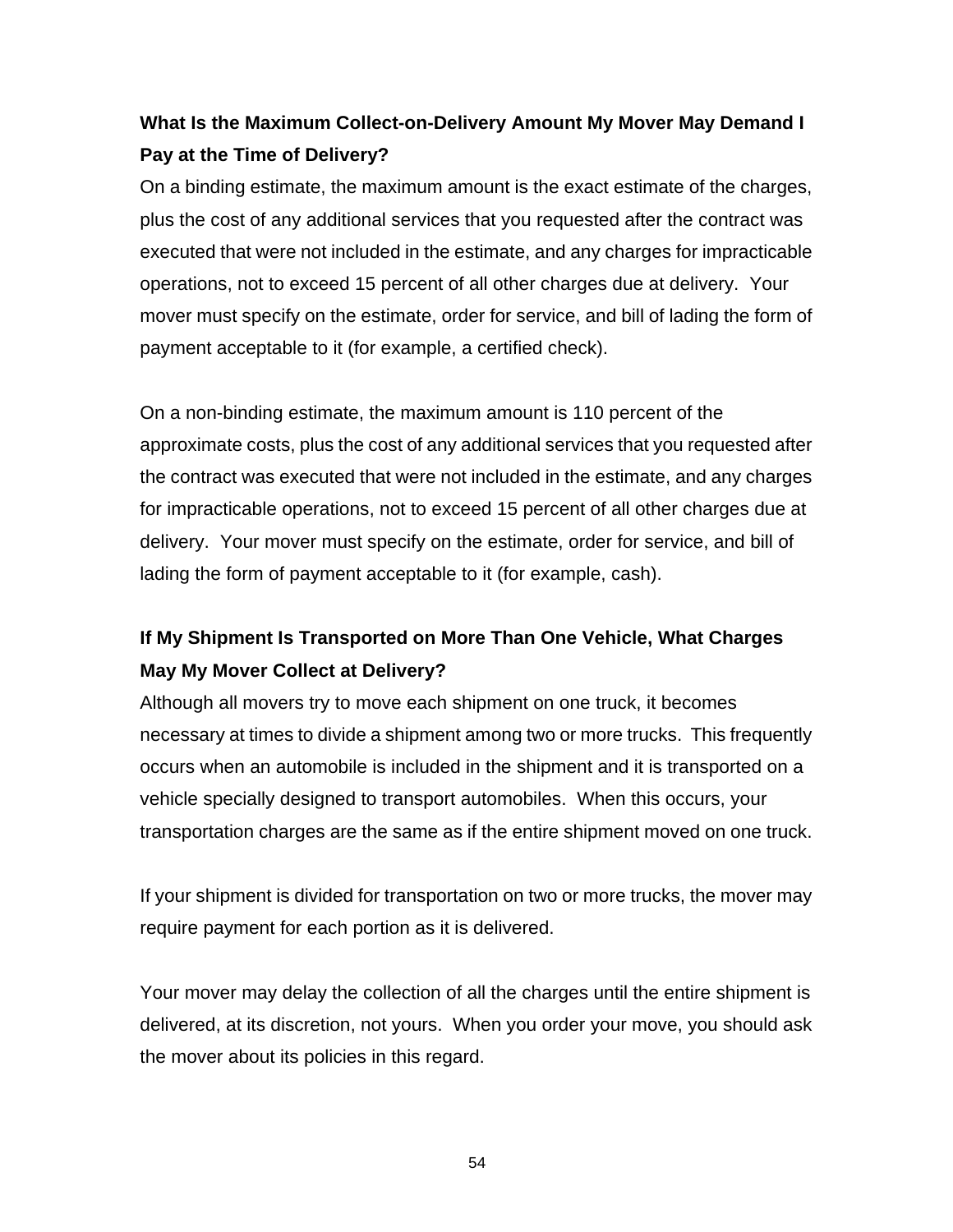# **If My Shipment Is Partially Lost or Destroyed, What Charges May My Mover Collect at Delivery?**

Movers customarily make every effort to avoid losing, damaging, or destroying any of your items while your shipment is in their possession for transportation. However, despite the precautions taken, articles are sometimes lost or destroyed during the move.

In addition to any money you may recover from your mover to compensate for lost or destroyed articles, you may also recover the transportation charges represented by the portion of the shipment lost or destroyed. Your mover may only apply this paragraph to the transportation of household goods. Your mover may disregard this paragraph if loss or destruction was due to an act or omission by you. Your mover must require you to pay any specific valuation charge due.

If you pack a hazardous material (for example, gasoline, aerosol cans, motor oil) and your shipment is partially lost or destroyed by fire in storage or in the mover's trailer, your mover may require you to pay for the full cost of transportation.

If your mover chooses, your mover may first collect its freight charges for the entire shipment.. At the time your mover disposes of claims for loss, damage, or injury to the articles in your shipment, it must refund the portion of its freight charges corresponding to the portion of the lost or destroyed shipment (including any charges for accessorial or terminal services).

Your mover is forbidden from collecting, or requiring you to pay, any freight charges (including any charges for accessorial or terminal services) when your household goods shipment is **totally lost or destroyed** in transit, unless the loss or destruction was due to an act or omission by you.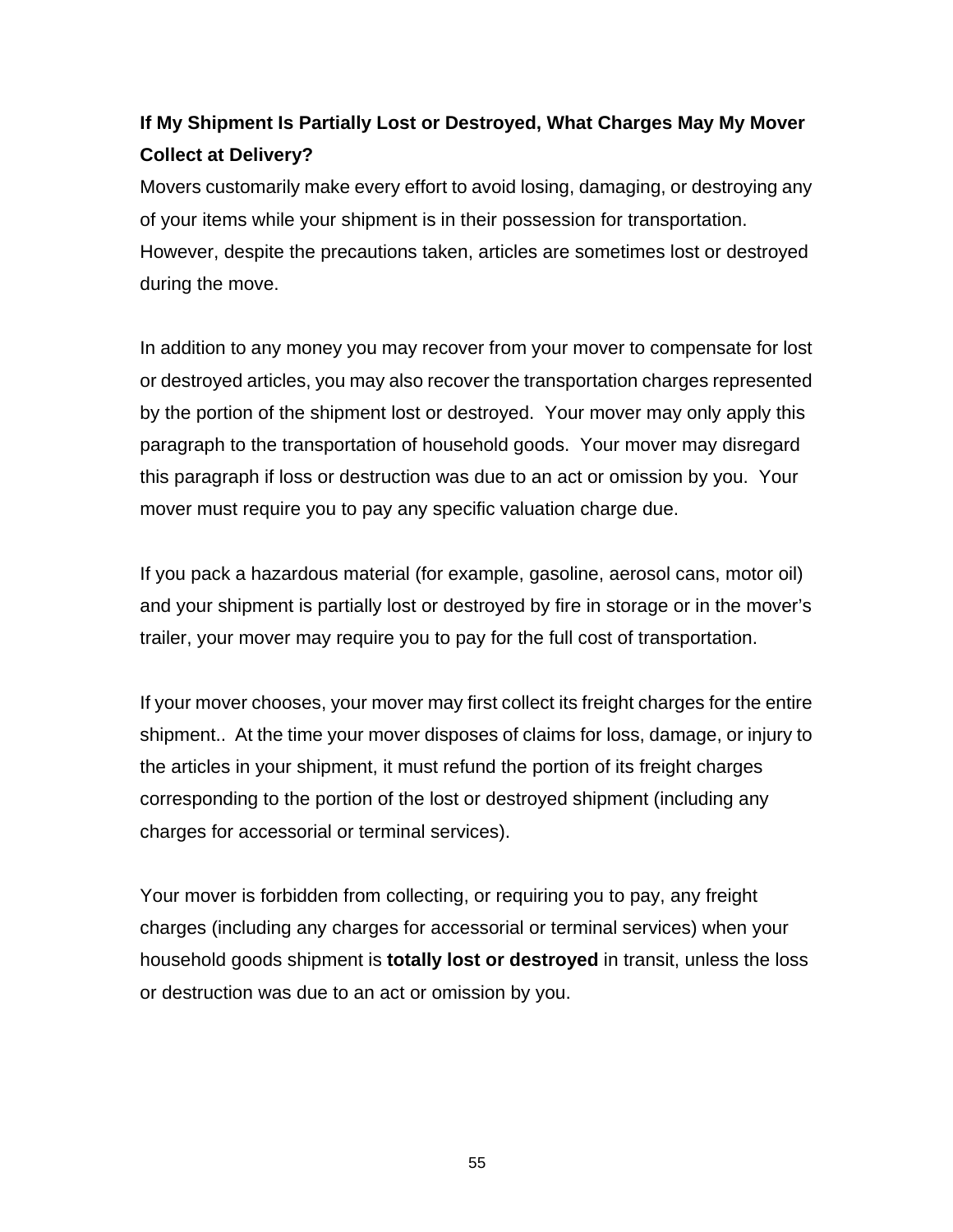# **How Must My Mover Calculate the Charges Applicable to the Shipment as Delivered?**

Your mover must multiply the percentage corresponding to the delivered shipment times the total charges applicable to the shipment tendered by you to obtain the total charges it must collect from you.

If your mover's computed charges exceed the charges otherwise applicable to the shipment as delivered, the lesser of those charges must apply. This will apply only to the transportation of your household goods.

Your mover must require you to pay any specific valuation charge due.

Your mover may not refund the freight charges if the loss or destruction was due to an act or omission by you. For example, you fail to disclose to your mover that your shipment contains perishable live plants. Your mover may disregard its loss or destruction of your plants, because you failed to inform your mover you were transporting live plants.

Your mover must determine, at its own expense, the proportion of the shipment, based on actual or constructive weight, not lost or destroyed in transit.

Your rights are in addition to, and not in lieu of, any other rights you may have with respect to your shipment of household goods your mover lost or destroyed, or partially lost or destroyed, in transit. This applies whether or not you have exercised your rights provided above.

# *Subpart H—Collection of Charges*

#### **Does This Subpart Apply to Most Shipments?**

It applies to all shipments of household goods that involve a balance due freight or expense bill or are shipped on credit.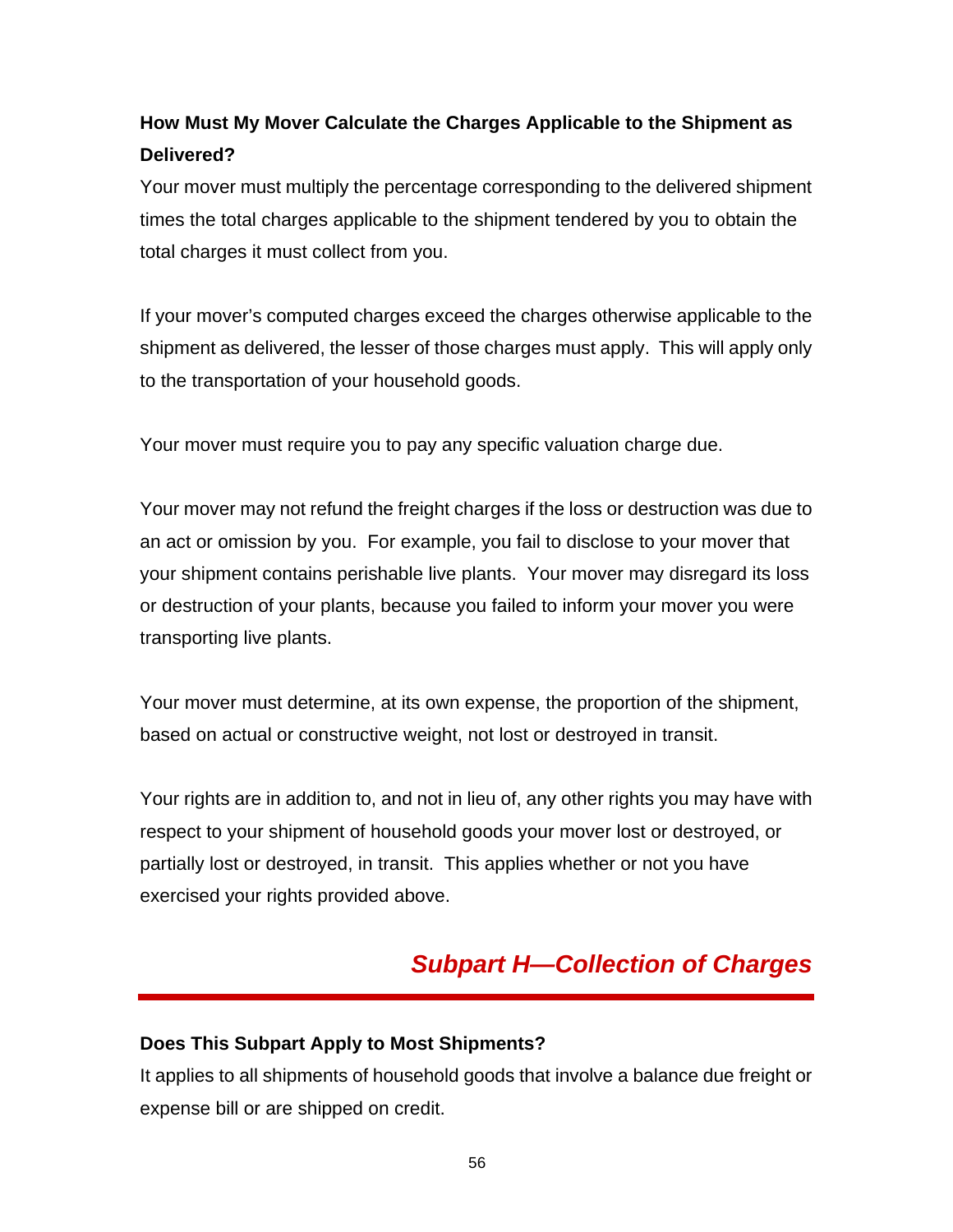#### **How Must My Mover Present Its Freight or Expense Bill to Me?**

At the time of payment of transportation charges, your mover must give you a freight bill identifying the service provided and the charge for each service. It is customary for most movers to use a copy of the bill of lading as a freight bill; however, some movers use an entirely separate document for this purpose.

Except in those instances where a shipment is moving on a binding estimate, the freight bill must specifically identify each service performed, the rate or charge per service performed, and the total charges for each service. **If this information is not on the freight bill, do not accept or pay the freight bill.** 

Movers' tariffs customarily specify that freight charges must be paid in cash, by certified check, or by cashier's check. When this requirement exists, the mover will not accept personal checks. At the time you order your move, you should ask your mover about the form of payment your mover requires.

Some movers permit payment of freight charges by use of a charge or credit card. However, do not assume your nationally recognized charge, credit, or debit card will be acceptable for payment. Ask your mover at the time you request an estimate. Your mover must specify the form of payment it will accept at delivery.

If you do not pay the transportation charges at the time of delivery, your mover has the right, under the bill of lading, to refuse to deliver your goods. The mover may place them in storage, at your expense, until the charges are paid. However, the mover must deliver your goods upon payment of 100 percent of a binding estimate, plus the cost of any additional services that you requested after the contract was executed that were not included in the estimate, and any charges for impracticable operations, not to exceed 15 percent of all other charges due at the time of delivery.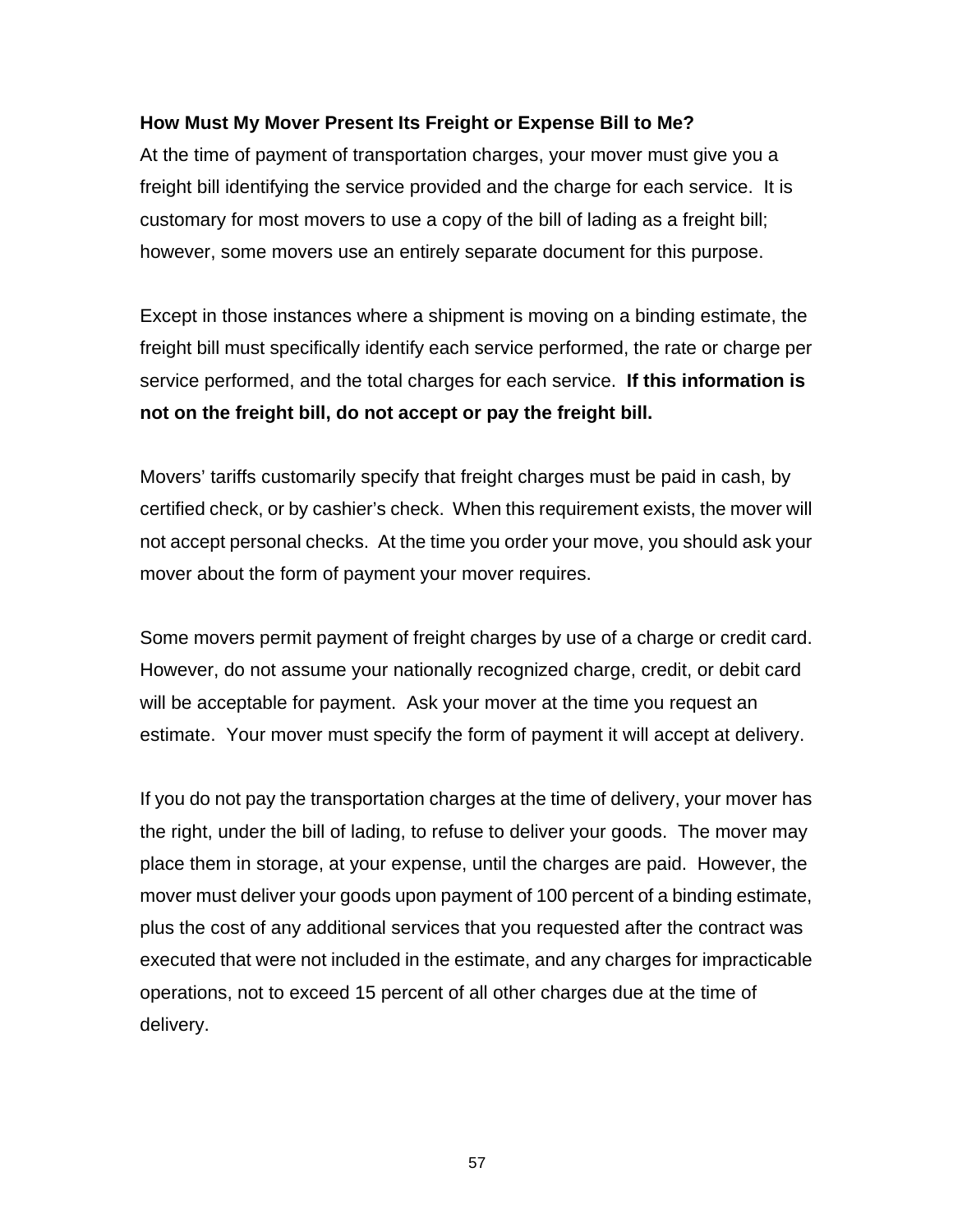If, before payment of the transportation charges, you discover an error in the charges, you should attempt to correct the error with the driver, the mover's local agent, or by contacting the mover's main office. If an error is discovered after payment, you should write the mover (the address will be on the freight bill) explaining the error, and request a refund.

Movers customarily check all shipment files and freight bills after a move has been completed to make sure the charges were accurate. If an overcharge is found, you should be notified and receive a refund. If an undercharge occurred, you may be billed for the additional charges due.

On ''to be prepaid'' shipments, your mover must present its freight bill for all transportation charges within 15 days of the date your mover delivered the shipment. This period excludes Saturdays, Sundays, and Federal holidays.

On ''collect'' shipments, your mover must present its freight bill for all transportation charges on the date of delivery, or, at its discretion, within 15 days, calculated from the date the shipment was delivered at your destination. This period excludes Saturdays, Sundays, and Federal holidays. (Bills for additional charges based on the weight of the shipment will be presented 30 days after delivery; charges for impracticable operations not paid at delivery are due within 30 days of the invoice.)

Your mover's freight bills and accompanying written notices must state the following five items:

- 1. Penalties for late payment.
- 2. Credit time limits.
- 3. Service or finance charges.
- 4. Collection expense charges.
- 5. Discount terms.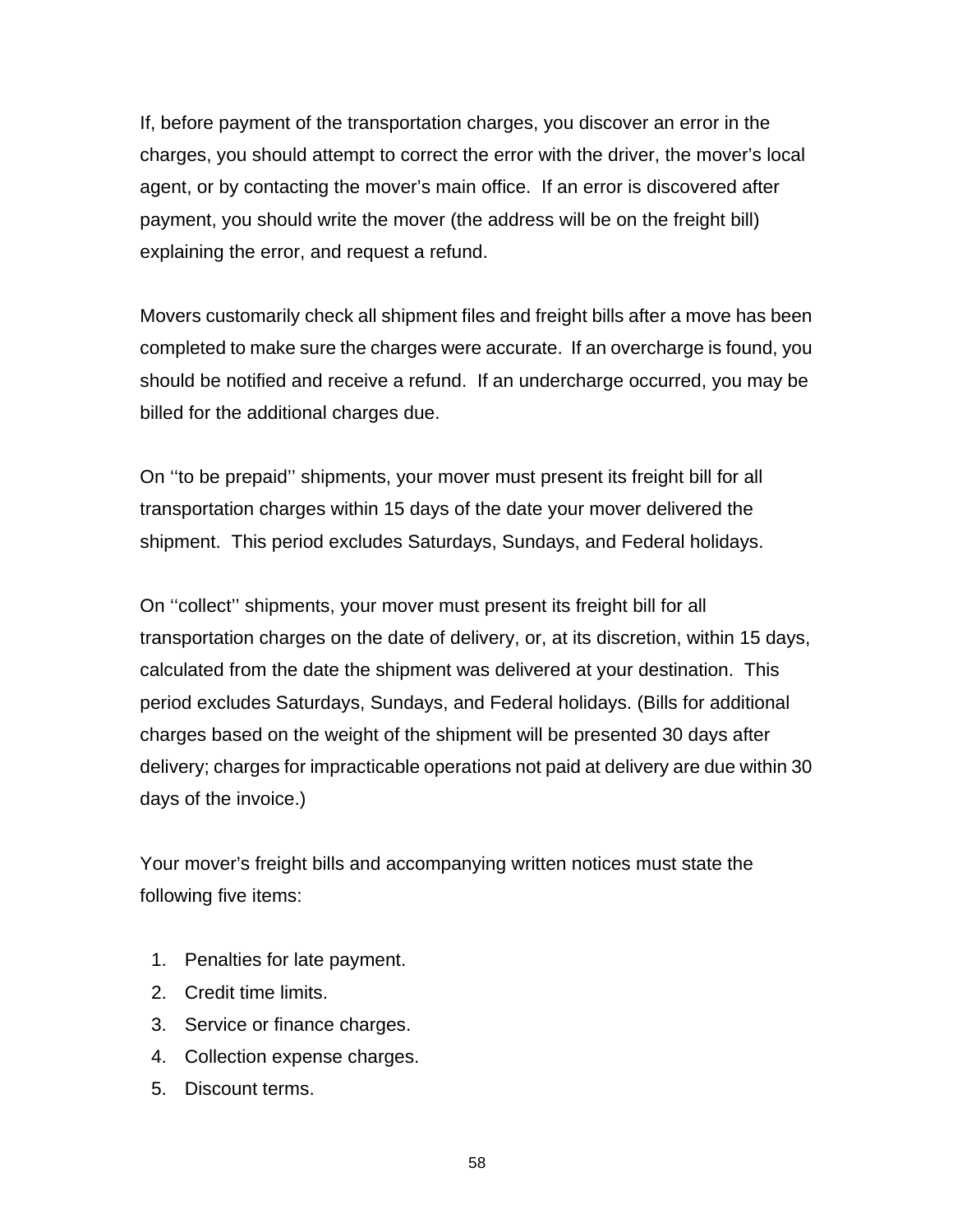If your mover extends credit to you, freight bills or a separate written notice accompanying a freight bill or a group of freight bills presented at one time must state, ''You may be subject to tariff penalties for failure to timely pay freight charges,'' or a similar statement. Your mover must state on its freight bills or other notices when it expects payment, and any applicable service charges, collection expense charges, and discount terms.

When your mover lacks sufficient information to compute its tariff charges at the time of billing, your mover must present its freight bill for payment within 15 days following the day when sufficient information becomes available. This period excludes Saturdays, Sundays, and Federal holidays.

Your mover must not extend additional credit to you if you fail to furnish sufficient information to your mover. Your mover must have sufficient information to render a freight bill within a reasonable time after shipment.

When your mover presents freight bills by mail, it must deem the time of mailing to be the time of presentation of the bills. The term ''freight bills,'' as used in this paragraph, includes both paper documents and billing by use of electronic media such as computer tapes, disks, or the Internet (e-mail).

When you mail acceptable checks or drafts in payment of freight charges, your mover must deem the act of mailing the payment within the credit period to be the proper collection of the tariff charges within the credit period for the purposes of Federal law. In case of a dispute as to the date of mailing, your mover must accept the postmark as the date of mailing.

**If I Forced My Mover To Relinquish a Collect-on-Delivery Shipment Before the Payment of ALL Charges, How Must My Mover Collect the Balance?**  On ''collect-on-delivery'' shipments, your mover must present its freight bill for transportation charges within 15 days, calculated from the date the shipment was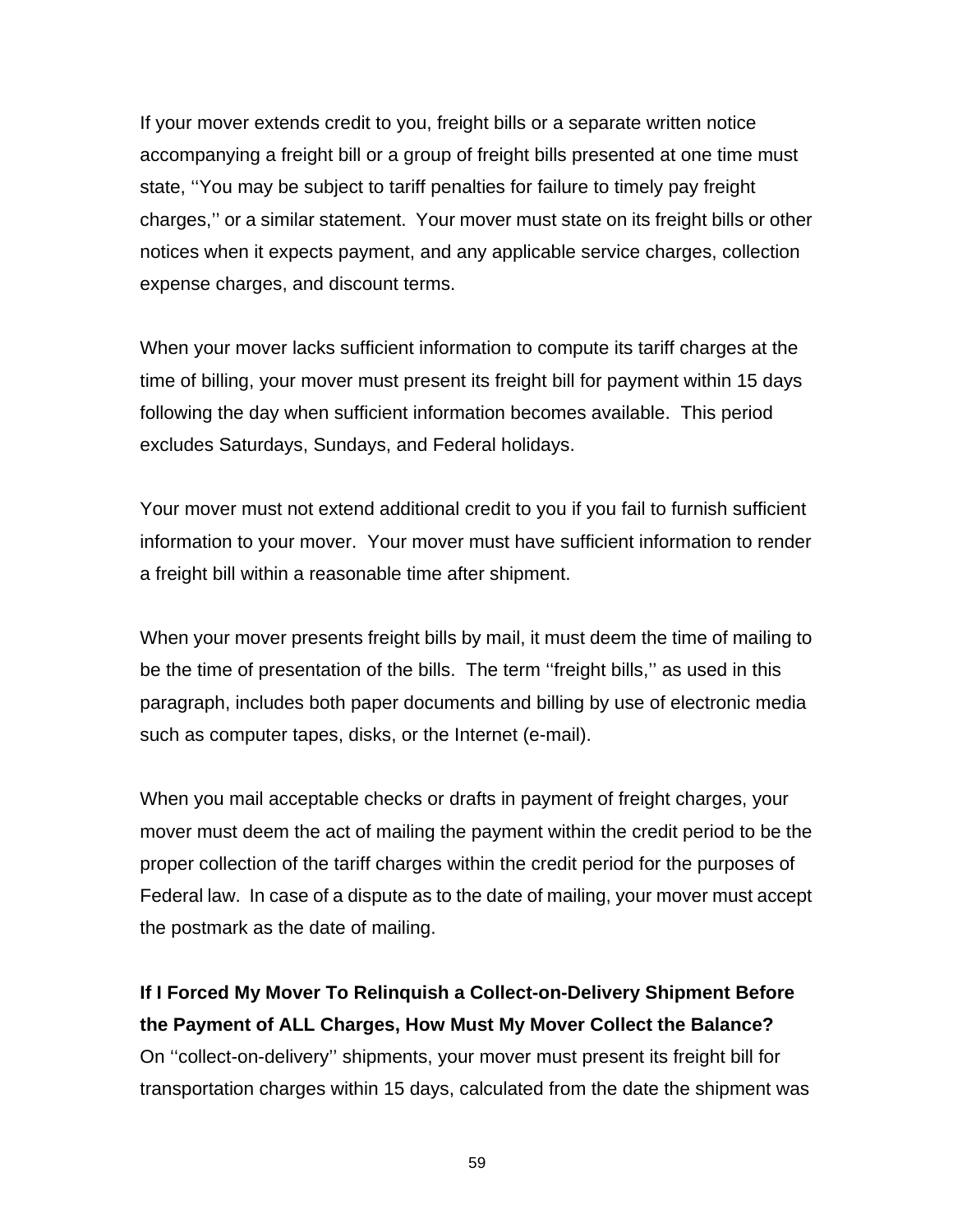delivered at your destination. This period excludes Saturdays, Sundays, and Federal holidays. (Bills for additional charges based on the weight of the shipment will be presented 30 days after delivery; charges for impracticable operations not paid at delivery are due within 30 days of the invoice.)

## **What Actions May My Mover Take To Collect From Me the Charges Upon Its Freight Bill?**

Your mover must present a freight bill within 15 days (excluding Saturdays, Sundays, and Federal holidays) of the date of delivery of a shipment at your destination. (Bills for additional charges based on the weight of the shipment will be presented 30 days after delivery; charges for impracticable operations not paid at delivery are due within 30 days of the invoice.)

Your mover must provide in its tariffs the following three provisions:

- 1. A provision indicating its credit period is a total of 30 calendar days.
- 2. A provision indicating you will be assessed a service charge by your mover equal to one percent of the amount of the freight bill, subject to a \$20 minimum charge, for the extension of the credit period. The mover will assess the service charge for each 30-day extension that the charges go unpaid.
- 3. A provision that your mover must deny credit to you if you fail to pay a duly presented freight bill within the 30-day period. Your mover may grant credit to you, at its discretion, when you satisfy your mover's condition that you will pay all future freight bills duly presented. Your mover must ensure all your payments of freight bills are strictly in accordance with Federal rules and regulations for the settlement of its rates and charges.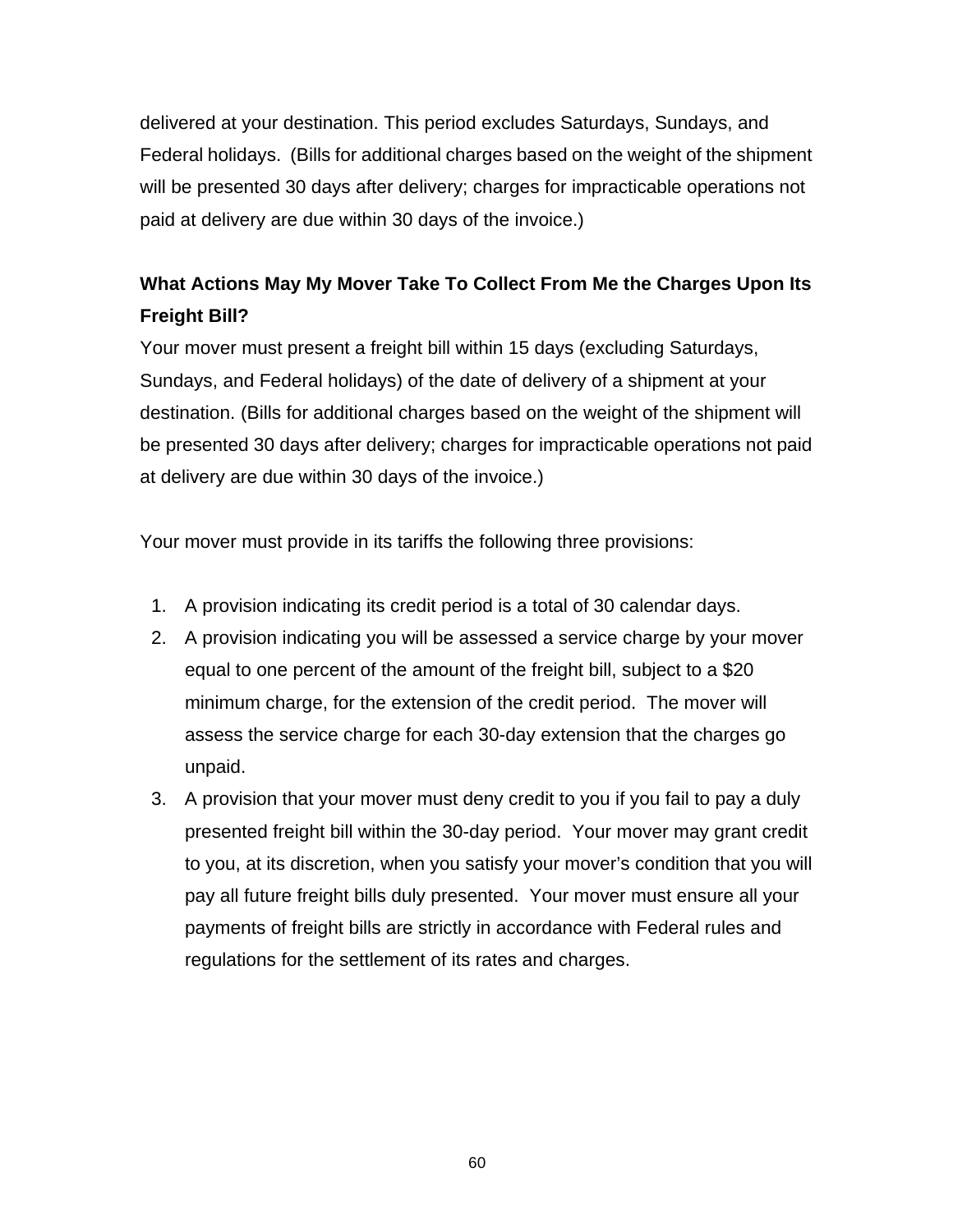## **Do I Have a Right To File a Claim To Recover Money for Property My Mover Lost or Damaged?**

Should your move result in the loss of or damage to any of your property, you have the right to file a claim with your mover to recover money for such loss or damage.

You should file a claim as soon as possible. If you fail to file a claim within 9 months, your mover may not be required to accept your claim. If you institute a court action and win, you may be entitled to attorney's fees if you submitted your claim to the mover within 120 days after delivery or the date delivery is scheduled (whichever is later); and (1) the mover did not advise you during the claim settlement process of the availability of arbitration as a means for resolving the dispute; (2) a decision was not rendered through arbitration within the time required by law; or (3) you are instituting a court action to enforce an arbitration decision with which the mover has not complied.

While the Federal Government maintains regulations governing the processing of loss and damage claims (49 CFR Part 370), it cannot resolve those claims. If you cannot settle a claim with the mover, you may file a civil action to recover your claim in court under 49 U.S.C. 14706. You may obtain the name and address of the mover's agent for service of legal process in your State by contacting FMCSA. You may also obtain the name of a process agent via the Internet. Go to http://www.fmcsa.dot.gov then click on Licensing and Insurance (L&I) section.

In addition, your mover must participate in an arbitration program. As described earlier in this booklet, an arbitration program gives you the opportunity to settle certain types of unresolved loss or damage claims and disputes regarding charges that were billed to you by your mover after your shipment was delivered through a neutral arbitrator. You may find submitting your claim to arbitration under such a program to be a less expensive and more convenient way to seek recovery of your claim. Your mover is required to provide you with information about its arbitration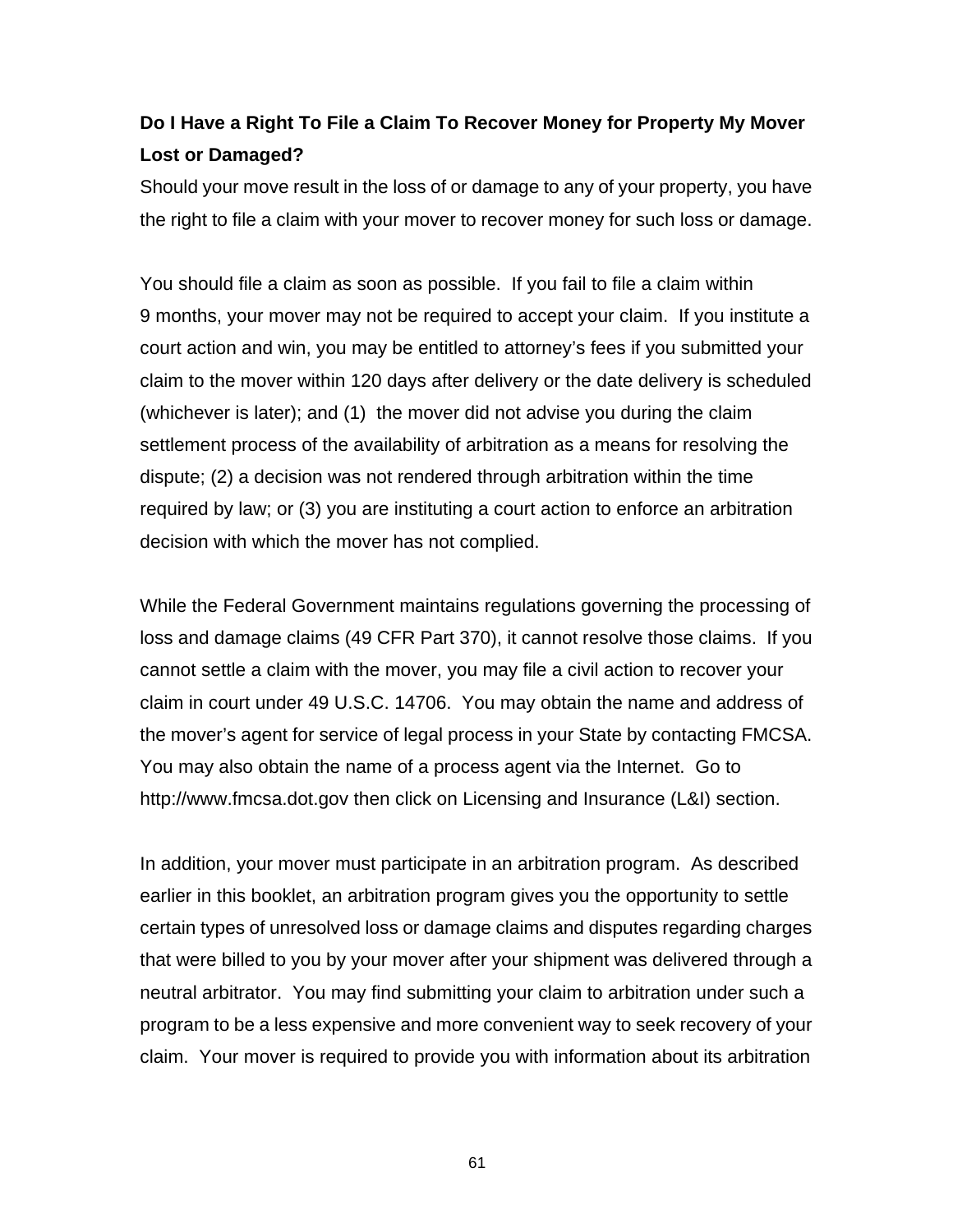program before you move; if your mover fails to do so, ask the mover for more details.

# *Subpart I—Resolving Disputes With My Mover*

#### **What May I Do To Resolve Disputes With My Mover?**

#### *FMCSA does not help you settle your dispute with your mover.*

Generally, you must resolve your own loss and damage disputes with your mover. You enter a contractual arrangement with your mover. You are bound by each of the following three terms and conditions:

- 1. The terms and conditions you negotiated before your move.
- 2. The terms and conditions you accepted when you signed the bill of lading.
- 3. The terms and conditions you accepted when you signed for delivery of your goods.

You have the right to take your mover to court. We require your mover to offer you arbitration to settle your disputes with it.

If your mover holds your goods ''hostage'' - refuses delivery unless you pay an amount you believe the mover is not entitled to charge - FMCSA does not have the resources to seek a court injunction on your behalf.